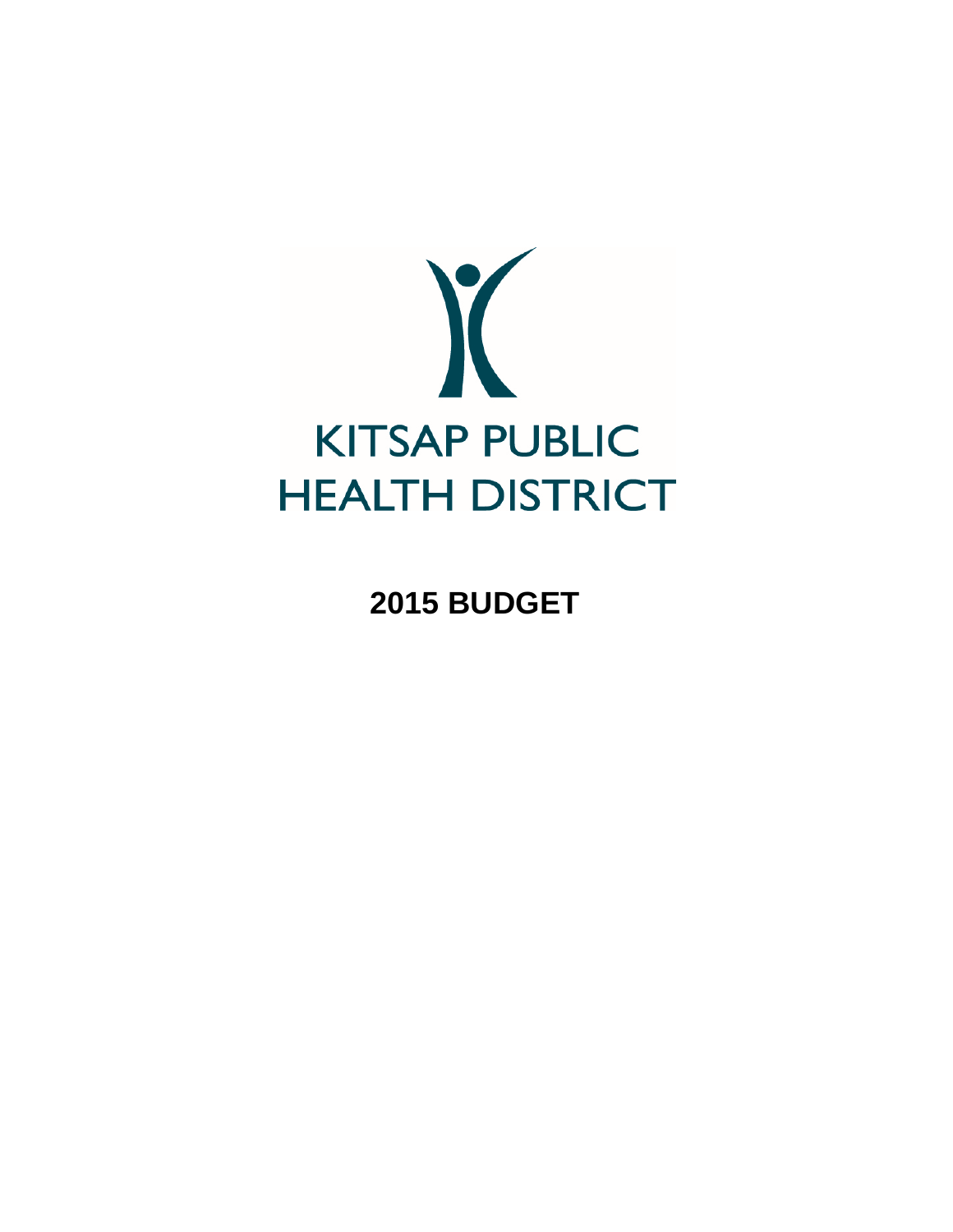## **Kitsap Public Health District**

# *2015 BUDGET*

Please note the Table of Contents is linked to the program pages; click anywhere on the program line to jump to the program page.

|                                                     | <b>PAGE</b>    |
|-----------------------------------------------------|----------------|
| Agencywide Revenues and Other Sources of Funds      | 1              |
| Agencywide Expenditures and Other Uses of Funds     | $\overline{2}$ |
|                                                     |                |
| <b>ADMINISTRATIVE SERVICES DIVISION</b>             |                |
| <b>Administrative Services Division Summary</b>     | 3              |
| <b>Administrative Services</b>                      | 4              |
| Assessment and Epidemiology                         | 5              |
| Public Health Emergency Preparedness and Response   | 6              |
| <b>Health Promotion Discontinued Programs:</b>      |                |
| <b>Breast and Cervical Health</b>                   | 7              |
| Count on Kitsap                                     | 8              |
| <b>COMMUNITY HEALTH DIVISION</b>                    |                |
| <b>Community Health Division Summary</b>            | 9              |
| <b>Community Health Division Administration</b>     | 10             |
| <b>Healthy Communities Summary</b>                  | 11             |
| <b>Child Care Consultation</b>                      | 12             |
| Children with Special Health Care Needs             | 13             |
| <b>Chronic Disease Prevention</b>                   | 14             |
| New Parent Support                                  | 15             |
| <b>Nurse Family Partnership</b>                     | 16             |
| <b>Parent Child Health</b>                          | 17             |
| <b>Clinical Services Summary</b>                    | 18             |
| Communicable Disease                                | 19             |
| <b>Family Planning</b>                              | 20             |
| <b>HIV/AIDS</b>                                     | 21             |
| <b>Infectious Disease Prevention</b>                | 22             |
| In-Person Assistance                                | 23             |
| Juvenile Detention Adolescent Health                | 24             |
| Sexually-Transmitted Infections                     | 25             |
| Tuberculosis                                        | 26             |
|                                                     |                |
| <b>ENVIRONMENTAL HEALTH DIVISION</b>                |                |
| <b>Environmental Health Division Summary</b>        | 27             |
| <b>Environmental Health Division Administration</b> | 28             |
| <b>Drinking Water</b>                               | 29             |
| Food and Living Environment                         | 30             |
| Onsite Sewage                                       | 31             |
| Pollution Identification and Correction             | 32             |
| Solid and Hazardous Waste                           | 33             |
|                                                     |                |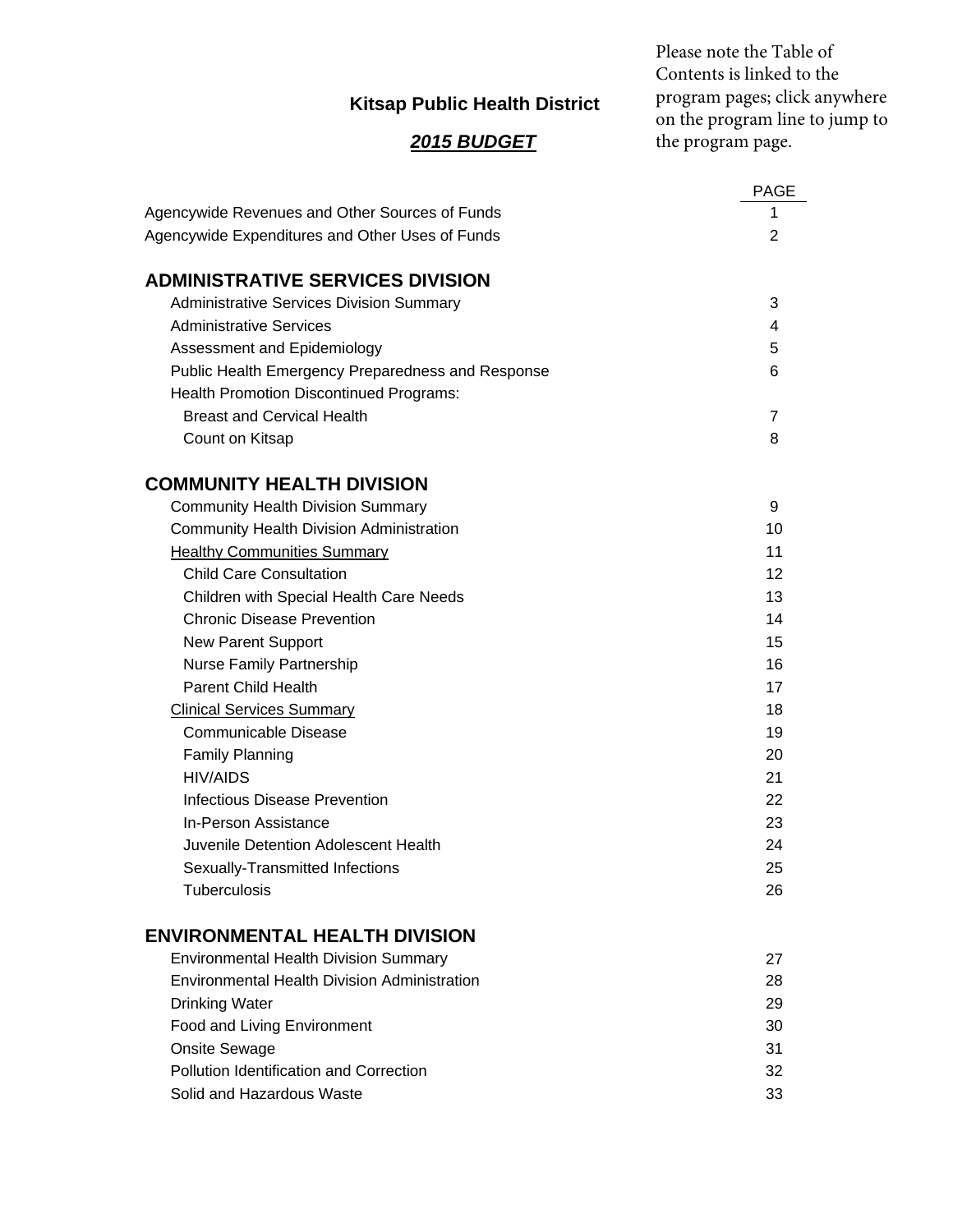#### **Kitsap Public Health District 2015 BUDGET AGENCYWIDE REVENUES & OTHER SOURCES OF FUNDS**

<span id="page-2-0"></span>

| <b>REVENUES</b>                                                                                                           | <b>ACTUAL</b>       | <b>ACTUAL</b>       | <b>BUDGET</b>  | <b>YTD ACTUAL</b>  | <b>BUDGET</b>          | <b>DIFFERENCE</b>    | <b>DIFFERENCE</b>            |
|---------------------------------------------------------------------------------------------------------------------------|---------------------|---------------------|----------------|--------------------|------------------------|----------------------|------------------------------|
|                                                                                                                           | 2012                | 2013                | 2014           | 10/31/14           | 2015                   |                      | FROM 2014 (\$) FROM 2014 (%) |
| <b>CONTRACTS &amp; GRANTS</b>                                                                                             |                     |                     |                |                    |                        |                      |                              |
| Administrative Services: General Services & Vital Statistics<br>Administration Services: PHEPR & Assessment/Epidemiology* | \$11,000<br>432,374 | \$10,000<br>571,931 | \$0<br>433,137 | \$5,000<br>259,825 | \$0<br>417,534         | \$0                  | N/A<br>$-3.60%$              |
| Administration Services: Health Promotion (Discontinued Programs)*                                                        | 151,966             | 113,811             | 0              | 0                  | $\mathbf{0}$           | (15,603)<br>0        | N/A                          |
| Community Health **                                                                                                       | 1,966,786           | 1,845,012           | 1,649,850      | 1,325,275          |                        |                      | $-4.75%$                     |
| <b>Environmental Health</b>                                                                                               | 1,191,808           | 1,205,027           | 1,264,795      | 1,055,774          | 1,571,529<br>1,782,477 | (78, 321)<br>517,682 | 40.93%                       |
| <b>Total Contracts &amp; Grants</b>                                                                                       | \$3,753,934         | \$3,745,781         | \$3,347,782    | \$2,645,874        | \$3,771,540            | \$423,758            | 12.66%                       |
| <b>FEES</b>                                                                                                               |                     |                     |                |                    |                        |                      |                              |
| Administrative Services: General Services & Vital Statistics                                                              | \$124,372           | \$124,648           | \$130,500      | \$111,597          | \$132,900              | \$2,400              | 1.84%                        |
| Administration Services: PHEPR & Assessment/Epidemiology*                                                                 | 0                   | 0                   | 0              | 138                | 0                      | 0                    | N/A                          |
| Community Health**                                                                                                        | 400,517             | 389,572             | 400,582        | 530,162            | 595,503                | 194,921              | 48.66%                       |
| Environmental Health                                                                                                      | 3,505,302           | 3,489,024           | 3,657,792      | 3,358,329          | 3,750,579              | 92,787               | 2.54%                        |
| <b>Total Fees</b>                                                                                                         | \$4,030,191         | \$4,003,244         | \$4,188,874    | \$4,000,226        | \$4,478,982            | \$290,108            | 6.93%                        |
| LOCAL & STATE GOVERNMENT FLEXIBLE FUNDING - GENERAL PUBLIC HEALTH                                                         |                     |                     |                |                    |                        |                      |                              |
| Bainbridge Island                                                                                                         | \$39,539            | \$39,539            | \$39,539       | \$39,539           | \$39,539               | \$0                  | N/A                          |
| Bremerton                                                                                                                 | 39,951              | 39,951              | 39,951         | 39,951             | 39,951                 | 0                    | N/A                          |
| <b>Kitsap County</b>                                                                                                      | 1,108,393           | 1,199,353           | 1,199,352      | 999,461            | 1,226,422              | 27,070               | 2.26%                        |
| Kitsap County - Allocated to Tuberculosis Control                                                                         | 99,868              | 99,868              | 99,868         | 83,223             | 99,868                 | 0                    | N/A                          |
| Port Orchard                                                                                                              | 8,870               | 8,870               | 8,870          | 8,870              | 8,870                  | 0                    | N/A                          |
| Poulsbo                                                                                                                   | 9,558               | 9,558               | 9,558          | 9,558              | 9,558                  | 0                    | N/A                          |
| State Public Health Assistance Funds (Old BARS Code)***                                                                   | 554,669             | 554,670             | 0              | 0                  | $\mathbf 0$            | 0                    | N/A                          |
| State Public Health Assistance Funds (New BARS Code)***                                                                   | 0                   | 0                   | 997,476        | 997,476            | 997,476                | 0                    | N/A                          |
| <b>Total Local Government Flexible Funding</b>                                                                            | \$1,860,848         | \$1,951,809         | \$2,394,614    | \$2,178,078        | \$2,421,684            | \$27,070             | 1.13%                        |
| <b>LOCAL GOVERNMENT CONTRIBUTIONS - NDGC MORTGAGE</b>                                                                     |                     |                     |                |                    |                        |                      |                              |
| Bainbridge Island                                                                                                         | \$9,979             | \$9,979             | \$8,491        | \$9,979            | \$8,800                | \$309                | 3.64%                        |
| Bremerton                                                                                                                 | 9,058               | 9,058               | 7,708          | 9,058              | 7,988                  | 280                  | 3.63%                        |
| Kitsap County                                                                                                             | 54,290              | 54,290              | 46,196         | 38,010             | 47,878                 | 1,682                | 3.64%                        |
| Port Orchard                                                                                                              | 2,073               | 2,073               | 1,764          | 2,073              | 1,828                  | 64                   | 3.63%                        |
| Poulsbo                                                                                                                   | 2,221               | 2,221               | 1,890          | 2,221              | 1,959                  | 69                   | 3.65%                        |
| <b>Total Local Government NDGC Mortgage</b>                                                                               | \$77,621            | \$77,621            | \$66,049       | \$61,341           | \$68,453               | \$2,404              | 3.64%                        |
| <b>MISCELLANEOUS INCOME</b>                                                                                               |                     |                     |                |                    |                        |                      |                              |
| Interest Income                                                                                                           | \$16,825            | \$15,157            | \$13,860       | \$13,090           | \$14,500               | \$640                | 4.62%                        |
| Other Income                                                                                                              | 5,255               | 4,558               | 3,224          | 4,677              | 4,330                  | 0                    | $\mathbf 0$                  |
| <b>Total Miscellaneous Income</b>                                                                                         | \$22,080            | \$19,715            | \$17,084       | \$17,767           | \$18,830               | \$640                | 3.75%                        |
| <b>FUND BALANCE</b>                                                                                                       |                     |                     |                |                    |                        |                      |                              |
| Use or (Designate): Chronic Disease Prevention                                                                            | 0                   | 0                   | 109,614        | 109,614            | $\mathbf 0$            | (109, 614)           | $-100.00\%$                  |
| Use or (Designate): Drinking Water                                                                                        | (8,086)             | (30, 520)           | 0              | 0                  | $\mathbf 0$            | 0                    | N/A                          |
| Use or (Designate): HIV/AIDS                                                                                              | 26,478              | 0                   | $\mathbf 0$    | 0                  | $\mathbf{0}$           | 0                    | N/A                          |
| Use or (Designate): New Parent Support ****                                                                               | (17, 632)           | 15,082              | 0              | 0                  | $\bf{0}$               | $\pmb{0}$            | N/A                          |
| Use or (Designate): On-Site Sewage                                                                                        | 0                   | (174, 981)          | 0              | 0                  | (109, 176)             | (109, 176)           | N/A                          |
| Use or (Designate): Solid & Harzardous Waste                                                                              | (41, 729)           | (10, 202)           | 61,924         | 0                  | 96,234                 | 34,310               | 55.41%                       |
| Use or (Designate): Tuberculosis *****                                                                                    | (4,068)             | (31, 194)           | 0              | 0                  | 24,864                 | 24,864               | N/A                          |
| Use or (Source) of Unrestricted/Undesignated Fund Balance                                                                 | (\$426,594)         | \$14,870            | \$380,803      | (\$658, 285)       | \$403,717              | \$22,914             | 6.02%                        |
| <b>Total Change in Fund Balance</b>                                                                                       | (\$471,631)         | (\$216,945)         | \$552,341      | (\$548,671)        | \$415,639              | (\$136,702)          | $-24.75%$                    |
| <b>TOTAL REVENUES</b>                                                                                                     | \$9,273,043         | \$9,581,225         | \$10,566,744   | \$8,354,615        | \$11,175,128           | \$608,384            | 5.76%                        |
| <b>REVENUES OVER (SHORT) OF EXPENDITURES</b>                                                                              | \$0                 | \$0                 | \$0            | \$0                | \$0                    | \$0                  |                              |

**\*** Previously reported in the Health Information Resources Program prior to 2014.

\*\* Includes Chronic Disease Prevention Program, formerly included in Health Information Resources prior to 2014.

\*\*\* Effective July 1, 2013, the Washington State Legislature combined 1) targeted Local Capacity Development Funds, 2) targeted 5930 Blue Ribbon Commission Funds, and 3) flexible Initiative 695<br>Backfill Funds, into a singl

**\*\*\*\*** Was Newborn Home Visiting Program prior to 2014.

\*\*\*\*\* Previously reported as part of Unrestricted/Undesignated Fund Balance prior to 2014.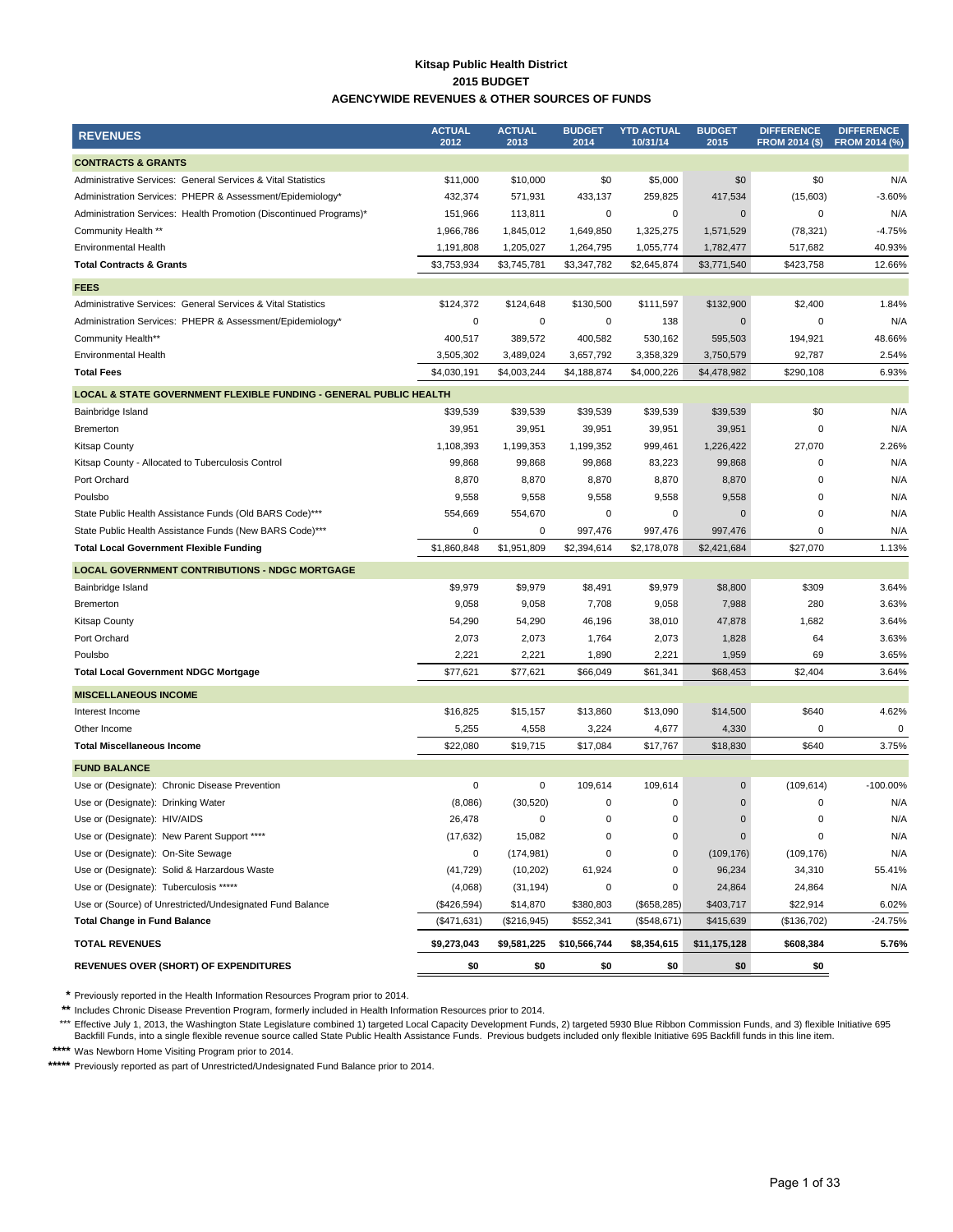### **Kitsap Public Health District AGENCYWIDE EXPENDITURES & OTHER USES OF FUNDS 2015 BUDGET**

<span id="page-3-0"></span>

| <b>EXPENDITURES</b>                         | <b>ACTUAL</b><br>2012 | <b>ACTUAL</b><br>2013 | <b>BUDGET</b><br>2014 | <b>YTD ACTUAL</b><br>10/31/14 | <b>BUDGET</b><br>2015 | <b>DIFFERENCE</b> | <b>DIFFERENCE</b><br>FROM 2014 (\$) FROM 2014 (%) |
|---------------------------------------------|-----------------------|-----------------------|-----------------------|-------------------------------|-----------------------|-------------------|---------------------------------------------------|
| <b>Personnel Costs</b>                      |                       |                       |                       |                               |                       |                   |                                                   |
| Salaries & Wages                            | \$5,637,465           | \$5,843,001           | \$6,305,299           | \$5,062,763                   | \$6,480,451           | \$175,152         | 2.78%                                             |
| <b>Payroll Taxes</b>                        | 350,551               | 434,619               | 502,211               | 388,913                       | 533,618               | 31,407            | 6.25%                                             |
| <b>Benefits</b>                             | 1,371,242             | 1,311,520             | 1,525,860             | 1,171,311                     | 1,557,796             | 31,936            | 2.09%                                             |
| Unemployment                                | 0                     | 0                     | 36,535                | 0                             | 38,522                | 1,987             | 5.44%                                             |
| <b>Subtotal Personnel Costs</b>             | \$7,359,258           | \$7,589,140           | \$8,369,905           | \$6,622,987                   | \$8,610,387           | \$240,482         | 2.87%                                             |
| <b>Non-Personnel Costs</b>                  |                       |                       |                       |                               |                       |                   |                                                   |
| Supplies                                    | \$228,171             | \$231,387             | \$269,203             | \$170,442                     | \$185,960             | (\$83,243)        | $-30.92%$                                         |
| Office Equipment <\$5,000                   | 13,084                | 5,517                 | 954                   | 2,239                         | 15,595                | 14,641            | 1534.70%                                          |
| Computer Software <\$5,000                  | 37,472                | 19,902                | 8,283                 | 102,794                       | 11,550                | 3,267             | 39.44%                                            |
| Computer Hardware <\$5,000                  | 21,641                | 48,038                | 42,393                | 71,145                        | 5,600                 | (36, 793)         | $-86.79%$                                         |
| <b>Professional Services</b>                | 357,779               | 430,562               | 530,271               | 344,087                       | 1,004,816             | 474,545           | 89.49%                                            |
| <b>Legal Services</b>                       | 25,561                | 27,849                | 28,550                | 12,670                        | 35,244                | 6,694             | 23.45%                                            |
| Communications                              | 139,050               | 130,633               | 144,873               | 123,012                       | 170,921               | 26,048            | 17.98%                                            |
| Travel & Mileage                            | 98,177                | 83,603                | 97,659                | 70,295                        | 90,801                | (6, 858)          | $-7.02%$                                          |
| Parking & Commute Trip Reduction            | 10,269                | 14,520                | 19,923                | 15,525                        | 22,634                | 2,711             | 13.61%                                            |
| Advertising                                 | 7,159                 | 7,170                 | 9,220                 | 8,269                         | 10,500                | 1,280             | 13.88%                                            |
| <b>Rentals &amp; Leases</b>                 | 49,132                | 58,082                | 51,444                | 44,880                        | 51,756                | 312               | 0.61%                                             |
| Insurance                                   | 99,066                | 90,235                | 105,051               | 93,962                        | 98,507                | (6, 544)          | $-6.23%$                                          |
| <b>Utilities</b>                            | 2,041                 | 2,158                 | 1,500                 | 926                           | 1,345                 | (155)             | $-10.33%$                                         |
| Repairs & Maintenance                       | 104,431               | 103,903               | 146,495               | 73,241                        | 148,569               | 2,074             | 1.42%                                             |
| Operations & Maintenance: Government Center | 233,967               | 256,930               | 274,787               | 229,373                       | 291,818               | 17,031            | 6.20%                                             |
| Training                                    | 36,829                | 52,420                | 93,688                | 41,398                        | 68,647                | (25, 041)         | $-26.73%$                                         |
| Miscellaneous                               | 76,963                | 51,875                | 45,151                | 46,069                        | 45,228                | 77                | 0.17%                                             |
| Equipment > \$5,000                         | 18,978                | 12,382                | $\mathbf 0$           | 28,377                        | $\mathbf{0}$          | $\mathbf 0$       | N/A                                               |
| Computer Software >\$5,000                  | $\mathbf 0$           | $\mathbf 0$           | $\Omega$              | 0                             | $\mathbf{0}$          | $\Omega$          | N/A                                               |
| Computer Hardware >\$5,000                  | $\mathbf 0$           | 10,655                | 13,000                | 15,490                        | $\mathbf 0$           | (13,000)          | $-100.00%$                                        |
| Government Center Debt Principal            | 122,500               | 127,500               | 132,500               | 120,830                       | 150,000               | 17,500            | 13.21%                                            |
| Government Center Debt Interest             | 231,515               | 226,764               | 181,894               | 116,604                       | 155,250               | (26, 644)         | $-14.65%$                                         |
| <b>Subtotal Non-Personnel Costs</b>         | \$1,913,785           | \$1,992,085           | \$2,196,839           | \$1,731,628                   | \$2,564,741           | \$367,902         | 16.75%                                            |
| <b>TOTAL EXPENDITURES</b>                   | \$9,273,043           | \$9,581,225           | \$10,566,744          | \$8,354,615                   | \$11,175,128          | \$608,384         | 5.76%                                             |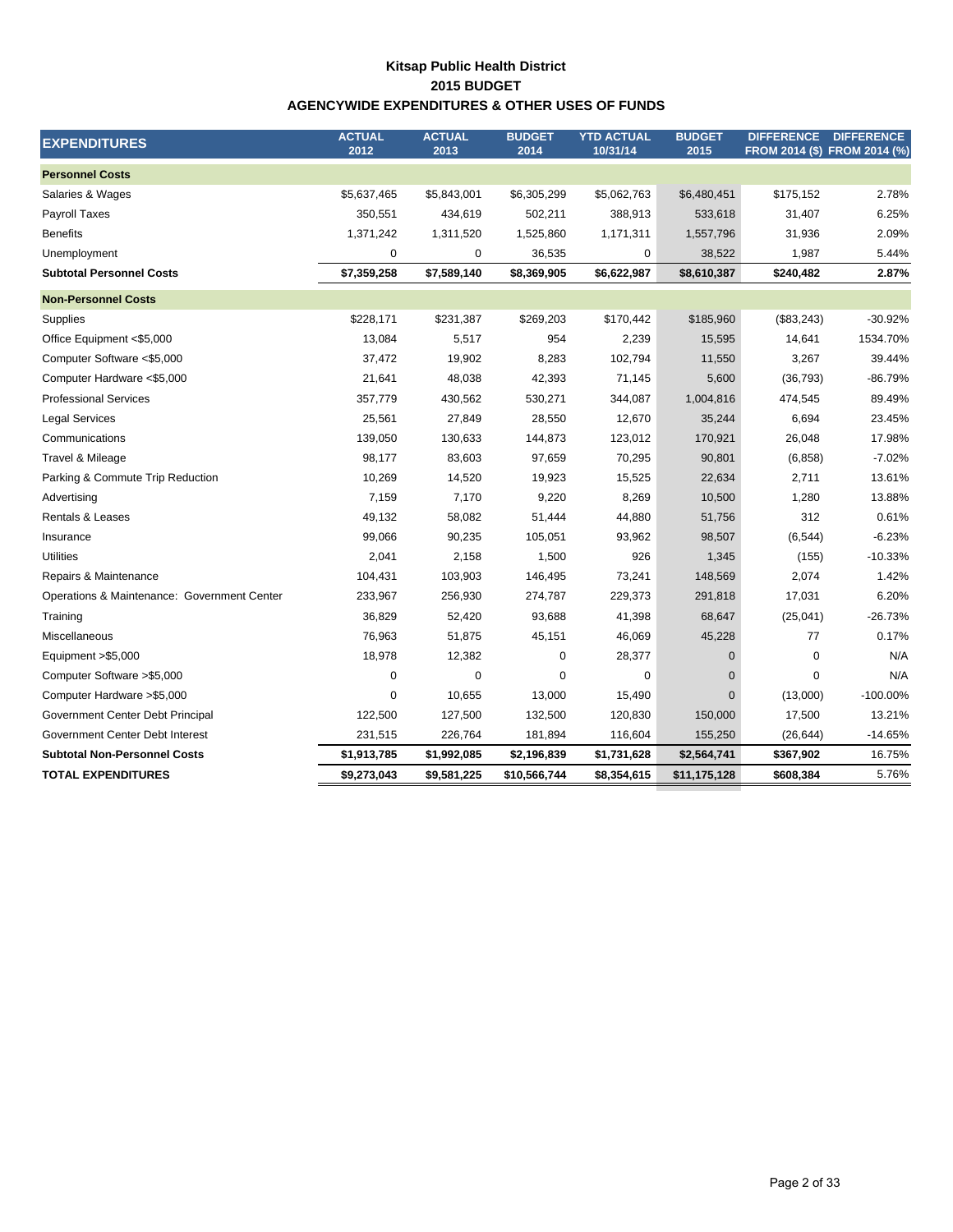## **Kitsap Public Health District 2015 BUDGET ADMINSTRATIVE SERVICES DIVISION - SUMMARY**

<span id="page-4-0"></span>

|                                                  | <b>ACTUAL</b><br>2012 | <b>ACTUAL</b><br>2013 | <b>BUDGET</b><br>2014 | <b>YTD ACTUAL</b><br>10/31/14 | <b>BUDGET</b><br>2015 |
|--------------------------------------------------|-----------------------|-----------------------|-----------------------|-------------------------------|-----------------------|
| <b>REVENUES</b>                                  |                       |                       |                       |                               |                       |
| <b>DIRECT PROGRAM REVENUES</b>                   | \$819,413             | \$917,726             | \$646,770             | \$455,668                     | \$637,717             |
| State & Local Flexible Funding Needed to Balance | \$169,068             | \$103,080             | \$167,317             | \$189,930                     | \$268,894             |
| <b>TOTAL REVENUES</b>                            | \$988,481             | \$1,020,806           | \$814,087             | \$645,598                     | \$906,611             |
| <b>EXPENDITURES</b>                              |                       |                       |                       |                               |                       |
| <b>Personnel Costs</b>                           |                       |                       |                       |                               |                       |
| Salaries & Wages                                 | \$1,745,513           | \$1,749,842           | \$1,690,673           | \$1,412,058                   | \$1,771,582           |
| Payroll Taxes                                    | 106,086               | 127,929               | 133,294               | 104,846                       | 145,959               |
| <b>Benefits</b>                                  | 433,267               | 401,156               | 413,002               | 350,948                       | 443,748               |
| Unemployment                                     | 0                     | 0                     | 9,741                 | 0                             | 10,583                |
| <b>Subtotal Personnel Costs</b>                  | \$2,284,866           | \$2,278,927           | \$2,246,710           | \$1,867,852                   | \$2,371,872           |
| <b>Non-Personnel Costs</b>                       |                       |                       |                       |                               |                       |
| Supplies                                         | \$63,173              | \$65,461              | \$56,921              | \$52,704                      | \$59,840              |
| Office Equipment <\$5,000                        | 8,477                 | 2,303                 | 704                   | 1,768                         | 7,595                 |
| Computer Software <\$5,000                       | 35,496                | 18,684                | 7,183                 | 26,887                        | 11,550                |
| Computer Hardware <\$5,000                       | 8,678                 | 14,604                | 11,743                | 26,579                        | 3,600                 |
| <b>Professional Services</b>                     | 85,903                | 91,708                | 76,379                | 42,254                        | 52,409                |
| <b>Legal Services</b>                            | 21,638                | 14,276                | 13,850                | 3,564                         | 21,640                |
| Communications                                   | 92,988                | 86,834                | 96,945                | 77,899                        | 113,333               |
| Travel & Mileage                                 | 8,549                 | 7,065                 | 11,050                | 5,216                         | 6,823                 |
| Parking & Commute Trip Reduction                 | 1,026                 | 2,126                 | 2,470                 | 1,042                         | 3,766                 |
| Advertising                                      | 530                   | 2,796                 | 2,020                 | 2,594                         | 1,300                 |
| <b>Rentals &amp; Leases</b>                      | 43,052                | 46,447                | 39,384                | 34,772                        | 39,368                |
| Insurance                                        | 99,066                | 89,853                | 103,437               | 93,962                        | 96,893                |
| <b>Utilities</b>                                 | 2,022                 | 2,073                 | 1,500                 | 908                           | 1,345                 |
| Repairs & Maintenance                            | 31,818                | 45,010                | 80,116                | 48,335                        | 86,908                |
| Operations & Maintenance: Government Center      | 21,446                | 21,576                | 19,048                | 13,124                        | 21,828                |
| Training                                         | 19,851                | 25,729                | 24,834                | 9,272                         | 21,583                |
| Miscellaneous                                    | 57,742                | 28,829                | 24,221                | 24,213                        | 25,687                |
| Equipment > \$5,000                              | 18,978                | 12,382                | 0                     | 28,377                        | 0                     |
| Computer Software > \$5,000                      | 0                     | 0                     | 0                     | 0                             |                       |
| Computer Hardware > \$5,000                      | 0                     | 10,655                | 13,000                | 0                             | 0                     |
| Government Center Debt Principal                 | 122,500               | 127,500               | 132,500               | 120,830                       | 150,000               |
| Government Center Debt Interest                  | 231,515               | 226,764               | 181,894               | 116,604                       | 155,250               |
| <b>Subtotal Non-Personnel Costs</b>              | \$974,448             | \$942,675             | \$899,199             | \$730,904                     | \$880,718             |
| <b>PROGRAM EXPENDITURES</b>                      | \$3,259,314           | \$3,221,602           | \$3,145,909           | \$2,598,756                   | \$3,252,590           |
| Administrative Services Overhead                 | (\$2,270,833)         | (\$2,200,796)         | (\$2,331,822)         | (\$1,953,158)                 | (\$2,345,979)         |
| TOTAL EXPENDITURES W/OVERHEAD DISTRIBUTED        | \$988,481             | \$1,020,806           | \$814,087             | \$645,598                     | \$906,611             |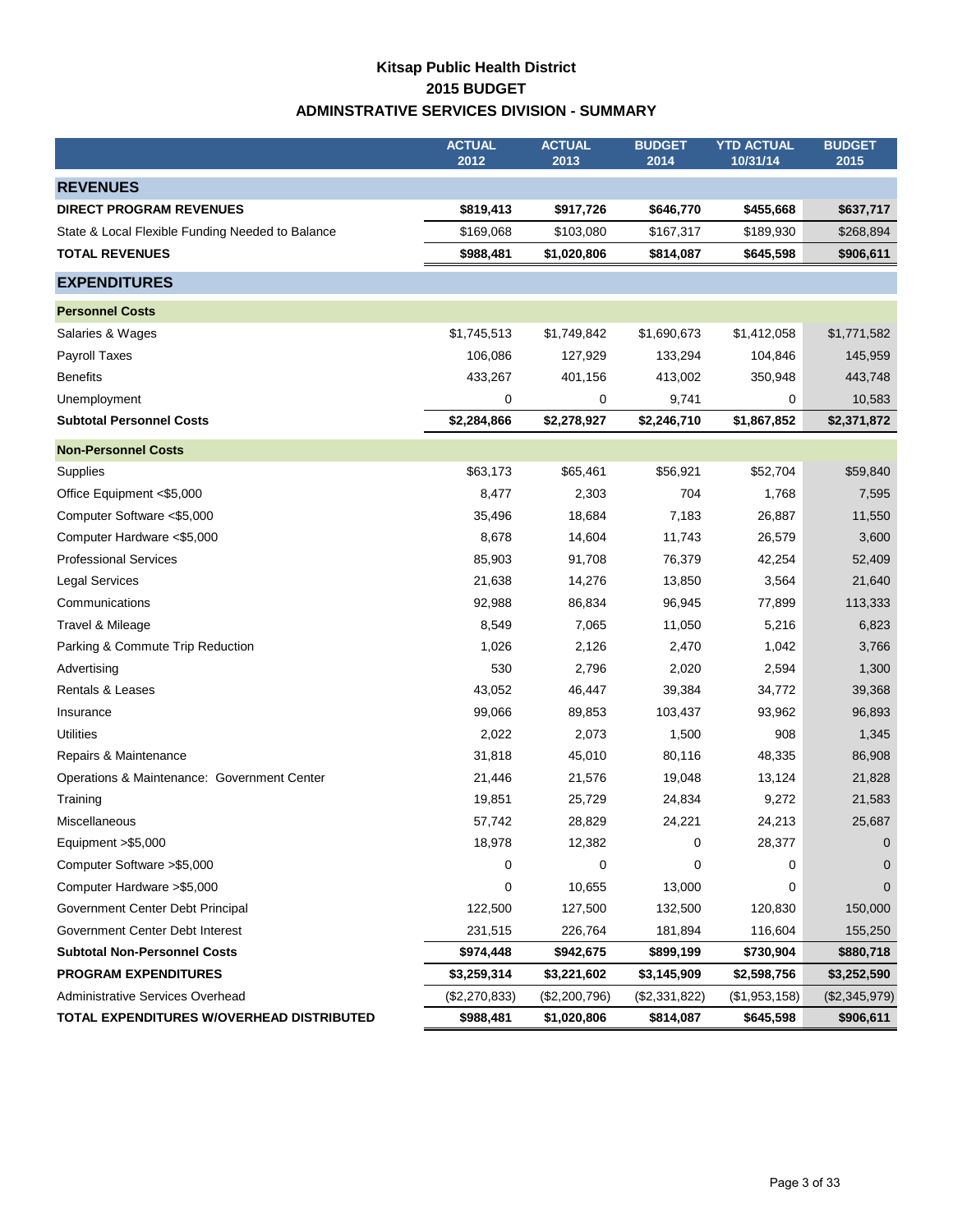#### **Kitsap Public Health District 2015 BUDGET ADMINISTRATIVE SERVICES**

<span id="page-5-0"></span>

|                                                 | <b>ACTUAL</b><br>2012 | <b>ACTUAL</b><br>2013 | <b>BUDGET</b><br>2014 | <b>YTD ACTUAL</b><br>10/31/14 | <b>BUDGET</b><br>2015 |
|-------------------------------------------------|-----------------------|-----------------------|-----------------------|-------------------------------|-----------------------|
| <b>REVENUES</b>                                 |                       |                       |                       |                               |                       |
| <b>Contracts &amp; Grants</b>                   |                       |                       |                       |                               |                       |
| DOH ConCon - Public Health Improvement          | \$1,000               | \$0                   | \$0                   | \$0                           | \$0                   |
| DOH ConCon - Public Health Infrastructure (QI)  | 10,000                | 10,000                | 0                     | $\Omega$                      | $\mathbf 0$           |
| University of Washington - Cost Drivers Project | $\Omega$              | $\mathbf 0$           | 0                     | 5,000                         | $\Omega$              |
| Subtotal                                        | \$11,000              | \$10,000              | \$0                   | \$5,000                       | \$0                   |
| <b>Fees</b>                                     |                       |                       |                       |                               |                       |
| <b>Birth Certificates</b>                       | \$71,280              | \$69,533              | \$74,400              | \$65,706                      | \$76,000              |
| <b>Death Certificates</b>                       | 41,774                | 44,741                | 44,220                | 35,764                        | 45,300                |
| Social Security Verification                    | 8                     | 0                     | 0                     | 0                             | $\mathbf 0$           |
| Vital Statistics Postage & Handling             | 11,310                | 10,374                | 11,880                | 10,127                        | 11,600                |
| <b>Subtotal Vital Statistics</b>                | \$124,372             | \$124,648             | \$130,500             | \$111,597                     | \$132,900             |
| <b>Other Revenues</b>                           |                       |                       |                       |                               |                       |
| Bainbridge - NDGC                               | \$9,979               | \$9,979               | \$8,491               | \$9,979                       | \$8,800               |
| Bremerton - NDGC                                | 9.058                 | 9.058                 | 7.708                 | 9.058                         | 7.988                 |
| Kitsap County - NDGC                            | 54,290                | 54,290                | 46,196                | 38,010                        | 47,878                |
| Port Orchard - NDGC                             | 2.073                 | 2.073                 | 1.764                 | 2.073                         | 1,828                 |
| Poulsbo - NDGC                                  | 2,221                 | 2,221                 | 1,890                 | 2,221                         | 1,959                 |
| Seaguist Lease                                  | 0                     | 1.260                 | 0                     | 1.648                         | $\Omega$              |
| <b>Flex Court Restitution</b>                   | 424                   | 838                   | 444                   | 1,158                         | 900                   |
| Admin - Other                                   | 3,598                 | 1,191                 | 2,280                 | 857                           | 2,000                 |
| Donations                                       | 107                   | 1                     | 0                     | 2                             | $\mathbf{0}$          |
| Cashiers' Over/Short                            | 15                    | 22                    | $\Omega$              | (60)                          | $\Omega$              |
| Interest                                        | 16,825                | 15,157                | 13,860                | 13,090                        | 14,500                |
| Non-Revenue                                     | 1,111                 | 1,246                 | 500                   | 1,072                         | 1,430                 |
| <b>Subtotal Other Revenues</b>                  | \$99,701              | \$97,336              | \$83,133              | \$79,108                      | \$87,283              |
| <b>TOTAL REVENUES</b>                           | \$235,073             | \$231,984             | \$213,633             | \$195,705                     | \$220,183             |

| TOTAL EXPENDITURES W/OVERHEAD DISTRIBUTED   | \$216,036   | \$231,984   | \$213,633   | \$195,021   | \$220,183    |
|---------------------------------------------|-------------|-------------|-------------|-------------|--------------|
| Administrative Services Overhead            | (2,498,054) | (2,402,430) | (2,498,032) | (2,078,548) | (2,529,106)  |
| <b>PROGRAM EXPENDITURES</b>                 | \$2,714,090 | \$2,634,414 | \$2,711,665 | \$2,273,569 | \$2,749,289  |
| <b>Subtotal Non-Personnel Costs</b>         | \$899,217   | \$807,186   | \$858,710   | \$689,184   | \$830,051    |
| Government Center Debt Interest             | 231,515     | 226.764     | 181,894     | 116.604     | 155,250      |
| Government Center Debt Principal            | 122.500     | 127.500     | 132,500     | 120.830     | 150,000      |
| Computer Hardware >\$5,000                  | $\Omega$    | $\mathbf 0$ | 13,000      | $\Omega$    | $\Omega$     |
| Computer Software >\$5,000                  | $\mathbf 0$ | $\mathbf 0$ | 0           | 0           | $\mathbf 0$  |
| Equipment >\$5,000                          | 18,978      | 12,382      | $\Omega$    | 28,377      | $\mathbf{0}$ |
| Miscellaneous                               | 56,000      | 28,309      | 24,221      | 23,753      | 25,687       |
| Training                                    | 8.527       | 6,697       | 22.755      | 4.749       | 16.005       |
| Operations & Maintenance: Government Center | 0           | $\mathbf 0$ | 0           | 0           | $\Omega$     |
| Repairs & Maintenance                       | 27,359      | 43,650      | 75,436      | 45,059      | 82,508       |
| Utilities                                   | 2,022       | 2,073       | 1,500       | 908         | 1,345        |
| Insurance                                   | 99,066      | 89,853      | 103,437     | 93,962      | 96,893       |
| Rentals & Leases                            | 41.432      | 44.752      | 39,384      | 33,082      | 37,748       |
| Advertising                                 | 530         | 1,107       | 2,020       | 2,574       | 1,300        |
| Parking & Commute Trip Reduction            | 936         | 2,105       | 2,400       | 928         | 2,520        |
| Travel & Mileage                            | 3,795       | 4,961       | 6,055       | 3,675       | 4,074        |
| Communications                              | 75,992      | 74,122      | 90,175      | 68,200      | 101,237      |
| <b>Legal Services</b>                       | 21,134      | 14,156      | 13,700      | 3,564       | 21,640       |
| <b>Professional Services</b>                | 81.835      | 39.798      | 76.379      | 42.074      | 52.409       |
| Computer Hardware <\$5,000                  | 6,671       | 9,605       | 11,200      | 20,556      | 3,600        |
| Computer Software <\$5,000                  | 35,463      | 17,333      | 5,683       | 26,887      | 11,550       |
| Office Equipment <\$5,000                   | 8,477       | 2,303       | 600         | 1,768       | 7,595        |
| Supplies                                    | \$56.985    | \$59.716    | \$56.371    | \$51,634    | \$58,690     |
| <b>Non-Personnel Costs</b>                  |             |             |             |             |              |
| <b>Subtotal Personnel Costs</b>             | \$1,814,873 | \$1,827,228 | \$1,852,955 | \$1,584,385 | \$1,919,238  |
| Unemployment                                | 0           | $\mathbf 0$ | 8,320       | 0           | 8,579        |
| <b>Benefits</b>                             | 344,942     | 320,136     | 338,666     | 292,904     | 355,428      |
| Payroll Taxes                               | 83,392      | 102,135     | 112,619     | 89,478      | 118,526      |
| Salaries & Wages                            | \$1,386,539 | \$1,404,957 | \$1,393,350 | \$1,202,003 | \$1,436,705  |
| <b>Personnel Costs</b>                      |             |             |             |             |              |
| <b>EXPENDITURES</b>                         |             |             |             |             |              |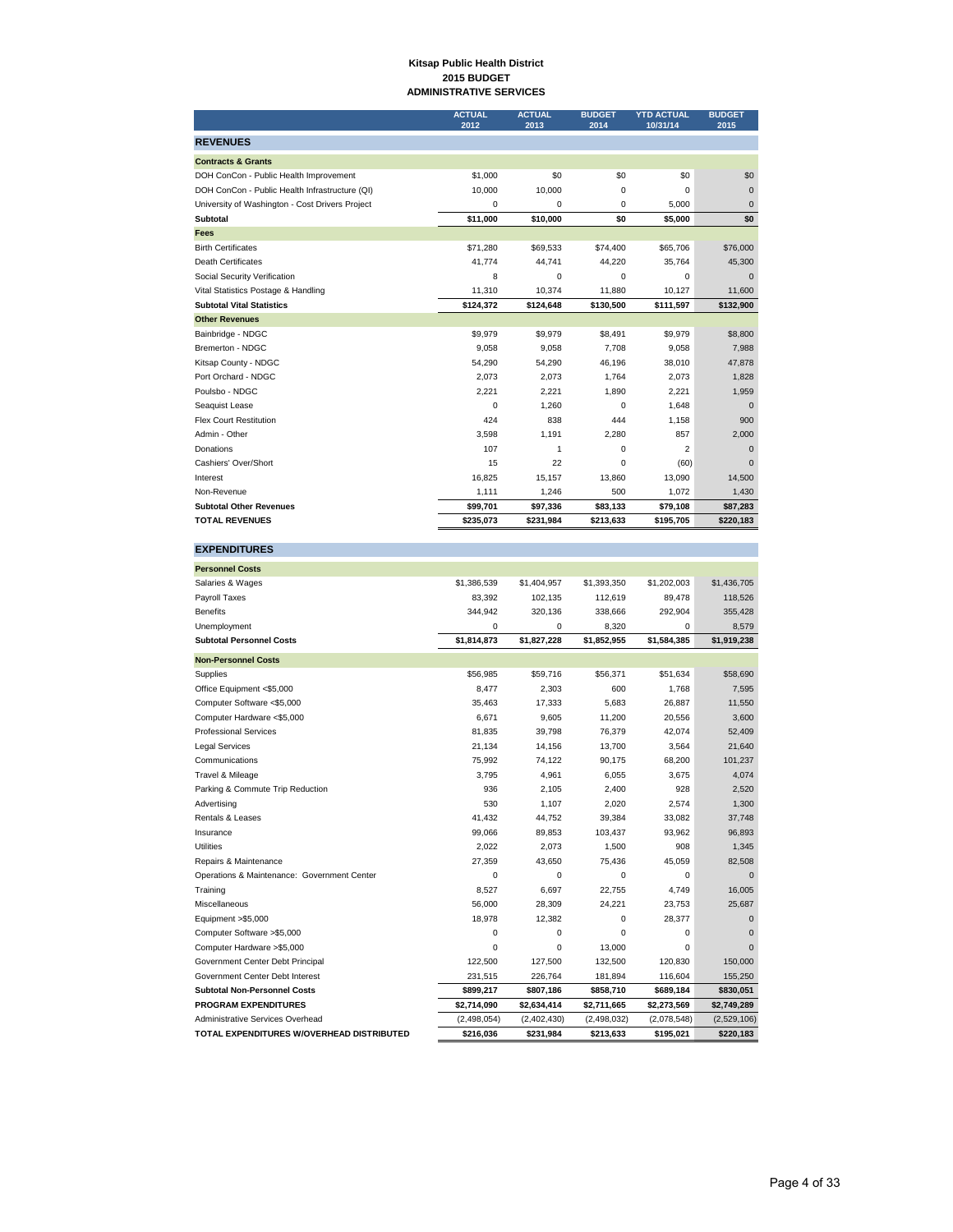#### **Kitsap Public Health District 2015 BUDGET ASSESSMENT AND EPIDEMIOLOGY PROGRAM**

<span id="page-6-0"></span>

|                                                  | <b>ACTUAL</b><br>2012 | <b>ACTUAL</b><br>2013 | <b>BUDGET</b><br>2014 | <b>YTD ACTUAL</b><br>10/31/14 | <b>BUDGET</b><br>2015 |
|--------------------------------------------------|-----------------------|-----------------------|-----------------------|-------------------------------|-----------------------|
| <b>REVENUES</b>                                  |                       |                       |                       |                               |                       |
| <b>Clallam County Assessment Work</b>            | \$7,781               | \$9,998               | \$8,000               | \$3,959                       | \$8,000               |
| Clallam County Behavioral Risk Factors           | 2,771                 | 0                     | 0                     | $\Omega$                      | $\Omega$              |
| DOH Con Con LCDF Assessment                      | 84,544                | 93,900                | $\mathbf 0$           | $\Omega$                      | $\Omega$              |
| Genoa Healthcare Assessment Project              | 0                     | 1,769                 | $\Omega$              | $\Omega$                      | $\Omega$              |
| Jefferson County Health Department               | 10,485                | 5,794                 | 32,500                | 18,014                        | 20,000                |
| <b>KCR Assessment Projects</b>                   | 4,950                 | $\Omega$              | 0                     | $\Omega$                      | $\Omega$              |
| Kitsap Mental Health Services                    | 12,551                | 33,374                | 18,000                | 15,706                        | 9,000                 |
| <b>OESD 114 Assessment Survey</b>                | 4,132                 | 8,008                 | $\mathbf 0$           | 5,483                         | $\Omega$              |
| <b>Olympic Community Action Programs</b>         | 5,550                 | 2,119                 | $\Omega$              | $\Omega$                      | $\Omega$              |
| University of Washington Collaboration Grant     | 0                     | $\Omega$              | 25,000                | 9,874                         | $\Omega$              |
| 1/10 of 1%: Assessment                           | 0                     | 0                     | 0                     | 0                             | 10,125                |
| <b>DIRECT PROGRAM REVENUES</b>                   | \$132,764             | \$154,962             | \$83,500              | \$53,036                      | \$47,125              |
| State & Local Flexible Funding Needed to Balance | \$92,040              | \$83,950              | \$169,398             | \$90,114                      | \$239,245             |
| <b>TOTAL REVENUES</b>                            | \$224,804             | \$238,912             | \$252,898             | \$143,150                     | \$286,370             |

| <b>Personnel Costs</b>                      |             |              |           |             |                |
|---------------------------------------------|-------------|--------------|-----------|-------------|----------------|
| Salaries & Wages                            | \$103,541   | \$114,193    | \$124,623 | \$68,154    | \$143,686      |
| Payroll Taxes                               | 6,412       | 8,329        | 6,472     | 5,028       | 11,699         |
| <b>Benefits</b>                             | 32,546      | 32,824       | 35,720    | 19,746      | 35,106         |
| Unemployment                                | $\Omega$    | 0            | 391       | 0           | 861            |
| <b>Subtotal Personnel Costs</b>             | \$142,499   | \$155,346    | \$167,206 | \$92,928    | \$191,352      |
| <b>Non-Personnel Costs</b>                  |             |              |           |             |                |
| Supplies                                    | \$97        | \$40         | \$300     | \$145       | \$300          |
| Office Equipment <\$5,000                   | $\mathbf 0$ | 0            | 104       | 0           | 0              |
| Computer Software <\$5,000                  | 33          | 704          | 0         | 0           | 0              |
| Computer Hardware <\$5,000                  | 1,956       | 0            | 0         | 2,453       | $\mathbf{0}$   |
| <b>Professional Services</b>                | $\mathbf 0$ | 0            | 0         | 0           | $\mathbf 0$    |
| <b>Legal Services</b>                       | 312         | 0            | 0         | 0           | $\mathbf{0}$   |
| Communications                              | 8           | $\mathbf{1}$ | 0         | 0           | $\mathbf{0}$   |
| Travel & Mileage                            | 368         | 544          | 3,000     | 412         | 800            |
| Parking & Commute Trip Reduction            | $\mathbf 0$ | 0            | 0         | 103         | 1,176          |
| Advertising                                 | $\mathbf 0$ | 0            | 0         | 20          | $\mathbf 0$    |
| <b>Rentals &amp; Leases</b>                 | $\mathbf 0$ | 0            | 0         | $\Omega$    | $\mathbf 0$    |
| Insurance                                   | 0           | $\Omega$     | 0         | $\Omega$    | $\Omega$       |
| <b>Utilities</b>                            | $\mathbf 0$ | 0            | 0         | $\Omega$    | $\overline{0}$ |
| Repairs & Maintenance                       | $\mathbf 0$ | 1,360        | 3,000     | 1,375       | 2,500          |
| Operations & Maintenance: Government Center | 6,441       | 6,931        | 8,205     | 4,148       | 9,226          |
| Training                                    | 4,198       | 3,965        | 500       | $\Omega$    | 3,600          |
| Miscellaneous                               | 0           | 220          | 0         | 460         | $\mathbf 0$    |
| Equipment >\$5,000                          | $\mathbf 0$ | 0            | 0         | 0           | $\overline{0}$ |
| Computer Software >\$5,000                  | $\mathbf 0$ | 0            | 0         | 0           | $\mathbf 0$    |
| Computer Hardware > \$5,000                 | $\mathbf 0$ | 0            | 0         | $\mathbf 0$ | $\mathbf 0$    |
| <b>Subtotal Non-Personnel Costs</b>         | \$13,413    | \$13,765     | \$15,109  | \$9,116     | \$17,602       |
| <b>PROGRAM EXPENDITURES</b>                 | \$155,912   | \$169,111    | \$182,315 | \$102,044   | \$208,954      |
| <b>Administrative Services Overhead</b>     | \$68,892    | \$69,801     | \$70,583  | \$41,106    | \$77,416       |
| <b>TOTAL EXPENDITURES</b>                   | \$224,804   | \$238,912    | \$252,898 | \$143,150   | \$286,370      |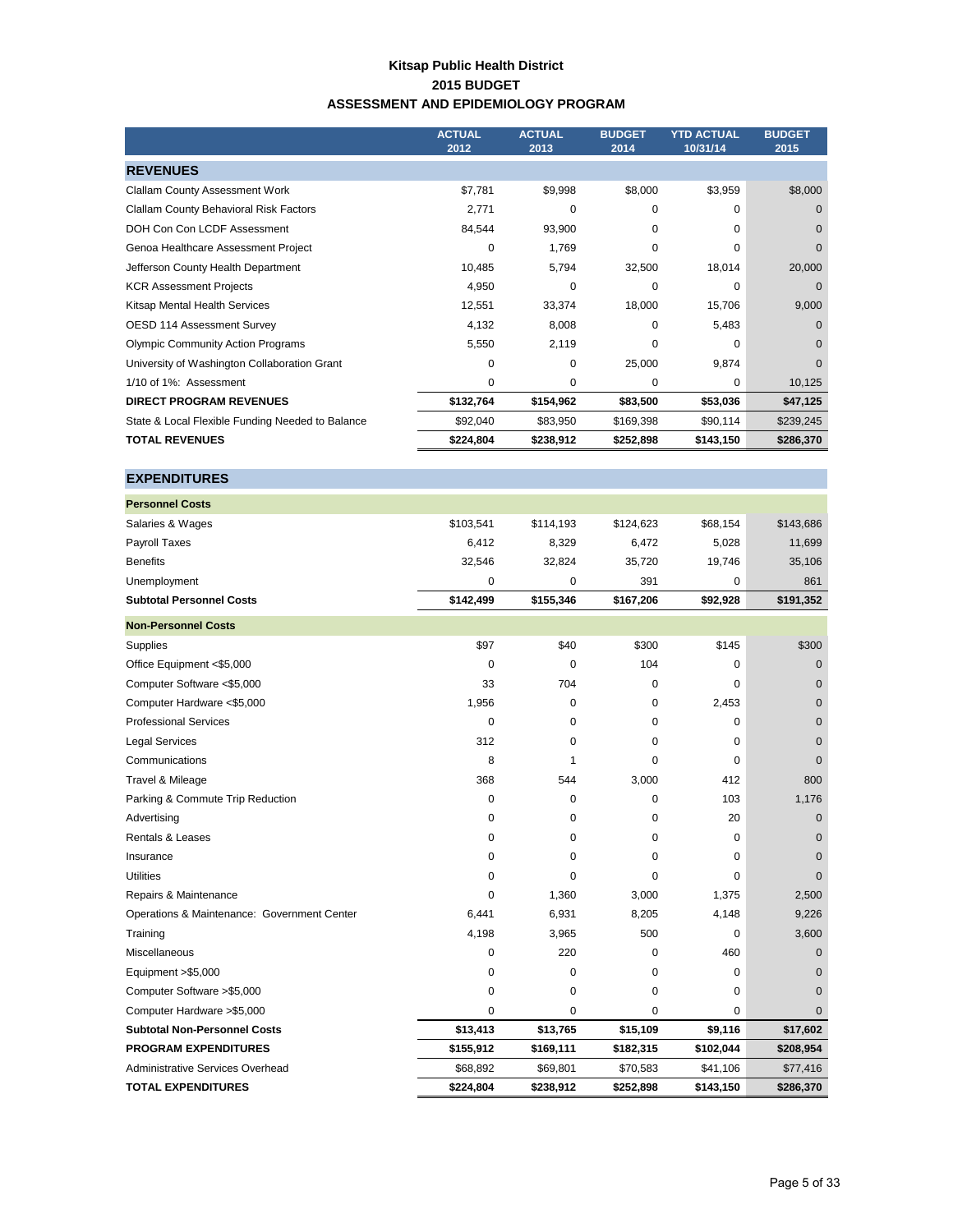### **Kitsap Public Health District 2015 BUDGET PUBLIC HEALTH EMERGENCY PREPAREDNESS AND RESPONSE PROGRAM**

<span id="page-7-0"></span>

|                                                  | <b>ACTUAL</b> | <b>ACTUAL</b> | <b>BUDGET</b> | <b>YTD ACTUAL</b> | <b>BUDGET</b>  |
|--------------------------------------------------|---------------|---------------|---------------|-------------------|----------------|
|                                                  | 2012          | 2013          | 2014          | 10/31/14          | 2015           |
| <b>REVENUES</b>                                  |               |               |               |                   |                |
| DOH Con Con PHEPR LHJ Funding                    | \$241,615     | \$362,738     | \$292,675     | \$179,565         | \$308,079      |
| CC PHEPR HC Systems Prep (Coalition)             | 57,995        | 54,231        | 56,962        | 27,224            | 62,330         |
| Other - PHEPR                                    | 0             | 0             | 0             | 138               | $\mathbf 0$    |
| <b>DIRECT PROGRAM REVENUES</b>                   | \$299,610     | \$416,969     | \$349,637     | \$206,927         | \$370,409      |
| State & Local Flexible Funding Needed to Balance | \$45,597      | \$4,145       | (\$2,081)     | \$100,500         | \$29,649       |
| <b>TOTAL REVENUES</b>                            | \$345,207     | \$421,114     | \$347,556     | \$307,427         | \$400,058      |
| <b>EXPENDITURES</b>                              |               |               |               |                   |                |
| <b>Personnel Costs</b>                           |               |               |               |                   |                |
| Salaries & Wages                                 | \$158,875     | \$171,931     | \$172,700     | \$141,901         | \$191,191      |
| Payroll Taxes                                    | 10,234        | 12,982        | 14,203        | 10,340            | 15,734         |
| <b>Benefits</b>                                  | 34,614        | 37,553        | 38,616        | 38,298            | 53,214         |
| Unemployment                                     | 0             | 0             | 1,030         | 0                 | 1,143          |
| <b>Subtotal Personnel Costs</b>                  | \$203,723     | \$222,466     | \$226,549     | \$190,539         | \$261,282      |
| <b>Non-Personnel Costs</b>                       |               |               |               |                   |                |
| Supplies                                         | \$4,704       | \$1,925       | \$250         | \$925             | \$850          |
| Office Equipment <\$5,000                        | 0             | 0             | 0             | 0                 | $\mathbf 0$    |
| Computer Software <\$5,000                       | 0             | 647           | 1,500         | 0                 | $\mathbf 0$    |
| Computer Hardware <\$5,000                       | 0             | 3,937         | 543           | 3,570             | $\mathbf 0$    |
| <b>Professional Services</b>                     | 0             | 50,560        | 0             | 180               | $\mathbf 0$    |
| Legal Services                                   | 0             | 120           | 150           | 0                 | $\overline{0}$ |
| Communications                                   | 16,786        | 11,953        | 6,770         | 9,699             | 12,096         |
| Travel & Mileage                                 | 3,355         | 1,444         | 1,995         | 1,129             | 1,949          |
| Parking & Commute Trip Reduction                 | 0             | 0             | 70            | 11                | 70             |
| Advertising                                      | 0             | 1,689         | 0             | 0                 | $\mathbf 0$    |
| Rentals & Leases                                 | 1,620         | 1,695         | 0             | 1,690             | 1,620          |
| Insurance                                        | 0             | 0             | 0             | 0                 | $\mathbf 0$    |
| <b>Utilities</b>                                 | 0             | 0             | 0             | 0                 | $\Omega$       |
| Repairs & Maintenance                            | 4,459         | 0             | 1,680         | 1,901             | 1,900          |
| Operations & Maintenance: Government Center      | 9,151         | 10,442        | 10,843        | 8,976             | 12,602         |
| Training                                         | 1,868         | 4,861         | 1,579         | 4,523             | 1,978          |
| Miscellaneous                                    | 1,050         | 0             | 0             | 0                 | 0              |
| Equipment >\$5,000                               | 0             | 0             | 0             | 0                 | $\mathbf{0}$   |
| Computer Software > \$5,000                      | 0             | 0             | 0             | 0                 | $\mathbf 0$    |
| Computer Hardware > \$5,000                      | 0             | 10,655        | 0             | 0                 | 0              |
| <b>Subtotal Non-Personnel Costs</b>              | \$42,993      | \$99,928      | \$25,380      | \$32,604          | \$33,065       |
| <b>PROGRAM EXPENDITURES</b>                      | \$246,716     | \$322,394     | \$251,929     | \$223,143         | \$294,347      |
| Administrative Services Overhead                 | \$98,491      | \$98,720      | \$95,627      | \$84,284          | \$105,711      |
| <b>TOTAL EXPENDITURES</b>                        | \$345,207     | \$421,114     | \$347,556     | \$307,427         | \$400,058      |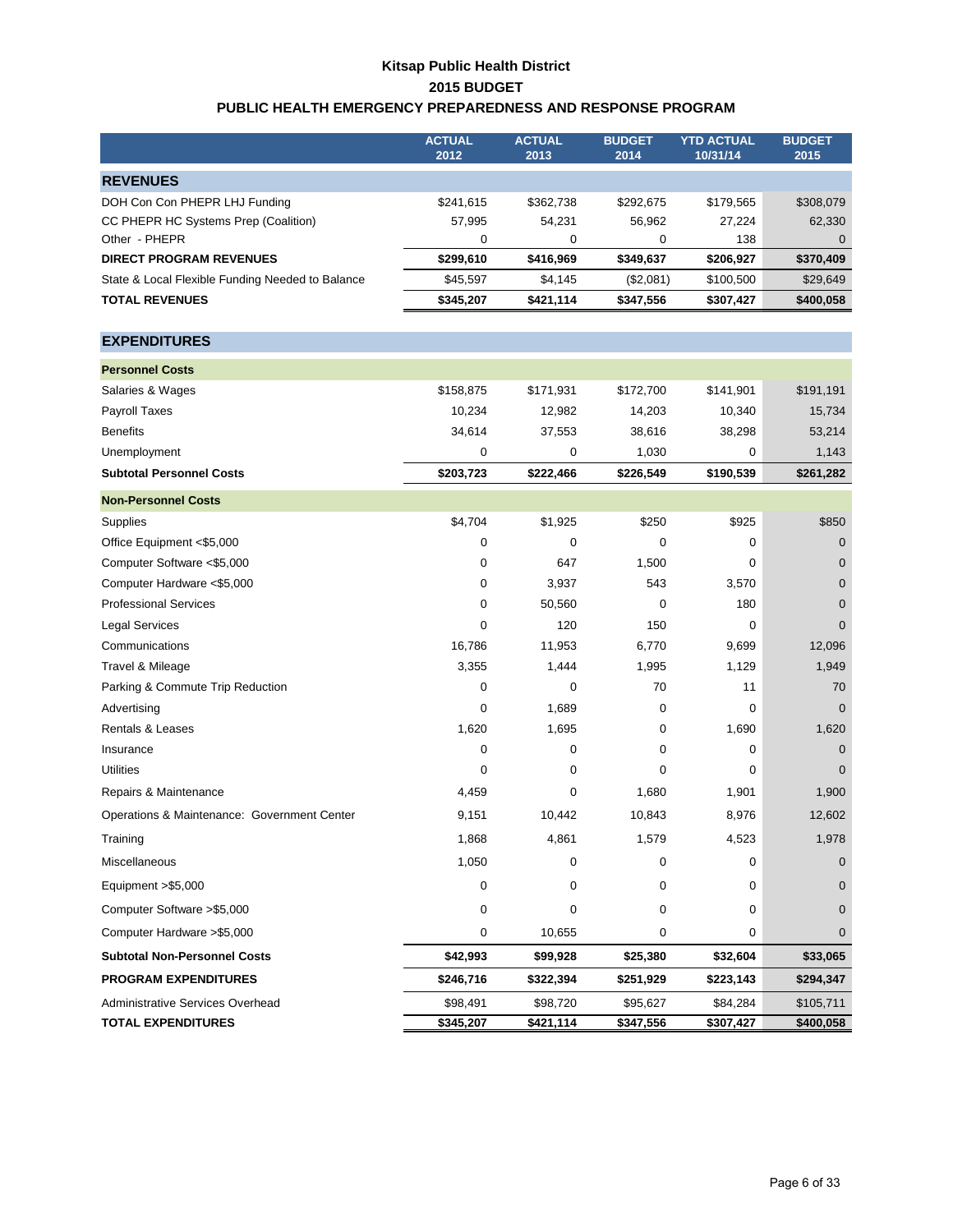## **Kitsap Public Health District HEALTH PROMOTION PROGRAM - Breast & Cervical Health 2015 BUDGET**

<span id="page-8-0"></span>

| Program Discontinued in 2013                     |                       |                       |                       |                               |                       |  |
|--------------------------------------------------|-----------------------|-----------------------|-----------------------|-------------------------------|-----------------------|--|
|                                                  | <b>ACTUAL</b><br>2012 | <b>ACTUAL</b><br>2013 | <b>BUDGET</b><br>2014 | <b>YTD ACTUAL</b><br>10/31/14 | <b>BUDGET</b><br>2015 |  |
|                                                  |                       |                       |                       |                               |                       |  |
| <b>REVENUES</b>                                  |                       |                       |                       |                               |                       |  |
| <b>DSHS Medicaid Match - BCHP</b>                | 802                   | \$0                   | \$0                   | \$0                           | \$0                   |  |
| Seattle/King County Public Health - BCHP State   | 17,495                | 12,135                | 0                     | 0                             | $\mathbf 0$           |  |
| <b>DIRECT PROGRAM REVENUES</b>                   | \$18,297              | \$12,135              | \$0                   | \$0                           | \$0                   |  |
| State & Local Flexible Funding Needed to Balance | \$26,350              | \$10,524              | \$0                   | \$0                           | \$0                   |  |
| <b>TOTAL REVENUES</b>                            | \$44,647              | \$22,659              | \$0                   | \$0                           | \$0                   |  |
| <b>EXPENDITURES</b>                              |                       |                       |                       |                               |                       |  |
| <b>Personnel Costs</b>                           |                       |                       |                       |                               |                       |  |
| Salaries & Wages                                 | 22,390                | \$11,606              | \$0                   | \$0                           | \$0                   |  |
| <b>Payroll Taxes</b>                             | 1,387                 | 887                   | 0                     | 0                             | $\mathbf{0}$          |  |
| <b>Benefits</b>                                  | 5,034                 | 2,160                 | 0                     | 0                             | $\mathbf 0$           |  |
| Unemployment                                     | 0                     | 0                     | 0                     | 0                             | $\mathbf 0$           |  |
| <b>Subtotal Personnel Costs</b>                  | \$28,811              | \$14,653              | \$0                   | \$0                           | \$0                   |  |
| <b>Non-Personnel Costs</b>                       |                       |                       |                       |                               |                       |  |
| Supplies                                         | \$57                  | \$0                   | \$0                   | \$0                           | \$0                   |  |
| Office Equipment <\$5,000                        | $\mathbf 0$           | 0                     | $\mathbf 0$           | 0                             | $\mathbf 0$           |  |
| Computer Software <\$5,000                       | 0                     | 0                     | 0                     | 0                             | $\mathbf 0$           |  |
| Computer Hardware <\$5,000                       | 51                    | 344                   | 0                     | 0                             | $\mathbf 0$           |  |
| <b>Professional Services</b>                     | $\mathbf 0$           | 0                     | 0                     | 0                             | $\mathbf 0$           |  |
| <b>Legal Services</b>                            | 192                   | 0                     | 0                     | 0                             | $\mathbf{0}$          |  |
| Communications                                   | 89                    | 82                    | 0                     | 0                             | $\mathbf 0$           |  |
| Travel & Mileage                                 | 69                    | 68                    | 0                     | 0                             | $\mathbf 0$           |  |
| Parking & Commute Trip Reduction                 | 0                     | 0                     | 0                     | 0                             | $\mathbf 0$           |  |
| Advertising                                      | 0                     | 0                     | 0                     | 0                             | $\mathbf 0$           |  |
| Rentals & Leases                                 | 0                     | 0                     | 0                     | 0                             | $\mathbf 0$           |  |
| Insurance                                        | 0                     | 0                     | 0                     | 0                             | $\mathbf 0$           |  |
| <b>Utilities</b>                                 | $\mathbf 0$           | 0                     | 0                     | 0                             | $\mathbf 0$           |  |
| Repairs & Maintenance                            | 0                     | 0                     | 0                     | 0                             | $\mathbf 0$           |  |
| Operations & Maintenance: Government Center      | 1,449                 | 856                   | 0                     | 0                             | $\mathbf 0$           |  |
| Training                                         | 0                     | 89                    | 0                     | 0                             | $\mathbf{0}$          |  |
| Miscellaneous                                    | 0                     | 0                     | 0                     | 0                             | $\mathbf 0$           |  |
| Equipment > \$5,000                              | 0                     | 0                     | 0                     | 0                             | $\mathbf 0$           |  |
| Computer Software > \$5,000                      | 0                     | 0                     | 0                     | 0                             | $\mathbf 0$           |  |
| Computer Hardware > \$5,000                      | 0                     | 0                     | 0                     | 0                             | $\mathbf 0$           |  |
| <b>Subtotal Non-Personnel Costs</b>              | \$1,907               | \$1,439               | \$0                   | \$0                           | \$0                   |  |
| <b>PROGRAM EXPENDITURES</b>                      | \$30,718              | \$16,092              | \$0                   | \$0                           | \$0                   |  |
| Administrative Services Overhead                 | \$13,929              | \$6,567               | \$0                   | \$0                           | \$0                   |  |
| <b>TOTAL EXPENDITURES</b>                        | \$44,647              | \$22,659              | \$0                   | \$0                           | \$0                   |  |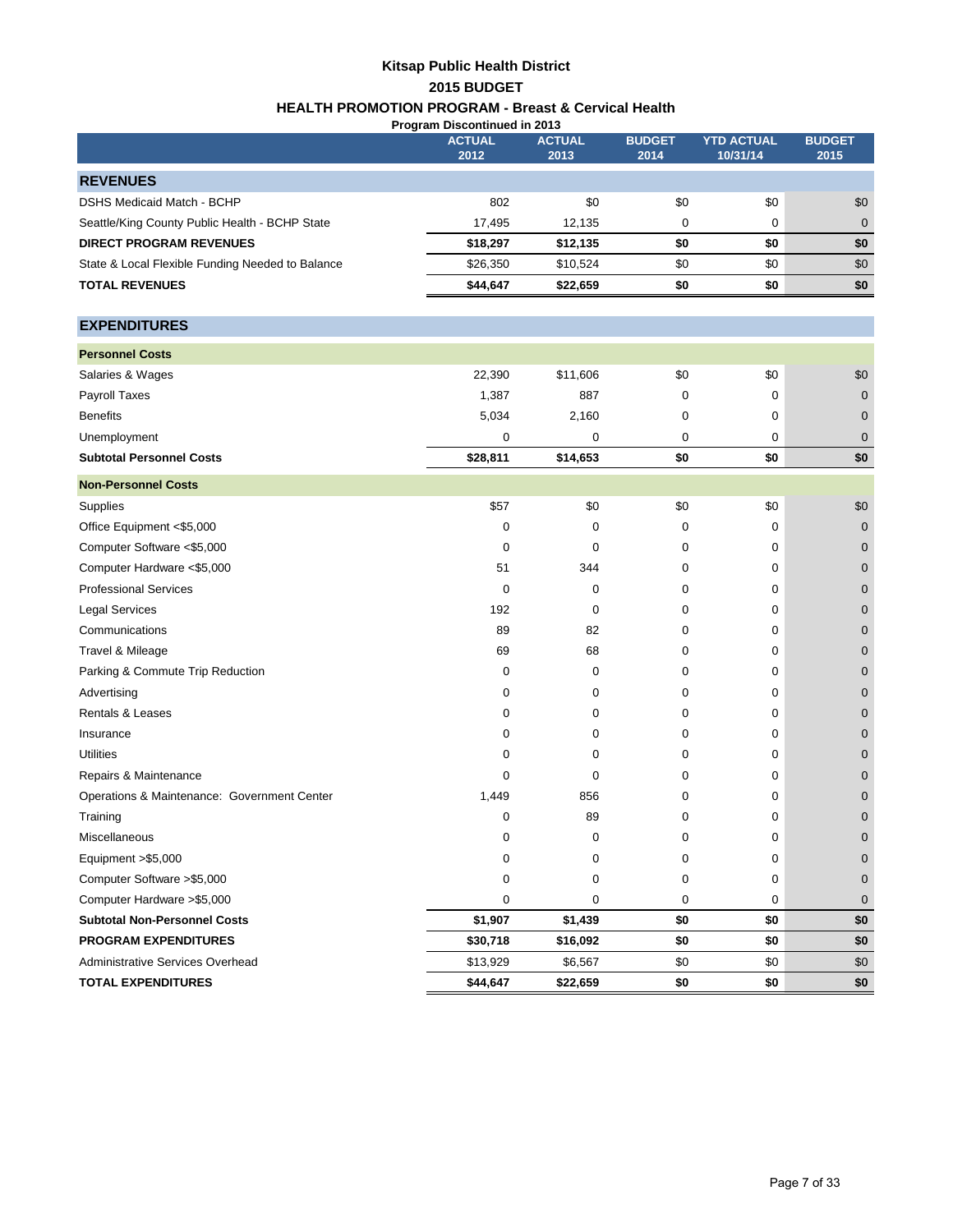## **Kitsap Public Health District 2015 BUDGET HEALTH PROMOTION PROGRAM - Count on Kitsap**

<span id="page-9-0"></span>

|                                                  | Program Discontinued in 2013 |                       |                       |                               |                       |
|--------------------------------------------------|------------------------------|-----------------------|-----------------------|-------------------------------|-----------------------|
|                                                  | <b>ACTUAL</b><br>2012        | <b>ACTUAL</b><br>2013 | <b>BUDGET</b><br>2014 | <b>YTD ACTUAL</b><br>10/31/14 | <b>BUDGET</b><br>2015 |
| <b>REVENUES</b>                                  |                              |                       |                       |                               |                       |
| ONDCP / SAMHSA Count on Kitsap                   | \$133,669                    | \$101,676             | \$0                   | \$0                           | \$0                   |
| <b>DIRECT PROGRAM REVENUES</b>                   | \$133,669                    | \$101,676             | \$0                   | \$0                           | \$0                   |
| State & Local Flexible Funding Needed to Balance | \$24,118                     | \$4,461               | \$0                   | \$0                           | \$0                   |
| <b>TOTAL REVENUES</b>                            | \$157,787                    | \$106,137             | \$0                   | \$0                           | \$0                   |
| <b>EXPENDITURES</b>                              |                              |                       |                       |                               |                       |
| <b>Personnel Costs</b>                           |                              |                       |                       |                               |                       |
| Salaries & Wages                                 | \$74,168                     | \$47,155              | \$0                   | \$0                           | \$0                   |
| Payroll Taxes                                    | 4,661                        | 3,596                 | 0                     | 0                             | $\mathbf 0$           |
| <b>Benefits</b>                                  | 16,131                       | 8,483                 | 0                     | 0                             | $\mathbf 0$           |
| Unemployment                                     | 0                            | 0                     | 0                     | 0                             | $\mathbf 0$           |
| <b>Subtotal Personnel Costs</b>                  | \$94,960                     | \$59,234              | \$0                   | \$0                           | \$0                   |
| <b>Non-Personnel Costs</b>                       |                              |                       |                       |                               |                       |
| Supplies                                         | \$1,330                      | \$3,780               | \$0                   | \$0                           | \$0                   |
| Office Equipment <\$5,000                        | 0                            | 0                     | 0                     | 0                             | $\mathbf 0$           |
| Computer Software <\$5,000                       | 0                            | 0                     | 0                     | 0                             | $\mathbf 0$           |
| Computer Hardware <\$5,000                       | 0                            | 718                   | 0                     | 0                             | $\mathbf 0$           |
| <b>Professional Services</b>                     | 4,068                        | 1,350                 | 0                     | 0                             | $\mathbf 0$           |
| <b>Legal Services</b>                            | 0                            | 0                     | 0                     | 0                             | $\mathbf 0$           |
| Communications                                   | 113                          | 676                   | 0                     | 0                             | $\mathbf 0$           |
| Travel & Mileage                                 | 962                          | 48                    | 0                     | 0                             | $\mathbf 0$           |
| Parking & Commute Trip Reduction                 | 90                           | 21                    | 0                     | 0                             | $\mathbf 0$           |
| Advertising                                      | 0                            | 0                     | 0                     | 0                             | $\mathbf{0}$          |
| Rentals & Leases                                 | 0                            | 0                     | 0                     | 0                             | $\mathbf 0$           |
| Insurance                                        | 0                            | 0                     | 0                     | 0                             | 0                     |
| <b>Utilities</b>                                 | 0                            | 0                     | 0                     | 0                             | $\mathbf 0$           |
| Repairs & Maintenance                            | 0                            | 0                     | 0                     | 0                             | $\mathbf 0$           |
| Operations & Maintenance: Government Center      | 4,405                        | 3,347                 | 0                     | 0                             | $\mathbf{0}$          |
| Training                                         | 5,258                        | 10,117                | 0                     | 0                             | $\mathbf 0$           |
| Miscellaneous                                    | 692                          | 300                   | 0                     | 0                             | $\mathbf 0$           |
| Equipment >\$5,000                               | $\mathsf{U}$                 | U                     | U                     | U                             | $\mathbf 0$           |
| Computer Software > \$5,000                      | 0                            | 0                     | 0                     | 0                             | $\mathbf 0$           |
| Computer Hardware > \$5,000                      | 0                            | 0                     | 0                     | 0                             | $\mathbf 0$           |
| <b>Subtotal Non-Personnel Costs</b>              | \$16,918                     | \$20,357              | \$0                   | \$0                           | \$0                   |
| <b>PROGRAM EXPENDITURES</b>                      | \$111,878                    | \$79,591              | \$0                   | \$0                           | \$0                   |
| Administrative Services Overhead                 | \$45,909                     | \$26,546              | \$0                   | \$0                           | \$0                   |
| <b>PROGRAM EXPENDITURES</b>                      | \$157,787                    | \$106,137             | \$0                   | \$0                           | \$0                   |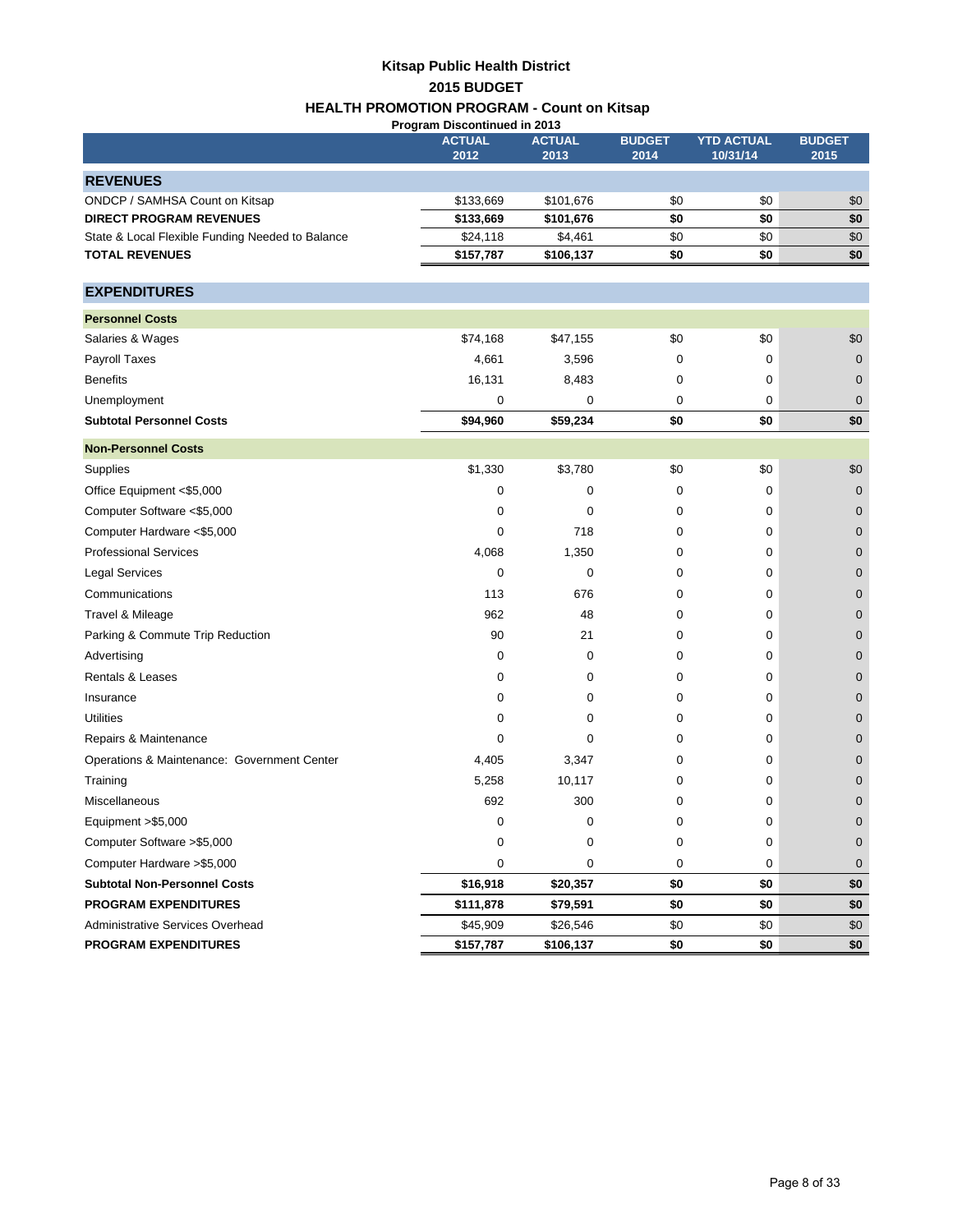## **Kitsap Public Health District 2015 BUDGET COMMUNITY HEALTH DIVISION - SUMMARY**

<span id="page-10-0"></span>

|                                                  | <b>ACTUAL</b><br>2012 | <b>ACTUAL</b><br>2013 | <b>BUDGET</b><br>2014 | <b>YTD ACTUAL</b><br>10/31/14 | <b>BUDGET</b><br>2015 |
|--------------------------------------------------|-----------------------|-----------------------|-----------------------|-------------------------------|-----------------------|
| <b>REVENUES</b>                                  |                       |                       |                       |                               |                       |
| <b>DIRECT PROGRAM REVENUES</b>                   | \$2,467,171           | \$2,334,452           | \$2,150,300           | \$1,938,660                   | \$2,266,900           |
| State & Local Flexible Funding Needed to Balance | 872,512               | 1,195,364             | 2,168,140             | 1,334,994                     | 2,001,736             |
| Draw from (Increase) Reserves                    | 4,778                 | (16, 112)             | 109,614               | 109,614                       | 24,864                |
| <b>TOTAL REVENUES</b>                            | \$3,344,462           | \$3,513,700           | \$4,428,054           | \$3,383,268                   | \$4,293,500           |
|                                                  |                       |                       |                       |                               |                       |
| <b>EXPENDITURES</b>                              |                       |                       |                       |                               |                       |
| <b>Personnel Costs</b>                           |                       |                       |                       |                               |                       |
| Salaries & Wages                                 | \$1,566,597           | \$1,695,164           | \$2,106,157           | \$1,593,766                   | \$2,107,376           |
| Payroll Taxes                                    | 97,794                | 126,483               | 168,025               | 120,009                       | 172,718               |
| <b>Benefits</b>                                  | 358,534               | 347,051               | 480,502               | 335,911                       | 463,084               |
| Unemployment                                     | 0                     | 0                     | 12,217                | 0                             | 12,462                |
| <b>Subtotal Personnel Costs</b>                  | \$2,022,925           | \$2,168,698           | \$2,766,901           | \$2,049,686                   | \$2,755,640           |
| <b>Non-Personnel Costs</b>                       |                       |                       |                       |                               |                       |
| Supplies                                         | \$132,290             | \$129,486             | \$171,902             | \$85,561                      | \$86,920              |
| Office Equipment <\$5,000                        | 0                     | 758                   | 0                     | 0                             | $\mathbf 0$           |
| Computer Software <\$5,000                       | 1,976                 | 1,218                 | 600                   | 75,907                        | $\mathbf 0$           |
| Computer Hardware <\$5,000                       | 4,071                 | 8,645                 | 19,100                | 27,763                        | $\Omega$              |
| <b>Professional Services</b>                     | 94,608                | 128,523               | 225,972               | 135,391                       | 199,713               |
| <b>Legal Services</b>                            | 948                   | 6,314                 | 3,320                 | 2,220                         | 3,104                 |
| Communications                                   | 14,530                | 16,404                | 17,357                | 16,490                        | 20,602                |
| Travel & Mileage                                 | 21,754                | 23,612                | 36,928                | 19,691                        | 30,317                |
| Parking & Commute Trip Reduction                 | 1,797                 | 4,109                 | 7,831                 | 4,553                         | 8,288                 |
| Advertising                                      | 132                   | 0                     | 700                   | 105                           | 700                   |
| Rentals & Leases                                 | 950                   | 1,050                 | 900                   | 1,254                         | 1,800                 |
| Insurance                                        | 0                     | 0                     | 0                     | 0                             | $\mathbf 0$           |
| <b>Utilities</b>                                 | 0                     | 0                     | 0                     | 0                             | $\Omega$              |
| Repairs & Maintenance                            | 63,426                | 37,859                | 45,953                | 13,006                        | 45,369                |
| Operations & Maintenance: Government Center      | 79,015                | 89,912                | 101,854               | 86,793                        | 109,157               |
| Training                                         | 13,694                | 16,041                | 50,509                | 19,309                        | 30,172                |
| Miscellaneous                                    | 3,085                 | 3,764                 | 3,775                 | 3,922                         | 4,433                 |
| Equipment >\$5,000                               | 0                     | 0                     | 0                     | 0                             | $\Omega$              |
| Computer Software > \$5,000                      | 0                     | 0                     | 0                     | 0                             | $\mathbf 0$           |
| Computer Hardware > \$5,000                      | 0                     | 0                     | 0                     | 15,490                        | 0                     |
| <b>Subtotal NON-LABOR COSTS</b>                  | \$432,276             | \$467,695             | \$686,701             | \$507,455                     | \$540,575             |
| <b>PROGRAM EXPENDITURES</b>                      | \$2,455,201           | \$2,636,393           | \$3,453,602           | \$2,557,141                   | \$3,296,215           |
| Administrative Services Overhead                 | \$889,261             | \$877,309             | \$974,451             | \$826,127                     | \$997,285             |
| Community Health Overhead                        | 0                     | (2)                   | 1                     | 0                             | $\mathbf 0$           |
| <b>TOTAL EXPENDITURES</b>                        | \$3,344,462           | \$3,513,700           | \$4,428,054           | \$3,383,268                   | \$4,293,500           |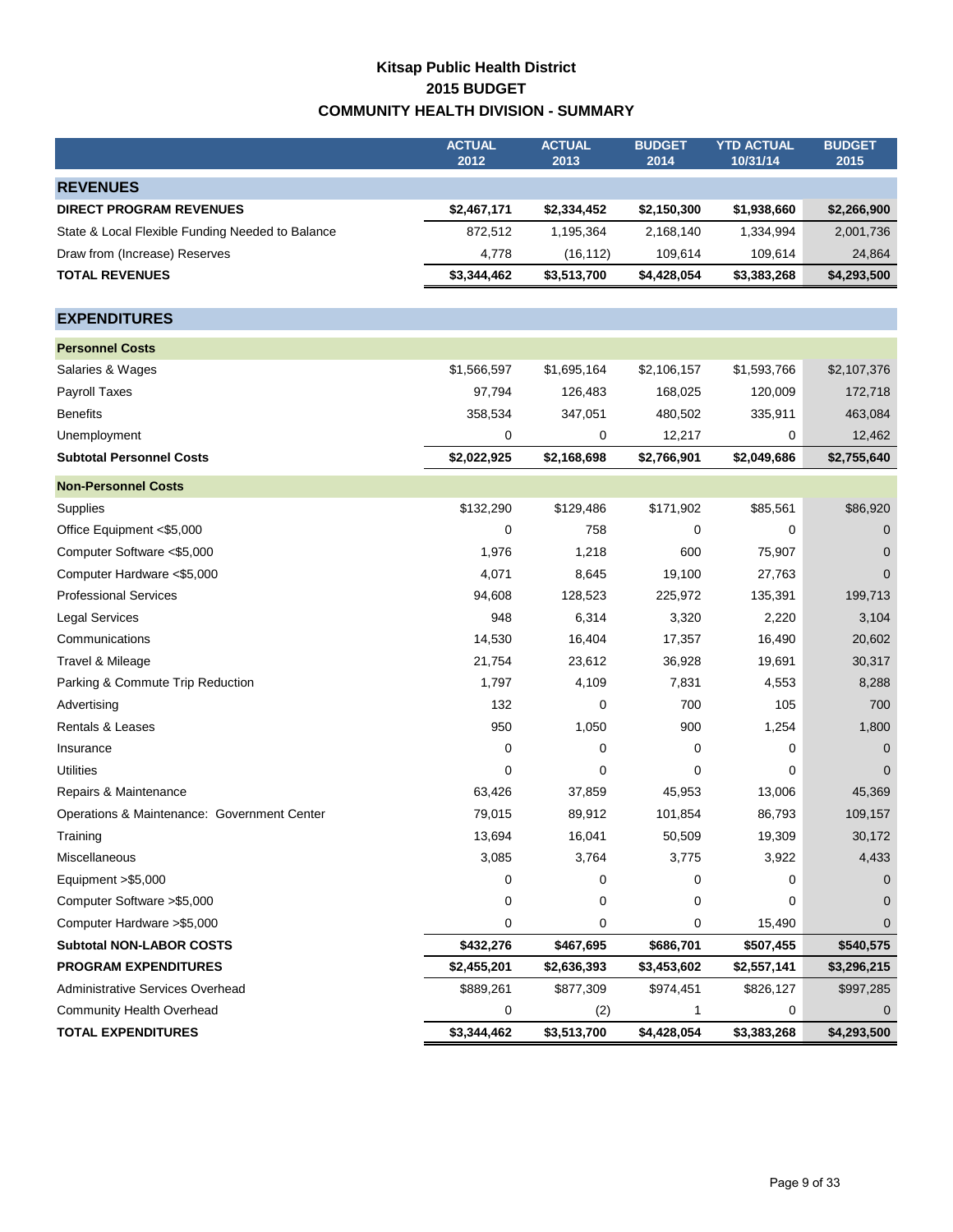### **Kitsap Public Health District 2015 BUDGET COMMUNITY HEALTH DIVISION ADMINISTRATION**

<span id="page-11-0"></span>

|                                             | <b>ACTUAL</b><br>2012 | <b>ACTUAL</b><br>2013 | <b>BUDGET</b><br>2014 | <b>YTD ACTUAL</b><br>10/31/14 | <b>BUDGET</b><br>2015 |
|---------------------------------------------|-----------------------|-----------------------|-----------------------|-------------------------------|-----------------------|
| <b>REVENUES</b>                             |                       |                       |                       |                               |                       |
| <b>Other Revenues</b>                       |                       |                       |                       |                               |                       |
| Mason County - Nightingale Notes            | \$1,000               | \$1,000               | \$1,000               | \$0                           | \$0                   |
| <b>Olympic College Teaching Contract</b>    | \$1,870               | \$1,870               | \$1,872               | \$1,870                       | \$1,872               |
| <b>TOTAL REVENUES</b>                       | \$2,870               | \$2,870               | \$2,872               | \$1,870                       | \$1,872               |
| <b>EXPENDITURES</b>                         |                       |                       |                       |                               |                       |
| <b>Personnel Costs</b>                      |                       |                       |                       |                               |                       |
| Salaries & Wages                            | \$124,707             | \$146,232             | \$302,926             | \$133,433                     | \$204,155             |
| Payroll Taxes                               | 7,596                 | 10,961                | 24,634                | 10,024                        | 16,850                |
| <b>Benefits</b>                             | 33,226                | 29,358                | 73,046                | 26,798                        | 47,881                |
| Unemployment                                | 0                     | 0                     | 1,812                 | 0                             | 1,220                 |
| <b>Subtotal Personnel Costs</b>             | \$165,529             | \$186,551             | \$402,418             | \$170,255                     | \$270,106             |
| <b>Non-Personnel Costs</b>                  |                       |                       |                       |                               |                       |
| Supplies                                    | \$504                 | \$764                 | \$1,200               | \$486                         | \$504                 |
| Office Equipment <\$5,000                   | 0                     | 0                     | 0                     | 0                             | $\mathbf 0$           |
| Computer Software <\$5,000                  | 82                    | 0                     | 0                     | 0                             | $\mathbf{0}$          |
| Computer Hardware <\$5,000                  | 0                     | 204                   | 2,490                 | 2,486                         | $\mathbf{0}$          |
| <b>Professional Services</b>                | 9,334                 | 1,894                 | 7,830                 | 7,968                         | 9,150                 |
| <b>Legal Services</b>                       | 175                   | 347                   | 500                   | 0                             | 280                   |
| Communications                              | 277                   | 1,094                 | 220                   | 849                           | 1,372                 |
| Travel & Mileage                            | 1,040                 | 1,527                 | 955                   | 2,572                         | 2,220                 |
| Parking & Commute Trip Reduction            | 180                   | 45                    | 27                    | 0                             | 45                    |
| Advertising                                 | 82                    | 0                     | 0                     | 0                             | $\mathbf{0}$          |
| Rentals & Leases                            | 0                     | 0                     | 0                     | 0                             | $\mathbf 0$           |
| Insurance                                   | 0                     | 0                     | 0                     | 0                             | $\mathbf{0}$          |
| <b>Utilities</b>                            | $\mathbf 0$           | 0                     | 0                     | 0                             | $\mathbf 0$           |
| Repairs & Maintenance                       | 11,716                | 0                     | 0                     | 0                             | $\mathbf 0$           |
| Operations & Maintenance: Government Center | 0                     | 0                     | 0                     | 0                             | $\mathbf 0$           |
| Training                                    | 922                   | 3,213                 | 5,445                 | 954                           | 5,500                 |
| Miscellaneous                               | 816                   | 888                   | 975                   | 833                           | 633                   |
| Equipment >\$5,000                          | 0                     | 0                     | 0                     | 0                             | 0                     |
| Computer Software > \$5,000                 | 0                     | 0                     | 0                     | 0                             | 0                     |
| Computer Hardware > \$5,000                 | 0                     | 0                     | 0                     | 0                             | 0                     |
| <b>Subtotal Non-Personnel Costs</b>         | \$25,128              | \$9,976               | \$19,642              | \$16,148                      | \$19,704              |
| <b>PROGRAM EXPENDITURES</b>                 | \$190,657             | \$196,527             | \$422,060             | \$186,403                     | \$289,810             |
| Administrative Services Overhead            | 0                     | 0                     | 0                     | 0                             | $\overline{0}$        |
| Community Health Overhead                   | (187, 786)            | (193, 661)            | (419, 188)            | (184, 533)                    | (287, 938)            |
| TOTAL EXPENDITURES W/OVERHEAD DISTRIBUTED   | \$2,871               | \$2,866               | \$2,872               | \$1,870                       | \$1,872               |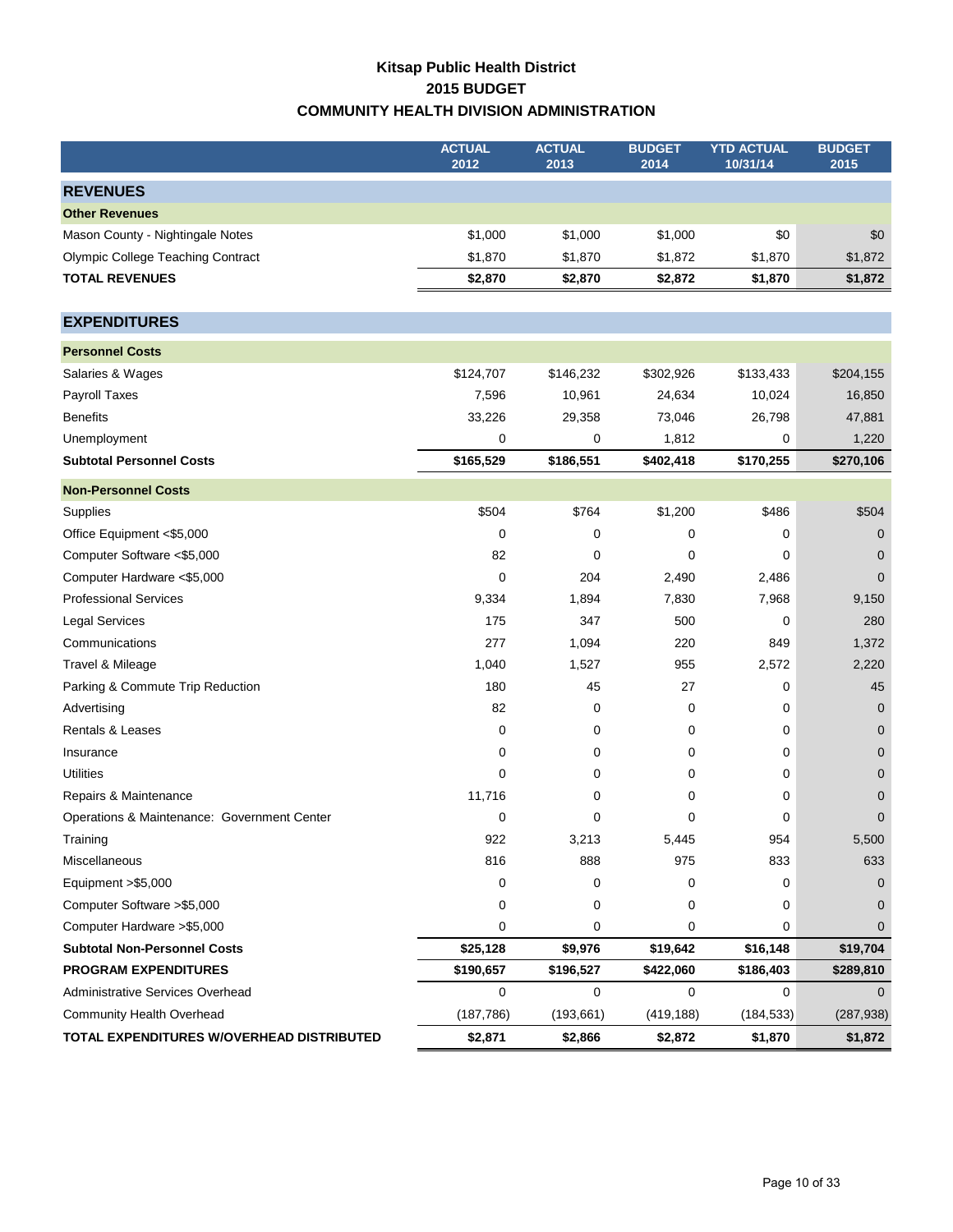## **Kitsap Public Health District 2015 BUDGET HEALTHY COMMUNITIES - SUMMARY**

<span id="page-12-0"></span>

|                                                  | <b>ACTUAL</b> | <b>ACTUAL</b> | <b>BUDGET</b> | <b>YTD ACTUAL</b> | <b>BUDGET</b> |
|--------------------------------------------------|---------------|---------------|---------------|-------------------|---------------|
|                                                  | 2012          | 2013          | 2014          | 10/31/14          | 2015          |
| <b>REVENUES</b>                                  |               |               |               |                   |               |
| <b>DIRECT PROGRAM REVENUES</b>                   | \$978,385     | \$864,309     | \$674,727     | \$530,577         | \$708,472     |
| State & Local Flexible Funding Needed to Balance | 441,426       | 625,742       | 1,239,285     | 828,540           | 1,225,038     |
| Draw from (Increase) Reserves                    | (17, 632)     | 15,082        | 109,614       | 109,614           | 0             |
| <b>TOTAL REVENUES</b>                            | \$1,402,179   | \$1,505,133   | \$2,023,626   | \$1,468,731       | \$1,933,510   |
|                                                  |               |               |               |                   |               |
| <b>EXPENDITURES</b>                              |               |               |               |                   |               |
| <b>Personnel Costs</b>                           |               |               |               |                   |               |
| Salaries & Wages                                 | \$618,648     | \$658,426     | \$809,862     | \$647,203         | \$850,096     |
| Payroll Taxes                                    | 38,841        | 48,928        | 62,715        | 48,229            | 69,824        |
| <b>Benefits</b>                                  | 141,529       | 140,832       | 205,241       | 141,718           | 190,742       |
| Unemployment                                     | 0             | 0             | 4,475         | 0                 | 5,086         |
| <b>Subtotal Personnel Costs</b>                  | \$799,018     | \$848,186     | \$1,082,293   | \$837,150         | \$1,115,748   |
| <b>Non-Personnel Costs</b>                       |               |               |               |                   |               |
| Supplies                                         | \$13,760      | \$6,592       | \$19,262      | \$6,134           | \$17,704      |
| Office Equipment <\$5,000                        | 0             | (387)         | 0             | 0                 | $\mathbf 0$   |
| Computer Software <\$5,000                       | 1,894         | 1,218         | 600           | 0                 | $\mathbf 0$   |
| Computer Hardware <\$5,000                       | 1,046         | 4,452         | 11,150        | 10,518            | $\Omega$      |
| <b>Professional Services</b>                     | 53,918        | 92,784        | 115,920       | 61,282            | 77,141        |
| <b>Legal Services</b>                            | 773           | 2,046         | 620           | 0                 | 624           |
| Communications                                   | 7,810         | 9,001         | 10,807        | 9,513             | 12,432        |
| Travel & Mileage                                 | 13,054        | 14,202        | 26,610        | 12,576            | 20,383        |
| Parking & Commute Trip Reduction                 | 1,387         | 3,414         | 6,804         | 4,053             | 6,643         |
| Advertising                                      | 44            | 0             | 0             | 105               | $\Omega$      |
| <b>Rentals &amp; Leases</b>                      | 950           | 1,050         | 900           | 1,200             | 1,800         |
| Insurance                                        | 0             | 0             | 0             | 0                 | $\mathbf 0$   |
| <b>Utilities</b>                                 | 0             | 0             | 0             | 0                 | $\Omega$      |
| Repairs & Maintenance                            | 513           | 10,992        | 12,593        | 11,259            | 13,869        |
| Operations & Maintenance: Government Center      | 36,979        | 41,718        | 50,059        | 41,337            | 53,878        |
| Training                                         | 8,514         | 9,893         | 37,048        | 12,536            | 17,180        |
| <b>Miscellaneous</b>                             | 1,474         | 1,266         | 1,350         | 2,103             | 2,200         |
| Equipment > \$5,000                              | 0             | 0             | 0             | 0                 | 0             |
| Computer Software > \$5,000                      | 0             | 0             | 0             | 0                 | $\Omega$      |
| Computer Hardware > \$5,000                      | 0             | 0             | 0             | 0                 | $\mathbf 0$   |
| <b>Subtotal NON-LABOR COSTS</b>                  | \$142,116     | \$198,241     | \$293,723     | \$172,616         | \$223,854     |
| <b>PROGRAM EXPENDITURES</b>                      | \$941,134     | \$1,046,427   | \$1,376,016   | \$1,009,766       | \$1,339,602   |
| Administrative Services Overhead                 | \$386,287     | \$379,574     | \$441,855     | \$370,307         | \$451,847     |
| <b>Community Health Overhead</b>                 | 74,758        | 79,132        | 205,755       | 88,658            | 142,061       |
| <b>TOTAL EXPENDITURES</b>                        | \$1,402,179   | \$1,505,133   | \$2,023,626   | \$1,468,731       | \$1,933,510   |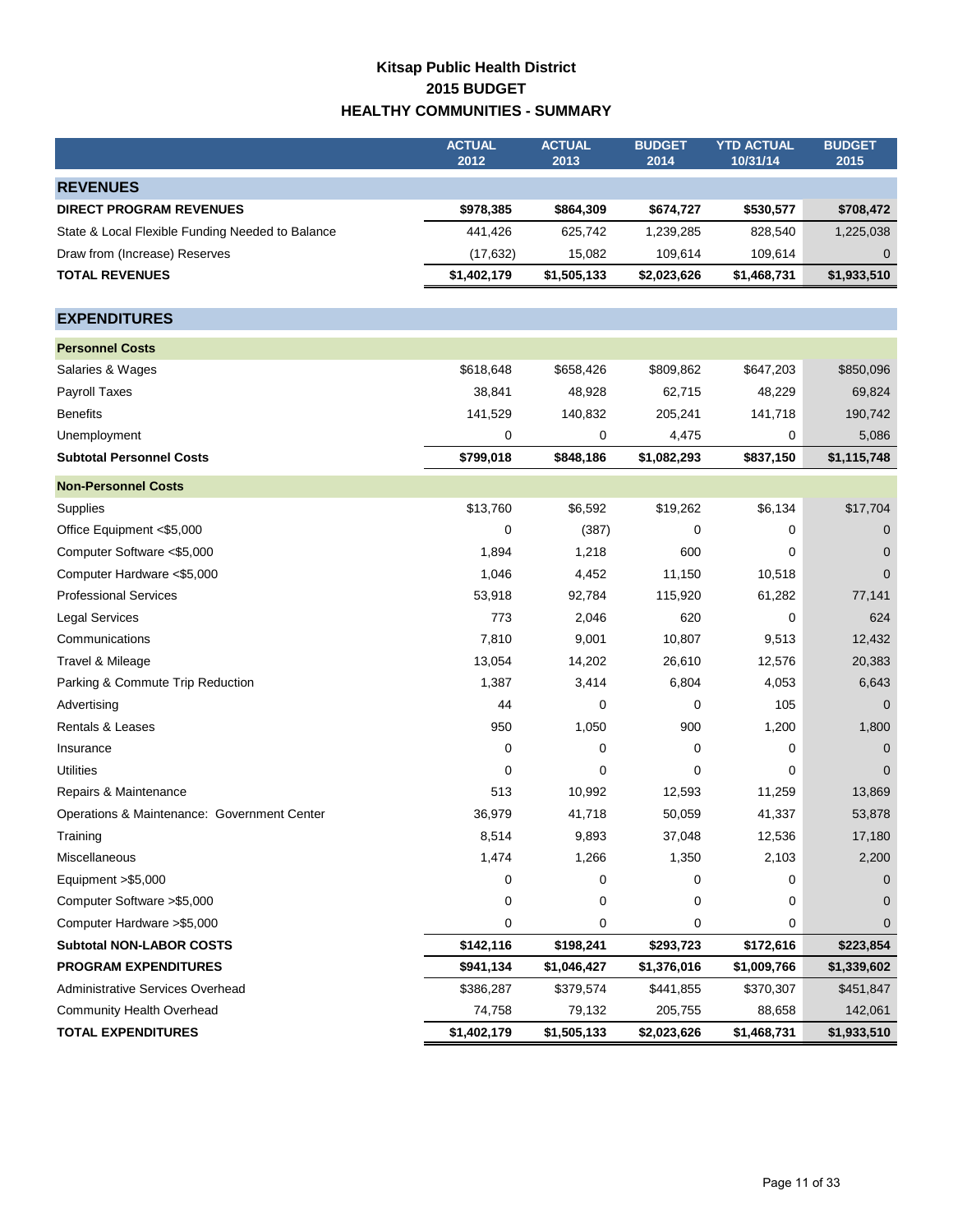### **Kitsap Public Health District 2015 BUDGET CHILD CARE CONSULTATION PROGRAM**

<span id="page-13-0"></span>

|                                                  | <b>ACTUAL</b><br>2012 | <b>ACTUAL</b><br>2013 | <b>BUDGET</b><br>2014 | <b>YTD ACTUAL</b><br>10/31/14 | <b>BUDGET</b><br>2015 |
|--------------------------------------------------|-----------------------|-----------------------|-----------------------|-------------------------------|-----------------------|
| <b>REVENUES</b>                                  |                       |                       |                       |                               |                       |
| OESD Department of Early Learning Infant Toddler | 1.179                 | 1.291                 | 0                     | 0                             | $\mathbf 0$           |
| <b>OESD Infant Toddler</b>                       | 0                     | 0                     | 1,380                 | 0                             | $\mathbf 0$           |
| OESD ECEAP/Headstart/Early Headstart             | 2,235                 | 8,263                 | 9,198                 | 3,057                         | 10,600                |
| <b>Child Care Centers</b>                        | 6,845                 | 5,140                 | 5,000                 | 2,560                         | 9,000                 |
| Other - CCC                                      | 80                    | 40                    | 0                     | 80                            | $\mathbf 0$           |
| <b>DIRECT PROGRAM REVENUES</b>                   | \$10,339              | \$14,734              | \$15,578              | \$5,697                       | \$19,600              |
| State & Local Flexible Funding Needed to Balance | \$26,713              | \$15.051              | \$53,317              | \$26,069                      | \$48,644              |
| <b>TOTAL REVENUES</b>                            | \$37,052              | \$29,785              | \$68,895              | \$31,766                      | \$68,244              |

| <b>EXPENDITURES</b>                         |             |             |             |             |              |
|---------------------------------------------|-------------|-------------|-------------|-------------|--------------|
| <b>Personnel Costs</b>                      |             |             |             |             |              |
| Salaries & Wages                            | \$16,815    | \$13,377    | \$30,693    | \$15,267    | \$30,983     |
| Payroll Taxes                               | 1,027       | 994         | 705         | 1,092       | 2,533        |
| <b>Benefits</b>                             | 3,836       | 3,505       | 8,307       | 3,004       | 8,690        |
| Unemployment                                | $\mathbf 0$ | 0           | 9           | 0           | 185          |
| <b>Subtotal Personnel Costs</b>             | \$21,678    | \$17,876    | \$39,714    | \$19,363    | \$42,391     |
| <b>Non-Personnel Costs</b>                  |             |             |             |             |              |
| Supplies                                    | \$0         | \$39        | \$50        | \$21        | \$50         |
| Office Equipment <\$5,000                   | $\mathbf 0$ | 0           | $\mathbf 0$ | 0           | $\mathbf{0}$ |
| Computer Software <\$5,000                  | $\mathbf 0$ | $\mathbf 0$ | $\mathbf 0$ | $\mathbf 0$ | $\mathbf 0$  |
| Computer Hardware <\$5,000                  | 0           | $\mathbf 0$ | 600         | 467         | $\mathbf 0$  |
| <b>Professional Services</b>                | $\mathbf 0$ | $\mathbf 0$ | $\mathbf 0$ | $\mathbf 0$ | $\mathbf{0}$ |
| <b>Legal Services</b>                       | $\mathbf 0$ | $\mathbf 0$ | 120         | 0           | 120          |
| Communications                              | 232         | 291         | 360         | 325         | 360          |
| Travel & Mileage                            | 828         | 429         | 933         | 264         | 425          |
| Parking & Commute Trip Reduction            | 113         | 0           | 0           | 8           | $\mathbf{0}$ |
| Advertising                                 | $\mathbf 0$ | 0           | $\mathbf 0$ | 0           | $\mathbf 0$  |
| Rentals & Leases                            | $\mathbf 0$ | $\mathbf 0$ | 0           | 0           | $\mathbf 0$  |
| Insurance                                   | $\mathbf 0$ | $\mathbf 0$ | $\mathbf 0$ | 0           | $\mathbf 0$  |
| <b>Utilities</b>                            | $\mathbf 0$ | $\mathbf 0$ | $\mathbf 0$ | $\mathbf 0$ | $\mathbf{0}$ |
| Repairs & Maintenance                       | $\mathbf 0$ | 0           | 0           | 0           | $\Omega$     |
| Operations & Maintenance: Government Center | 999         | 877         | 1,905       | 694         | 2,050        |
| Training                                    | $\mathbf 0$ | 105         | 549         | 0           | 250          |
| Miscellaneous                               | $\mathbf 0$ | 0           | 0           | 8           | $\mathbf{0}$ |
| Equipment > \$5,000                         | $\mathbf 0$ | $\mathbf 0$ | 0           | 0           | $\mathbf{0}$ |
| Computer Software > \$5,000                 | $\mathbf 0$ | $\mathbf 0$ | $\mathbf 0$ | 0           | $\mathbf 0$  |
| Computer Hardware > \$5,000                 | 0           | $\mathbf 0$ | $\mathbf 0$ | 0           | $\mathbf 0$  |
| <b>Subtotal Non-Personnel Costs</b>         | \$2,172     | \$1,741     | \$4,517     | \$1,787     | \$3,255      |
| <b>PROGRAM EXPENDITURES</b>                 | \$23,850    | \$19,617    | \$44,231    | \$21,150    | \$45,646     |
| Administrative Services Overhead            | \$10,480    | \$8,045     | \$16,810    | \$8,565     | \$17,194     |
| <b>Community Health Overhead</b>            | 2,722       | 2,123       | 7,854       | 2,051       | 5,404        |
| <b>TOTAL EXPENDITURES</b>                   | \$37,052    | \$29,785    | \$68,895    | \$31,766    | \$68,244     |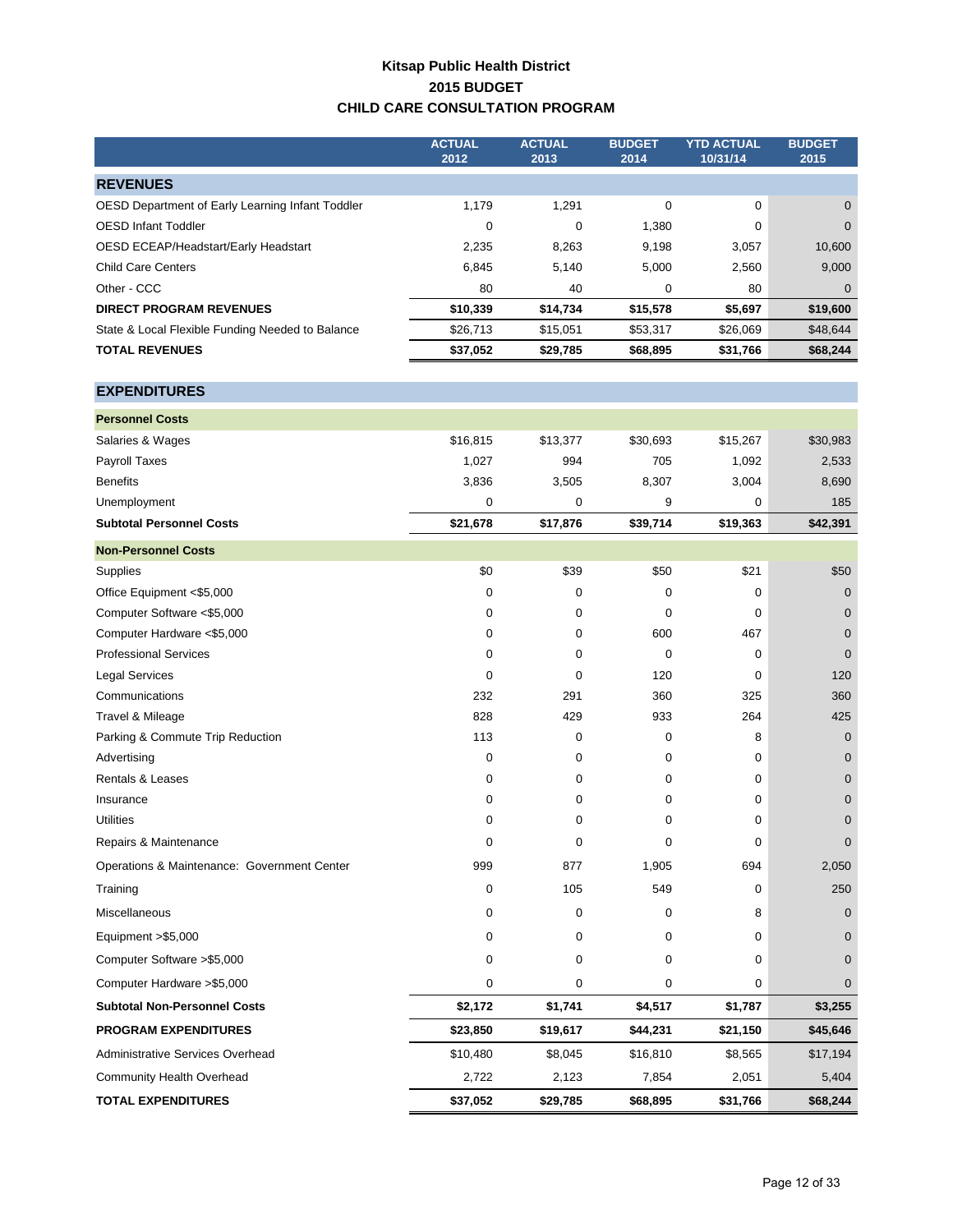### **Kitsap Public Health District 2015 BUDGET CHILDREN WITH SPECIAL HEALTH CARE NEEDS PROGRAM**

<span id="page-14-0"></span>

|                                                  | <b>ACTUAL</b><br>2012 | <b>ACTUAL</b><br>2013 | <b>BUDGET</b><br>2014 | <b>YTD ACTUAL</b><br>10/31/14 | <b>BUDGET</b><br>2015 |
|--------------------------------------------------|-----------------------|-----------------------|-----------------------|-------------------------------|-----------------------|
| <b>REVENUES</b>                                  |                       |                       |                       |                               |                       |
| DOH Con Con MCHBG - CSHCN                        | \$55,716              | \$79,323              | \$46,655              | \$55,011                      | \$47,956              |
| <b>DSHS Medicaid Match - CSHCN</b>               | 13,905                | 6,465                 | 4,997                 | 5,155                         | 5,190                 |
| <b>DIRECT PROGRAM REVENUES</b>                   | \$69,621              | \$85,788              | \$51,652              | \$60,166                      | \$53,146              |
| State & Local Flexible Funding Needed to Balance | \$18,570              | \$21,867              | \$37,839              | \$12,314                      | \$19,012              |
| <b>TOTAL REVENUES</b>                            | \$88,191              | \$107,655             | \$89,491              | \$72,480                      | \$72,158              |
| <b>EXPENDITURES</b>                              |                       |                       |                       |                               |                       |
| <b>Personnel Costs</b>                           |                       |                       |                       |                               |                       |
| Salaries & Wages                                 | \$40,630              | \$49,013              | \$39,856              | \$33,636                      | \$32,447              |
| Payroll Taxes                                    | 2,522                 | 3,656                 | 1,484                 | 2,449                         | 2,684                 |
| <b>Benefits</b>                                  | 9,484                 | 12,787                | 10,192                | 7,093                         | 8,539                 |
| Unemployment                                     | 0                     | 0                     | 64                    | 0                             | 194                   |
| <b>Subtotal Personnel Costs</b>                  | \$52,636              | \$65,456              | \$51,596              | \$43,178                      | \$43,864              |
| <b>Non-Personnel Costs</b>                       |                       |                       |                       |                               |                       |
| Supplies                                         | \$11                  | \$39                  | \$100                 | \$187                         | \$300                 |
| Office Equipment <\$5,000                        | 0                     | 0                     | 0                     | 0                             | $\mathbf 0$           |
| Computer Software <\$5,000                       | 0                     | 92                    | 0                     | 0                             | $\mathbf{0}$          |
| Computer Hardware <\$5,000                       | 0                     | 0                     | 780                   | 655                           | $\mathbf 0$           |
| <b>Professional Services</b>                     | 0                     | 0                     | 0                     | 0                             | $\mathbf 0$           |
| <b>Legal Services</b>                            | 96                    | 0                     | 0                     | 0                             | $\mathbf 0$           |
| Communications                                   | 668                   | 598                   | 560                   | 732                           | 520                   |
| Travel & Mileage                                 | 210                   | 373                   | 617                   | 655                           | 504                   |
| Parking & Commute Trip Reduction                 | 113                   | 0                     | 0                     | 94                            | $\mathbf{0}$          |
| Advertising                                      | 0                     | 0                     | 0                     | 0                             | $\mathbf 0$           |
| Rentals & Leases                                 | 0                     | 0                     | 0                     | 0                             | $\mathbf 0$           |
| Insurance                                        | 0                     | 0                     | 0                     | 0                             | $\mathbf 0$           |
| <b>Utilities</b>                                 | 0                     | 0                     | $\Omega$              | 0                             | $\Omega$              |
| Repairs & Maintenance                            | 0                     | 1,086                 | 1,200                 | 1,120                         | 1,328                 |
| Operations & Maintenance: Government Center      | 2,361                 | 2,928                 | 2,470                 | 2,179                         | 2,118                 |
| Training                                         | 39                    | 43                    | 200                   | 0                             | 200                   |
| Miscellaneous                                    | 0                     | 0                     | 0                     | 8                             | $\Omega$              |
| Equipment >\$5,000                               | 0                     | 0                     | 0                     | 0                             | $\mathbf{0}$          |
| Computer Software > \$5,000                      | 0                     | 0                     | 0                     | 0                             | $\mathbf{0}$          |
| Computer Hardware > \$5,000                      | 0                     | 0                     | 0                     | 0                             | $\overline{0}$        |
| <b>Subtotal Non-Personnel Costs</b>              | \$3,498               | \$5,159               | \$5,927               | \$5,630                       | \$4,970               |
| <b>PROGRAM EXPENDITURES</b>                      | \$56,134              | \$70,615              | \$57,523              | \$48,808                      | \$48,834              |
| <b>Administrative Services Overhead</b>          | \$25,447              | \$29,325              | \$21,789              | \$19,099                      | \$17,745              |
| <b>Community Health Overhead</b>                 | 6,610                 | 7,715                 | 10,179                | 4,573                         | 5,579                 |
| <b>TOTAL EXPENDITURES</b>                        | \$88,191              | \$107,655             | \$89,491              | \$72,480                      | \$72,158              |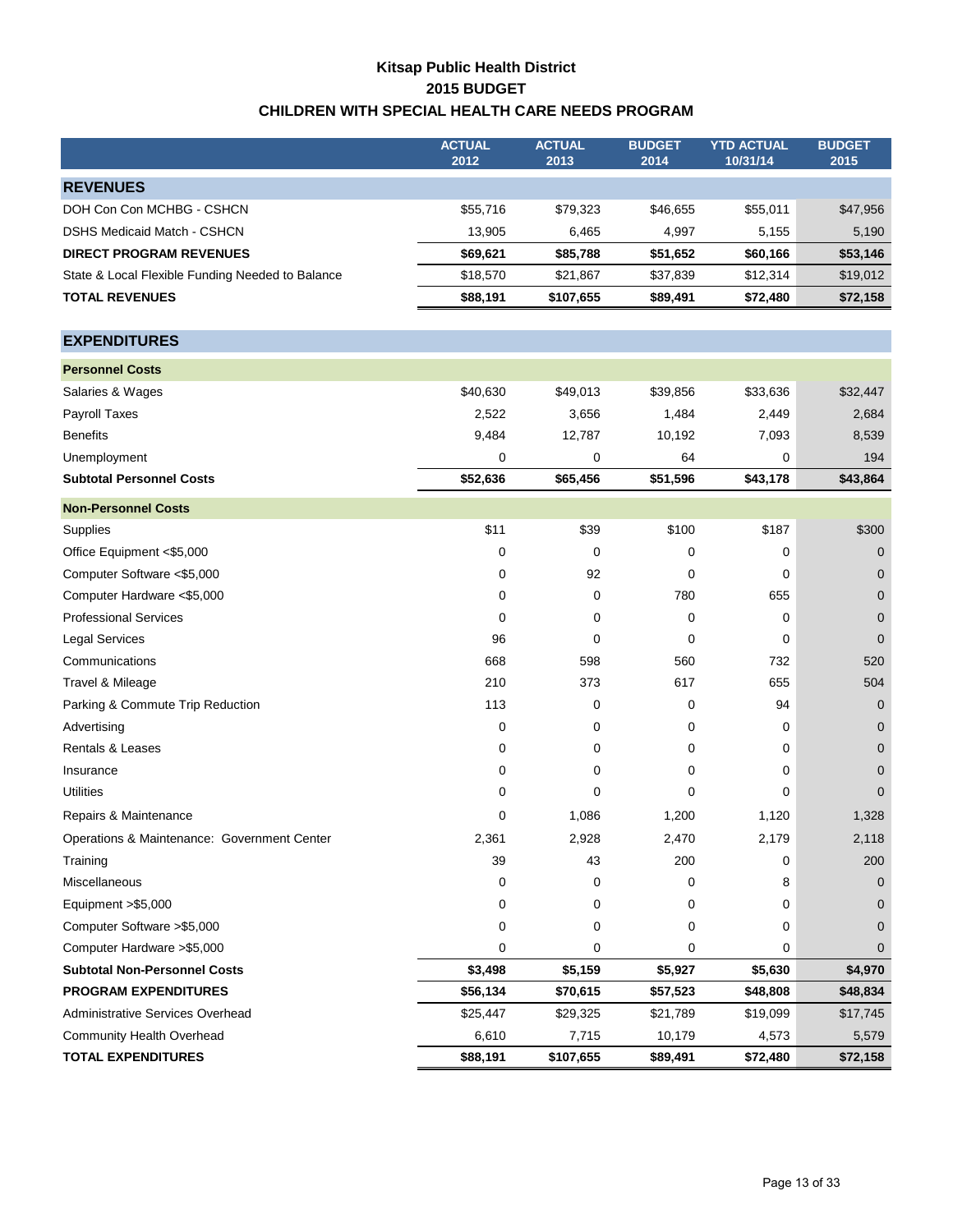#### **Kitsap Public Health District 2015 BUDGET CHRONIC DISEASE PREVENTION PROGRAM \*, \*\*, \*\*\***

<span id="page-15-0"></span>

|                                                  | <b>ACTUAL</b><br>2012 | <b>ACTUAL</b><br>2013 | <b>BUDGET</b><br>2014 | <b>YTD ACTUAL</b><br>10/31/14 | <b>BUDGET</b><br>2015 |
|--------------------------------------------------|-----------------------|-----------------------|-----------------------|-------------------------------|-----------------------|
| <b>REVENUES</b>                                  |                       |                       |                       |                               |                       |
| DOH Con Con - LCDF Chronic Disease Prevention    | \$84,544              | \$92,332              | \$0                   | \$0                           | \$0                   |
| DOH Con Con - GRADS Grant                        | 65,015                | 50,813                | 0                     | 0                             | $\Omega$              |
| DOH Con Con - GRADS MCHBG                        | 5,000                 | 3,245                 | 0                     | 0                             | $\Omega$              |
| DOH ConCon Preventative Health Block Grant       | 0                     | 0                     | 0                     | 0                             | 44,395                |
| DOH Con Con - Tobacco Youth Prevention           | 15,100                | 13,338                | 0                     | 0                             | $\mathbf{0}$          |
| Whatcom County CTG Grant*                        | 111,417               | 89,247                | 70,133                | 71,644                        | $\Omega$              |
| NAACHO Health Impact Assessment                  | 0                     | 0                     | 0                     | 0                             | 14,991                |
| 5210 Contributions                               | 0                     | 0                     | 0                     | 1,250                         | 5,000                 |
| <b>DIRECT PROGRAM REVENUES</b>                   | \$281,076             | \$248,975             | \$70,133              | \$72,894                      | \$64,386              |
| State & Local Flexible Funding Needed to Balance | \$42,068              | \$33,296              | \$381,305             | \$172,794                     | \$413,506             |
| Draw from CDP Designated Funds*                  | 0                     | 0                     | 109,614               | 109,614                       | $\mathbf{0}$          |
| <b>TOTAL REVENUES</b>                            | \$323,144             | \$282,271             | \$561,052             | \$355,302                     | \$477,892             |
|                                                  |                       |                       |                       |                               |                       |
| <b>EXPENDITURES</b>                              |                       |                       |                       |                               |                       |
| <b>Personnel Costs</b>                           |                       |                       |                       |                               |                       |
| Salaries & Wages                                 | \$152,070             | \$134,530             | \$234,229             | \$163,718                     | \$225,781             |
| <b>Payroll Taxes</b>                             | 9,529                 | 9,886                 | 19,213                | 12,306                        | 18,524                |
| <b>Benefits</b>                                  | 42,088                | 32,568                | 72,152                | 37,807                        | 49,467                |
| Unemployment                                     | 0                     | 0                     | 1,403                 | 0                             | 1,351                 |
| <b>Subtotal Personnel Costs</b>                  | \$203,687             | \$176,984             | \$326,997             | \$213,831                     | \$295,123             |
| <b>Non-Personnel Costs</b>                       |                       |                       |                       |                               |                       |
| Supplies                                         | \$5,084               | \$1,617               | \$1,352               | \$1,814                       | \$6,000               |
| Office Equipment <\$5,000                        | 0                     | (387)                 | 0                     | 0                             | $\mathbf{0}$          |
| Computer Software <\$5,000                       | 130                   | 0                     | 0                     | 0                             | $\mathbf{0}$          |
| Computer Hardware <\$5,000                       | $\mathbf 0$           | 1,922                 | 2,850                 | 3,591                         | $\mathbf{0}$          |
| <b>Professional Services</b>                     | 0                     | 7,810                 | 0                     | 309                           | 385                   |
| <b>Legal Services</b>                            | 0                     | 2,046                 | 0                     | 0                             | $\mathbf{0}$          |
| Communications                                   | 564                   | 747                   | 2,363                 | 877                           | 1,756                 |
| Travel & Mileage                                 | 1,213                 | 1,022                 | 2,504                 | 1,001                         | 1,500                 |
| Parking & Commute Trip Reduction                 | 109                   | 31                    | 600                   | 248                           | $\mathbf 0$           |
| Advertising                                      | 0                     | 0                     | 0                     | 105                           | $\mathbf 0$           |
| <b>Rentals &amp; Leases</b>                      | 0                     | 0                     | 0                     | 0                             | $\mathbf 0$           |
| Insurance                                        | $\mathbf 0$           | $\mathbf 0$           | 0                     | 0                             | $\mathbf{0}$          |
| <b>Utilities</b>                                 | 0                     | 0                     | 0                     | 0                             | $\mathbf 0$           |
| Repairs & Maintenance                            | 87                    | 0                     | 0                     | 0                             | $\Omega$              |
| Operations & Maintenance: Government Center      | 9,699                 | 8,512                 | 15,634                | 10,766                        | 14,232                |
| Training                                         | 3,173                 | 2,865                 | 6,136                 | 4,958                         | 1,200                 |
| Miscellaneous                                    | 925                   | 312                   | 200                   | 569                           | 800                   |
| Equipment > \$5,000                              | 0                     | 0                     | 0                     | 0                             | $\mathbf{0}$          |
| Computer Software > \$5,000                      | 0                     | 0                     | 0                     | 0                             | $\Omega$              |
| Computer Hardware > \$5,000                      | 0                     | 0                     | 0                     | 0                             | 0                     |
| <b>Subtotal Non-Personnel Costs</b>              | \$20,984              | \$26,497              | \$31,639              | \$24,238                      | \$25,873              |
| <b>PROGRAM EXPENDITURES</b>                      | \$224,671             | \$203,481             | \$358,636             | \$238,069                     | \$320,996             |
| Administrative Services Overhead                 | \$98,473              | \$78,790              | \$138,325             | \$94,587                      | \$119,367             |
| <b>Community Health Overhead</b>                 | 0                     | 0                     | 64,091                | 22,646                        | 37,529                |
| <b>TOTAL EXPENDITURES</b>                        | \$323,144             | \$282,271             | \$561,052             | \$355,302                     | \$477,892             |

\* Includes Built Environment revenues of \$23,377 and expenditures of \$70,512 which were budgeted separately in the 2014 Budget.

\*\* Moved Chronic Disease Prevention Program from Health Information Resources to Community Health Division beginning in 2014.

\*\*\* Tobacco Program was rolled into Chronic Disease Prevention Program in 2012 due to limited funding.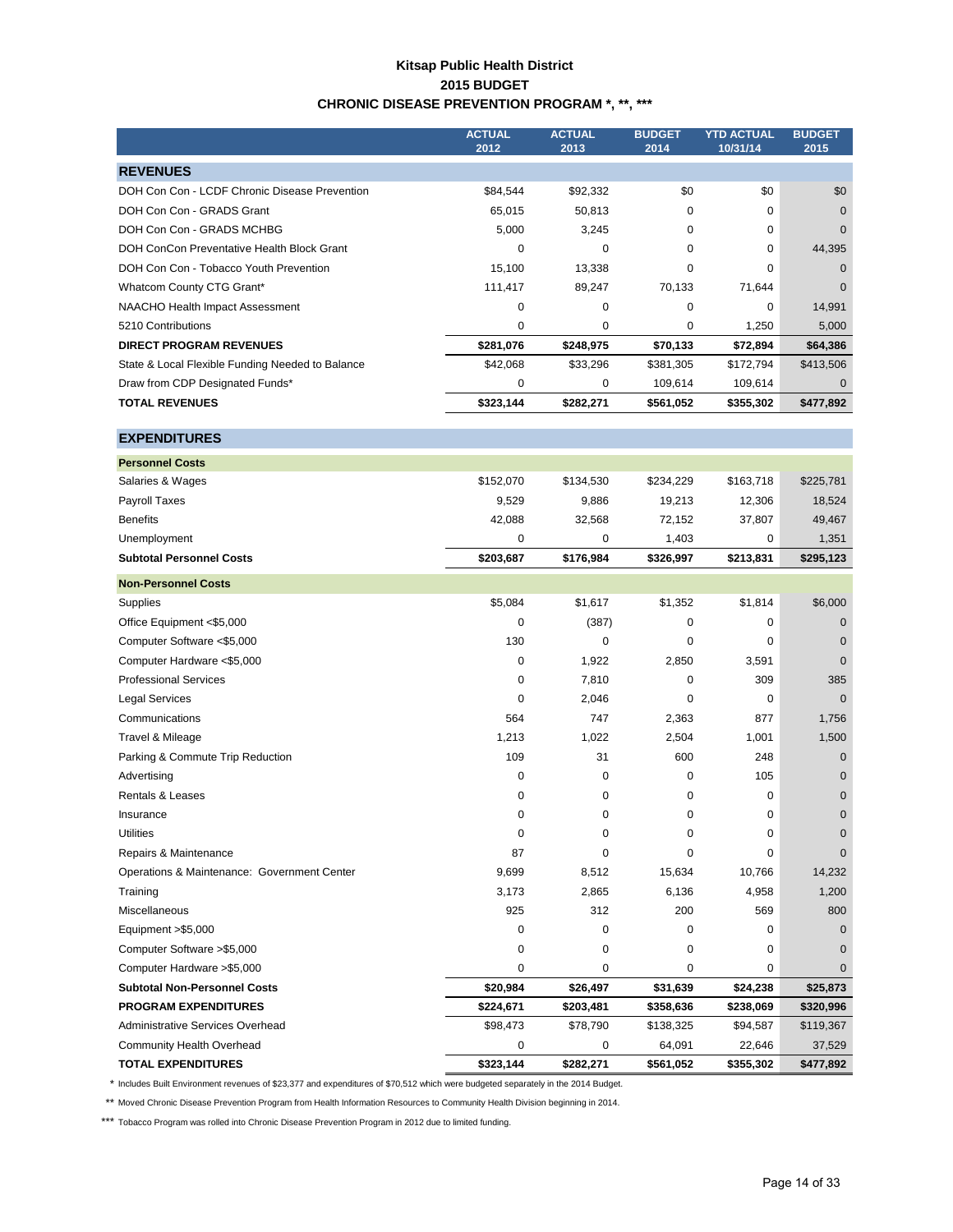## **Kitsap Public Health District 2015 BUDGET NEW PARENT SUPPORT PROGRAM\***

<span id="page-16-0"></span>

|                                                          | <b>ACTUAL</b><br>2012 | <b>ACTUAL</b><br>2013 | <b>BUDGET</b><br>2014 | <b>YTD ACTUAL</b><br>10/31/14 | <b>BUDGET</b><br>2015 |
|----------------------------------------------------------|-----------------------|-----------------------|-----------------------|-------------------------------|-----------------------|
| <b>REVENUES</b>                                          |                       |                       |                       |                               |                       |
| Harrison Medical Center - Memorandum of Understanding    | \$100,918             | \$0                   | \$15,360              | \$0                           | \$28,578              |
| Harrison Medical Center - New Parent Support             | 0                     | 7,031                 | 0                     | 6,092                         | $\mathbf 0$           |
| <b>DIRECT PROGRAM REVENUES</b>                           | \$100,918             | \$7,031               | \$15,360              | \$6,092                       | \$28,578              |
| State & Local Flexible Funding Needed to Balance         | \$0                   | \$0                   | \$29,504              | \$8,793                       | \$6,086               |
| Draw from (Increase) New Parent Support Designated Funds | (17, 632)             | 15,082                | 0                     | 0                             | $\Omega$              |
| <b>TOTAL REVENUES</b>                                    | \$83,286              | \$22,113              | \$44,864              | \$14,885                      | \$34,664              |
|                                                          |                       |                       |                       |                               |                       |
| <b>EXPENDITURES</b>                                      |                       |                       |                       |                               |                       |
| <b>Personnel Costs</b>                                   |                       |                       |                       |                               |                       |
| Salaries & Wages                                         | \$38,883              | \$9,652               | \$19,514              | \$5,262                       | \$15,591              |
| Payroll Taxes                                            | 2,583                 | 732                   | 1,345                 | 401                           | 1,270                 |
| <b>Benefits</b>                                          | 8,109                 | 1,936                 | 4,109                 | 1,064                         | 3,229                 |
| Unemployment                                             | 0                     | 0                     | 93                    | 0                             | 93                    |
| <b>Subtotal Personnel Costs</b>                          | \$49,575              | \$12,320              | \$25,061              | \$6,727                       | \$20,183              |
| <b>Non-Personnel Costs</b>                               |                       |                       |                       |                               |                       |
| Supplies                                                 | \$0                   | \$0                   | \$0                   | \$17                          | \$1,250               |
| Office Equipment <\$5,000                                | 0                     | 0                     | 0                     | 0                             | $\mathbf 0$           |
| Computer Software <\$5,000                               | 0                     | 0                     | 0                     | 0                             | $\mathbf{0}$          |
| Computer Hardware <\$5,000                               | 0                     | 0                     | 180                   | 0                             | $\overline{0}$        |
| <b>Professional Services</b>                             | 0                     | 0                     | 0                     | 0                             | $\mathbf 0$           |
| <b>Legal Services</b>                                    | 0                     | 0                     | 0                     | 0                             | $\mathbf 0$           |
| Communications                                           | 386                   | 268                   | 684                   | 142                           | $\Omega$              |
| Travel & Mileage                                         | 829                   | 462                   | 480                   | 248                           | 818                   |
| Parking & Commute Trip Reduction                         | 135                   | 0                     | 0                     | 81                            | $\mathbf{0}$          |
| Advertising                                              | 0                     | 0                     | 0                     | 0                             | $\mathbf 0$           |
| <b>Rentals &amp; Leases</b>                              | 0                     | 0                     | 0                     | 0                             | $\mathbf 0$           |
| Insurance                                                | 0                     | 0                     | 0                     | 0                             | $\mathbf 0$           |
| <b>Utilities</b>                                         | 0                     | 0                     | 0                     | 0                             | $\mathbf 0$           |
| Repairs & Maintenance                                    | $\cup$                | 0                     | 0                     | 3,359                         | $\cup$                |
| Operations & Maintenance: Government Center              | 2,169                 | 918                   | 1,283                 | 311                           | 1,045                 |
| Training                                                 | 0                     | $\pmb{0}$             | 358                   | 0                             | $\mathbf 0$           |
| Miscellaneous                                            | 0                     | 173                   | 400                   | 312                           | 0                     |
| Equipment >\$5,000                                       | 0                     | 0                     | 0                     | 0                             | $\mathbf{0}$          |
| Computer Software > \$5,000                              | 0                     | 0                     | 0                     | 0                             | $\mathbf{0}$          |
| Computer Hardware > \$5,000                              | 0                     | 0                     | 0                     | 0                             | 0                     |
| <b>Subtotal Non-Personnel Costs</b>                      | \$3,519               | \$1,821               | \$3,385               | \$4,470                       | \$3,113               |
| <b>PROGRAM EXPENDITURES</b>                              | \$53,094              | \$14,141              | \$28,446              | \$11,197                      | \$23,296              |
| <b>Administrative Services Overhead</b>                  | \$23,967              | \$6,206               | \$11,189              | \$2,976                       | \$8,649               |
| Community Health Overhead                                | 6,225                 | 1,766                 | 5,229                 | 712                           | 2,719                 |
| <b>TOTAL EXPENDITURES</b>                                | \$83,286              | \$22,113              | \$44,864              | \$14,885                      | \$34,664              |

\* Was Newborn Home Visiting Program prior to 2014.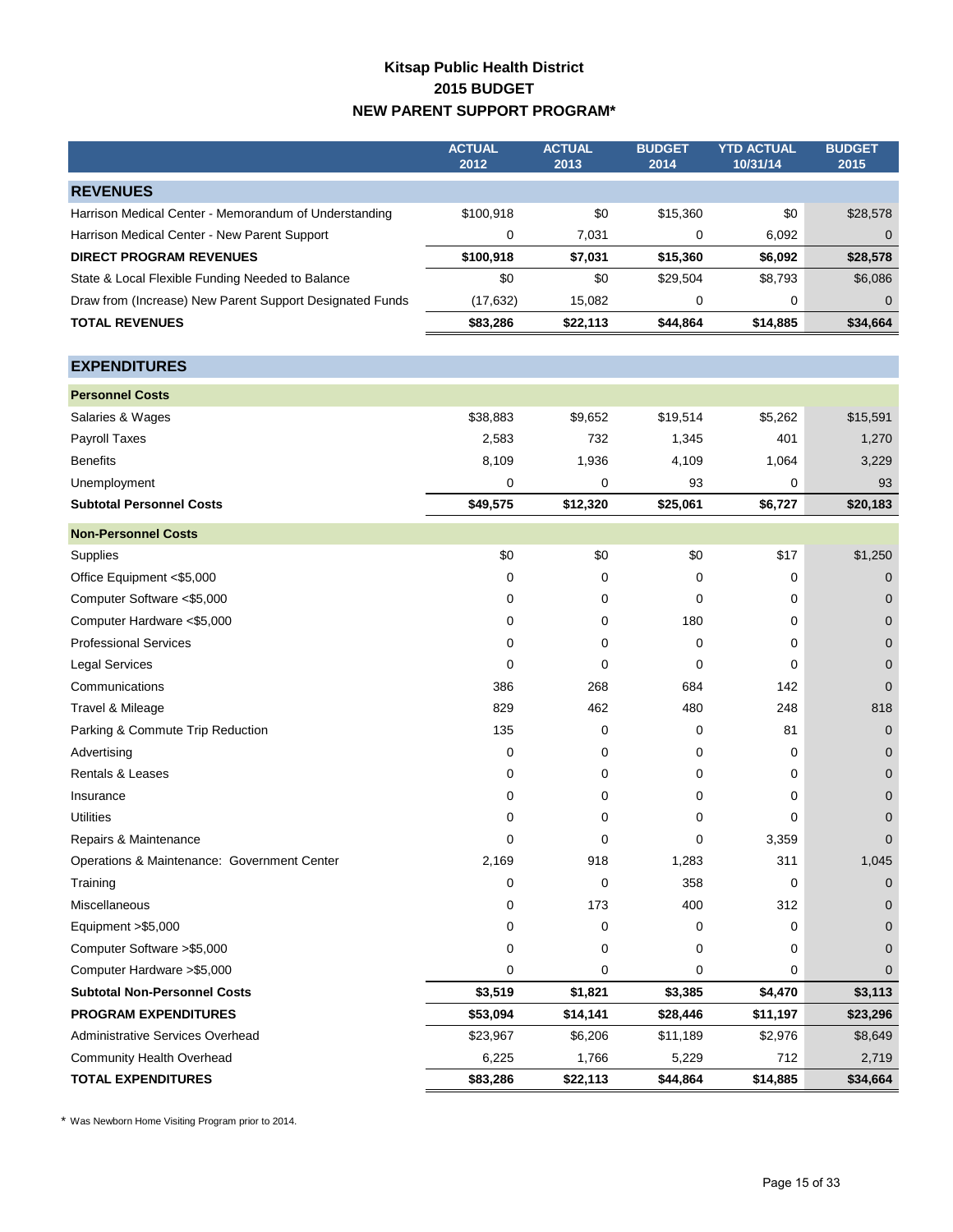### **Kitsap Public Health District 2015 BUDGET NURSE FAMILY PARTNERSHIP PROGRAM**

<span id="page-17-0"></span>

|                                                  | <b>ACTUAL</b> | <b>ACTUAL</b> | <b>BUDGET</b> | <b>YTD ACTUAL</b> | <b>BUDGET</b> |
|--------------------------------------------------|---------------|---------------|---------------|-------------------|---------------|
|                                                  | 2012          | 2013          | 2014          | 10/31/14          | 2015          |
| <b>REVENUES</b>                                  |               |               |               |                   |               |
| DOH Con Con LCDF                                 | \$0           | \$93,927      | \$0           | \$0               | \$0           |
| Jefferson County Public Health - Thrive by Five  | 15,432        | 72,068        | 87,500        | 110,461           | 87,500        |
| <b>Healthy Start Kitsap</b>                      | 0             | 7,187         | 61,008        | 20,601            | 12,000        |
| Healthy Start Kitsap - 1/10 of 1%                | $\mathbf 0$   | 0             | 0             | 0                 | 50,166        |
| Other - NFP                                      | 23            | 0             | 0             | 0                 | $\mathbf 0$   |
| <b>DIRECT PROGRAM REVENUES</b>                   | \$15,455      | \$173,182     | \$148,508     | \$131,062         | \$149,666     |
| State & Local Flexible Funding Needed to Balance | \$115,653     | \$80,428      | \$230,581     | \$133,898         | \$265,924     |
| <b>TOTAL REVENUES</b>                            | \$131,108     | \$253,610     | \$379,089     | \$264,960         | \$415,590     |
| <b>EXPENDITURES</b>                              |               |               |               |                   |               |
| <b>Personnel Costs</b>                           |               |               |               |                   |               |
| Salaries & Wages                                 | \$47,143      | \$102,297     | \$124,459     | \$112,491         | \$160,408     |
| Payroll Taxes                                    | 3,333         | 7,564         | 10,182        | 8,357             | 13,126        |
| <b>Benefits</b>                                  | 9,243         | 19,439        | 29,090        | 22,577            | 37,057        |
| Unemployment                                     | 0             | 0             | 745           | 0                 | 959           |
| <b>Subtotal Personnel Costs</b>                  | \$59,719      | \$129,300     | \$164,476     | \$143,425         | \$211,550     |
| <b>Non-Personnel Costs</b>                       |               |               |               |                   |               |
| Supplies                                         | \$2,455       | \$1,828       | \$9,960       | \$659             | \$5,304       |
| Office Equipment <\$5,000                        | $\mathbf 0$   | 0             | $\Omega$      | 0                 | 0             |
| Computer Software <\$5,000                       | 1,467         | 185           | 600           | 0                 | $\mathbf 0$   |
| Computer Hardware <\$5,000                       | 0             | 0             | 0             | 1,041             | $\mathbf 0$   |
| <b>Professional Services</b>                     | 23,489        | 35,276        | 53,556        | 24,421            | 53,556        |
| <b>Legal Services</b>                            | 516           | 0             | 0             | 0                 | $\mathbf 0$   |
| Communications                                   | 29            | 1,560         | 300           | 1,649             | 2,196         |
| Travel & Mileage                                 | 796           | 2,958         | 11,364        | 4,372             | 8,400         |
| Parking & Commute Trip Reduction                 | 135           | 203           | 1,620         | 491               | 1,116         |
| Advertising                                      | 0             | 0             | 0             | 0                 | $\mathbf 0$   |
| Rentals & Leases                                 | 0             | 0             | 0             | 0                 | $\mathbf 0$   |
| Insurance                                        | 0             | 0             | 0             | 0                 | $\mathbf 0$   |
| <b>Utilities</b>                                 | 0             | 0             | $\Omega$      | 0                 | $\Omega$      |
| Repairs & Maintenance                            | 293           | 2,172         | 2,693         | 0                 | 4,276         |
| Operations & Maintenance: Government Center      | 1,355         | 6,230         | 7,876         | 6,582             | 10,204        |
| Training                                         | 4,484         | 542           | 24,448        | 3,459             | 6,000         |
| Miscellaneous                                    | 0             | 115           | 250           | 229               | 500           |
| Equipment > \$5,000                              | 0             | 0             | 0             | 0                 | 0             |
| Computer Software > \$5,000                      | 0             | 0             | 0             | 0                 | $\mathbf 0$   |
| Computer Hardware > \$5,000                      | 0             | 0             | 0             | 0                 | 0             |
| <b>Subtotal Non-Personnel Costs</b>              | \$35,019      | \$51,069      | \$112,667     | \$42,903          | \$91,552      |
| <b>PROGRAM EXPENDITURES</b>                      | \$94,738      | \$180,369     | \$277,143     | \$186,328         | \$303,102     |
| Administrative Services Overhead                 | \$28,871      | \$57,982      | \$69,485      | \$63,443          | \$85,582      |
| Community Health Overhead                        | 7,499         | 15,259        | 32,461        | 15,189            | 26,906        |
| <b>TOTAL EXPENDITURES</b>                        | \$131,108     | \$253,610     | \$379,089     | \$264,960         | \$415,590     |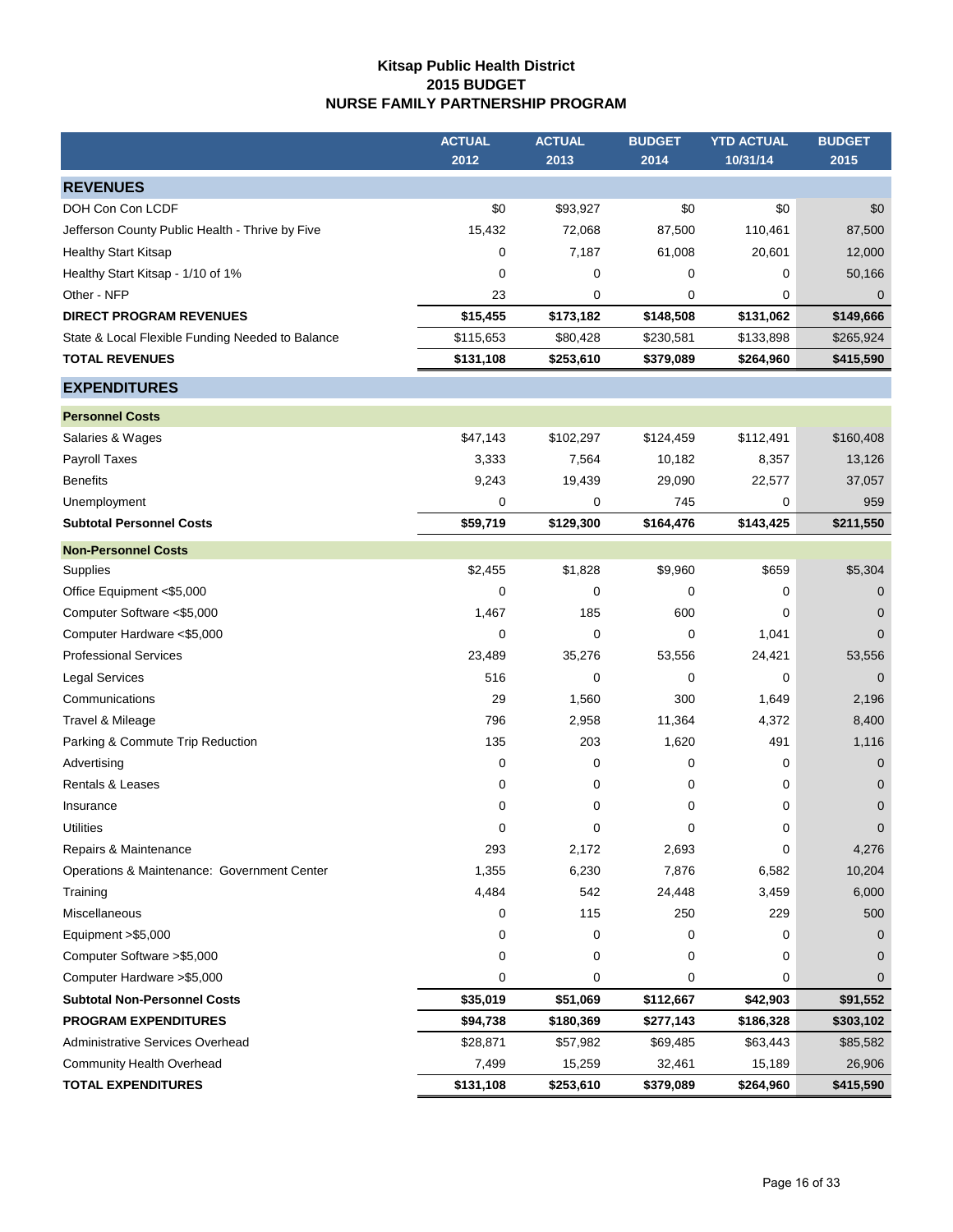#### **Kitsap Public Health District 2015 BUDGET PARENT CHILD HEALTH PROGRAM**

<span id="page-18-0"></span>

|                                                  | <b>ACTUAL</b> | <b>ACTUAL</b> | <b>BUDGET</b> | <b>YTD ACTUAL</b> | <b>BUDGET</b> |
|--------------------------------------------------|---------------|---------------|---------------|-------------------|---------------|
|                                                  | 2012          | 2013          | 2014          | 10/31/14          | 2015          |
| <b>REVENUES</b>                                  |               |               |               |                   |               |
| DOH Con Con MCGBG/MCH                            | \$110,345     | \$75,168      | \$113,132     | \$51,095          | \$111,896     |
| DOH Con Con LCDF - Newborn Home Visits           | 84,544        | $\mathbf 0$   | $\mathbf 0$   | $\Omega$          | $\Omega$      |
| <b>DSHS Medicaid Match - PCH</b>                 | 78,958        | 51,165        | 46,952        | 47,553            | 71,760        |
| DSHS Medicaid Match - Interpreter                | 10,004        | 2,658         | 3,380         | 11,490            | $\Omega$      |
| <b>Healthy Start Kitsap</b>                      | 9,581         | 491           | $\Omega$      | $\Omega$          | $\Omega$      |
| OESD Head Start/Early Headstart Expansion        | 27,460        | 43,361        | 44,000        | 36,003            | 46,940        |
| <b>DSHS Title Nineteen MSS First Steps</b>       | 179,884       | 159,176       | 166,032       | 99,701            | 160,000       |
| Jefferson County - Nightingale Notes             | $\Omega$      | 0             | $\Omega$      | 7,744             | 1,500         |
| Mason County - Nightingale Notes                 | $\Omega$      | 0             | $\Omega$      | 1,000             | 1,000         |
| Other - PCH                                      | $\Omega$      | 2,500         | $\Omega$      | $\Omega$          | $\Omega$      |
| <b>KCR Head Start</b>                            | 200           | 80            | $\mathbf 0$   | 80                | $\mathbf 0$   |
| <b>DIRECT PROGRAM REVENUES</b>                   | \$500,976     | \$334,599     | \$373,496     | \$254,666         | \$393,096     |
| State & Local Flexible Funding Needed to Balance | \$238,422     | \$475,100     | \$506,739     | \$474,672         | \$471,866     |
| <b>TOTAL REVENUES</b>                            | \$739,398     | \$809,699     | \$880,235     | \$729,338         | \$864,962     |

| <b>Personnel Costs</b>                      |             |           |             |             |              |
|---------------------------------------------|-------------|-----------|-------------|-------------|--------------|
| Salaries & Wages                            | \$323,107   | \$349,557 | \$361,111   | \$316,829   | \$384,886    |
| Payroll Taxes                               | 19,847      | 26,096    | 29,786      | 23,624      | 31,687       |
| <b>Benefits</b>                             | 68,769      | 70,597    | 81,391      | 70,173      | 83,760       |
| Unemployment                                | 0           | 0         | 2,161       | 0           | 2,304        |
| <b>Subtotal Personnel Costs</b>             | \$411,723   | \$446,250 | \$474,449   | \$410,626   | \$502,637    |
| <b>Non-Personnel Costs</b>                  |             |           |             |             |              |
| Supplies                                    | \$6,210     | \$3,069   | \$7,800     | \$3,436     | \$4,800      |
| Office Equipment <\$5,000                   | $\mathbf 0$ | 0         | 0           | 0           | $\mathbf{0}$ |
| Computer Software <\$5,000                  | 297         | 941       | 0           | $\mathbf 0$ | $\Omega$     |
| Computer Hardware <\$5,000                  | 1,046       | 2,530     | 6,740       | 4,764       | $\Omega$     |
| <b>Professional Services</b>                | 30,429      | 49,698    | 62,364      | 36,552      | 23,200       |
| <b>Legal Services</b>                       | 161         | 0         | 500         | 0           | 504          |
| Communications                              | 5,931       | 5,537     | 6,540       | 5,788       | 7,600        |
| Travel & Mileage                            | 9,178       | 8,958     | 10,712      | 6,036       | 8,736        |
| Parking & Commute Trip Reduction            | 782         | 3,180     | 4,584       | 3,131       | 5,527        |
| Advertising                                 | 44          | $\Omega$  | $\Omega$    | $\mathbf 0$ | $\Omega$     |
| <b>Rentals &amp; Leases</b>                 | 950         | 1,050     | 900         | 1,200       | 1,800        |
| Insurance                                   | 0           | 0         | 0           | 0           | $\mathbf{0}$ |
| <b>Utilities</b>                            | 0           | 0         | $\mathbf 0$ | $\mathbf 0$ | $\Omega$     |
| Repairs & Maintenance                       | 133         | 7,734     | 8,700       | 6,780       | 8,265        |
| Operations & Maintenance: Government Center | 20,396      | 22,253    | 20,891      | 20,805      | 24,229       |
| Training                                    | 818         | 6,338     | 5,357       | 4,119       | 9,530        |
| Miscellaneous                               | 549         | 666       | 500         | 977         | 900          |
| Equipment > \$5,000                         | 0           | 0         | 0           | 0           | $\mathbf{0}$ |
| Computer Software >\$5,000                  | 0           | 0         | 0           | 0           | $\Omega$     |
| Computer Hardware >\$5,000                  | 0           | 0         | 0           | 0           | $\Omega$     |
| <b>Subtotal Non-Personnel Costs</b>         | \$76,924    | \$111,954 | \$135,588   | \$93,588    | \$95,091     |
| <b>PROGRAM EXPENDITURES</b>                 | \$488,647   | \$558,204 | \$610,037   | \$504,214   | \$597,728    |
| <b>Administrative Services Overhead</b>     | \$199,049   | \$199,226 | \$184,257   | \$181,637   | \$203,310    |
| <b>Community Health Overhead</b>            | 51,702      | 52,269    | 85,941      | 43,487      | 63,924       |
| <b>TOTAL EXPENDITURES</b>                   | \$739,398   | \$809,699 | \$880,235   | \$729,338   | \$864,962    |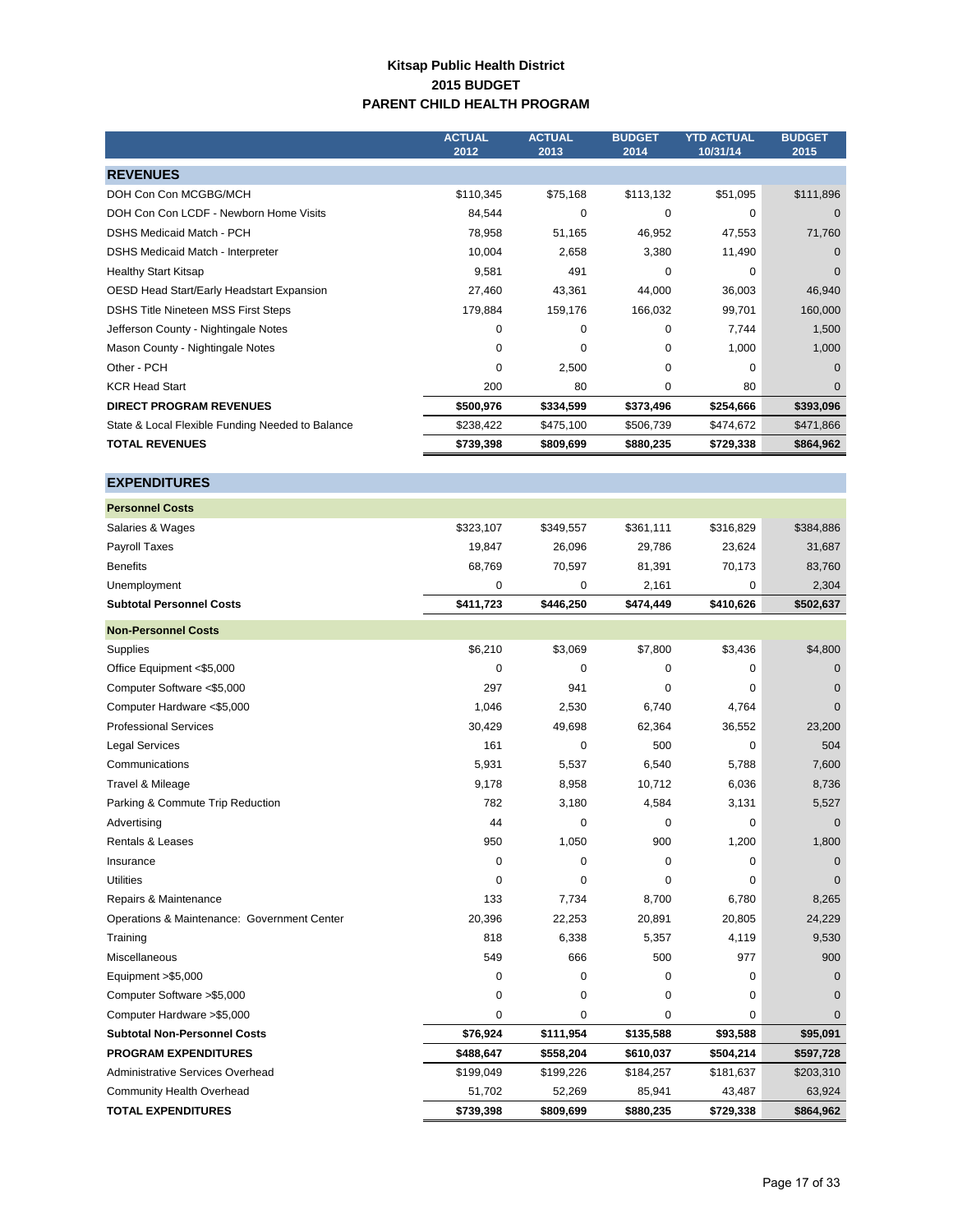## **Kitsap Public Health District 2015 BUDGET CLINICAL SERVICES - SUMMARY**

<span id="page-19-0"></span>

|                                                  | <b>ACTUAL</b><br>2012 | <b>ACTUAL</b><br>2013 | <b>BUDGET</b><br>2014 | <b>YTD ACTUAL</b><br>10/31/14 | <b>BUDGET</b><br>2015 |
|--------------------------------------------------|-----------------------|-----------------------|-----------------------|-------------------------------|-----------------------|
| <b>REVENUES</b>                                  |                       |                       |                       |                               |                       |
| <b>DIRECT PROGRAM REVENUES</b>                   | \$1,485,916           | \$1,467,273           | \$1,472,701           | \$1,406,213                   | \$1,556,556           |
| State & Local Flexible Funding Needed to Balance | \$431,086             | \$569,622             | \$928,855             | \$506,454                     | \$776,698             |
| Draw from (Increase) Reserves                    | 22,410                | (31, 194)             | 0                     | 0                             | 24,864                |
| <b>TOTAL REVENUES</b>                            | \$1,939,412           | \$2,005,701           | \$2,401,556           | \$1,912,667                   | \$2,358,118           |
|                                                  |                       |                       |                       |                               |                       |
| <b>EXPENDITURES</b>                              |                       |                       |                       |                               |                       |
| <b>Personnel Costs</b>                           |                       |                       |                       |                               |                       |
| Salaries & Wages                                 | \$823,242             | \$890,506             | \$993,369             | \$813,130                     | \$1,053,125           |
| Payroll Taxes                                    | 51,357                | 66,594                | 80,676                | 61,756                        | 86,044                |
| <b>Benefits</b>                                  | 183,779               | 176,861               | 202,215               | 167,395                       | 224,461               |
| Unemployment                                     | 0                     | 0                     | 5,930                 | 0                             | 6,156                 |
| <b>Subtotal Personnel Costs</b>                  | \$1,058,378           | \$1,133,961           | \$1,282,190           | \$1,042,281                   | \$1,369,786           |
| <b>Non-Personnel Costs</b>                       |                       |                       |                       |                               |                       |
| Supplies                                         | \$118,026             | \$122,130             | \$151,440             | \$78,941                      | \$68,712              |
| Office Equipment <\$5,000                        | 0                     | 1,145                 | 0                     | 0                             | $\mathbf{0}$          |
| Computer Software <\$5,000                       | 0                     | $\mathbf 0$           | 0                     | 75,907                        | 0                     |
| Computer Hardware <\$5,000                       | 3,025                 | 3,989                 | 5,460                 | 14,759                        | 0                     |
| <b>Professional Services</b>                     | 31,356                | 33,845                | 102,222               | 66,141                        | 113,422               |
| <b>Legal Services</b>                            | 0                     | 3,921                 | 2,200                 | 2,220                         | 2,200                 |
| Communications                                   | 6,443                 | 6,309                 | 6,330                 | 6,128                         | 6,798                 |
| Travel & Mileage                                 | 7,660                 | 7,883                 | 9,363                 | 4,543                         | 7,714                 |
| Parking & Commute Trip Reduction                 | 230                   | 650                   | 1,000                 | 500                           | 1,600                 |
| Advertising                                      | 6                     | 0                     | 700                   | 0                             | 700                   |
| <b>Rentals &amp; Leases</b>                      | 0                     | 0                     | 0                     | 54                            | $\overline{0}$        |
| Insurance                                        | 0                     | 0                     | 0                     | 0                             | 0                     |
| <b>Utilities</b>                                 | 0                     | 0                     | 0                     | 0                             | $\Omega$              |
| Repairs & Maintenance                            | 51,197                | 26,867                | 33,360                | 1,747                         | 31,500                |
| Operations & Maintenance: Government Center      | 42,036                | 48,194                | 51,795                | 45,456                        | 55,279                |
| Training                                         | 4,258                 | 2,935                 | 8,016                 | 5,819                         | 7,492                 |
| Miscellaneous                                    | 795                   | 1,610                 | 1,450                 | 986                           | 1,600                 |
| Equipment >\$5,000                               | 0                     | 0                     | 0                     | 0                             | 0                     |
| Computer Software > \$5,000                      | 0                     | 0                     | 0                     | 0                             |                       |
| Computer Hardware > \$5,000                      | 0                     | 0                     | 0                     | 15,490                        | 0                     |
| <b>Subtotal NON-LABOR COSTS</b>                  | \$265,032             | \$259,478             | \$373,336             | \$318,691                     | \$297,017             |
| <b>PROGRAM EXPENDITURES</b>                      | \$1,323,410           | \$1,393,439           | \$1,655,526           | \$1,360,972                   | \$1,666,803           |
| Administrative Services Overhead                 | \$502,974             | \$497,735             | \$532,596             | \$455,820                     | \$545,438             |
| <b>Community Health Overhead</b>                 | 113,028               | 114,527               | 213,434               | 95,875                        | 145,877               |
| <b>TOTAL EXPENDITURES</b>                        | \$1,939,412           | \$2,005,701           | \$2,401,556           | \$1,912,667                   | \$2,358,118           |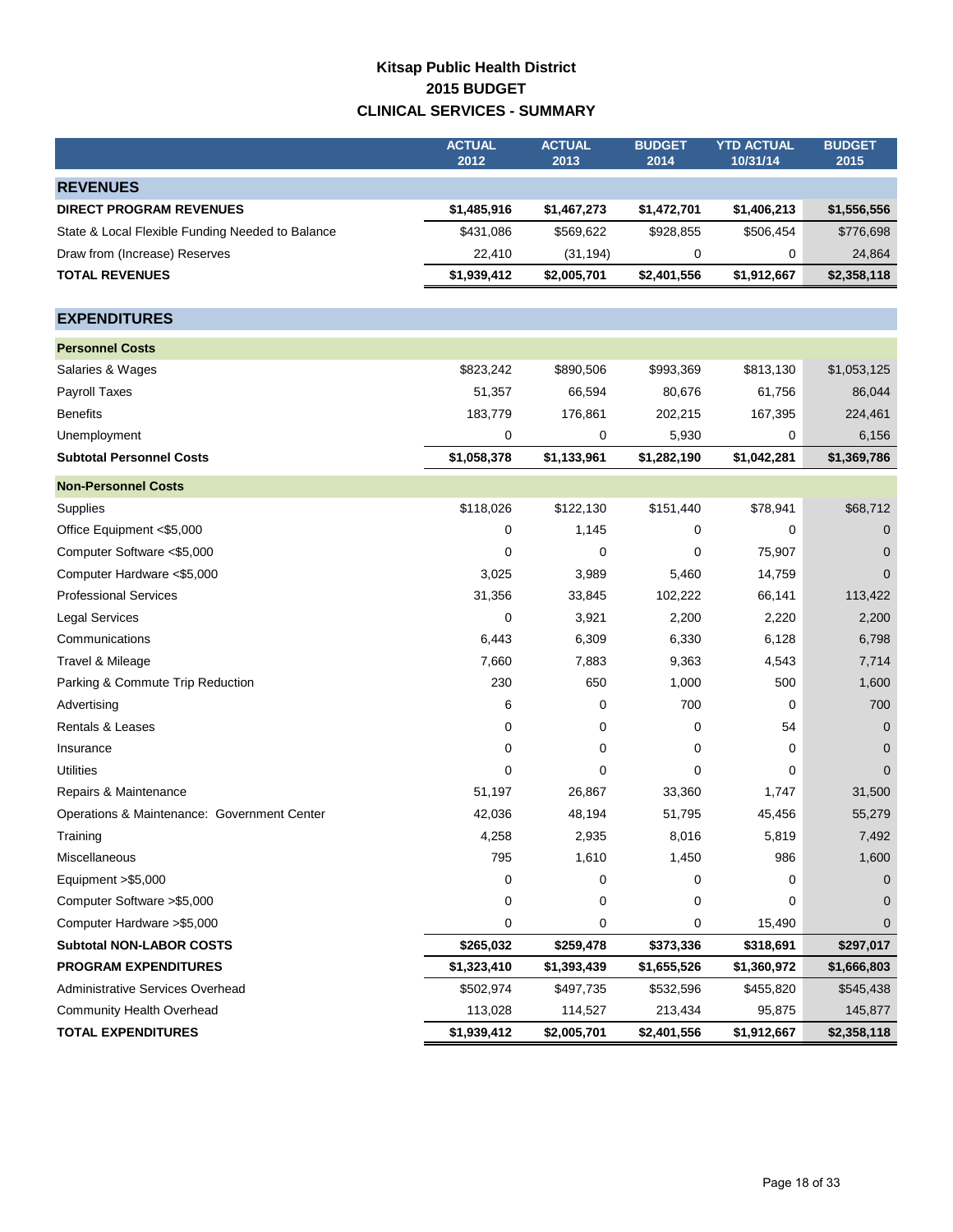#### **Kitsap Public Health District 2015 BUDGET COMMUNICABLE DISEASE PROGRAM**

<span id="page-20-0"></span>

|                                                  | <b>ACTUAL</b><br>2012 | <b>ACTUAL</b><br>2013 | <b>BUDGET</b><br>2014 | <b>YTD ACTUAL</b><br>10/31/14 | <b>BUDGET</b><br>2015 |
|--------------------------------------------------|-----------------------|-----------------------|-----------------------|-------------------------------|-----------------------|
| <b>REVENUES</b>                                  |                       |                       |                       |                               |                       |
| DOH Con Con Adult Immunization                   | \$2,808               | \$9,453               | \$0                   | \$0                           | \$0                   |
| DOH Con Con AFIX Immunization                    | 36.994                | 36.769                | 36,770                | 36,929                        | 36,770                |
| DOH Con Con Blue Ribbon Health Funds - CD        | 112,077               | 112,078               | 0                     | $\Omega$                      | $\mathbf 0$           |
| DOH Con Con Childhood Immunization               | 46                    | 0                     | 0                     | 0                             | $\Omega$              |
| DOH Con Con FA317 Immunization FED               | 18,586                | 11,962                | 11,962                | 9,741                         | 11,962                |
| DOH Con Con VFC Immunization FED                 | 8,440                 | 24,373                | 16,356                | 16,357                        | 16,356                |
| DOH Con Con PPHF VTRCKS-IIS Interface            | $\Omega$              | 3.468                 | $\Omega$              | 634                           | $\Omega$              |
| DOH Con Con PPHF Improve Vaccine Management      | 0                     | 2,194                 | 0                     | 2,806                         | $\Omega$              |
| DOH Con Con Public Health Reimbursement          | $\Omega$              | 6,246                 | $\Omega$              | 3.704                         | $\Omega$              |
| <b>DSHS Medicaid Match - CD</b>                  | 81,428                | 32,825                | 35,116                | 57,087                        | 63,636                |
| <b>DSHS Title Nineteen - CD</b>                  | 9,946                 | 10,670                | 10,000                | 19.727                        | 10,000                |
| DOH Con Con - New Revenue                        | $\Omega$              | 0                     | 9,750                 | 0                             | $\Omega$              |
| OESD 114 Headstart                               | 30,300                | 0                     | $\Omega$              | $\Omega$                      | $\Omega$              |
| Fees - CD                                        | \$23,580              | \$26,733              | \$25,000              | \$19,693                      | \$25,000              |
| Other - CD                                       | 807                   | 346                   | 500                   | 7                             | 500                   |
| <b>DIRECT PROGRAM REVENUES</b>                   | \$325,012             | \$277,117             | \$145,454             | \$166,685                     | \$164,224             |
| State & Local Flexible Funding Needed to Balance | \$117,793             | \$193,099             | \$403,307             | \$206,422                     | \$412,189             |
| <b>TOTAL REVENUES</b>                            | \$442.805             | \$470,216             | \$548,761             | \$373,107                     | \$576,413             |

| <b>Personnel Costs</b>                      |           |           |             |           |              |
|---------------------------------------------|-----------|-----------|-------------|-----------|--------------|
| Salaries & Wages                            | \$194,831 | \$216,861 | \$243,292   | \$169,496 | \$264,299    |
| Payroll Taxes                               | 12,362    | 16,410    | 19,988      | 12,846    | 21,731       |
| <b>Benefits</b>                             | 42,590    | 42,611    | 48,713      | 34,011    | 62,092       |
| Unemployment                                | 0         | 0         | 1,452       | 0         | 1,579        |
| <b>Subtotal Personnel Costs</b>             | \$249,783 | \$275,882 | \$313,445   | \$216,353 | \$349,701    |
| <b>Non-Personnel Costs</b>                  |           |           |             |           |              |
| Supplies                                    | \$14,712  | \$11,694  | \$11,000    | \$7,478   | \$11,000     |
| Office Equipment <\$5,000                   | 0         | 0         | 0           | 0         | $\mathbf 0$  |
| Computer Software <\$5,000                  | 0         | 0         | $\Omega$    | $\Omega$  | $\Omega$     |
| Computer Hardware <\$5,000                  | 393       | 1,376     | 1,350       | 6,991     | $\Omega$     |
| <b>Professional Services</b>                | 6,634     | 5,482     | 6,000       | 4,328     | 6,000        |
| <b>Legal Services</b>                       | 0         | 112       | $\mathbf 0$ | 744       | $\mathbf 0$  |
| Communications                              | 3,833     | 3,217     | 3,784       | 2,727     | 3,784        |
| Travel & Mileage                            | 1,940     | 720       | 1,500       | 474       | 500          |
| Parking & Commute Trip Reduction            | 80        | 0         | 0           | 0         | $\mathbf 0$  |
| Advertising                                 | 6         | 0         | $\Omega$    | $\Omega$  | $\Omega$     |
| <b>Rentals &amp; Leases</b>                 | 0         | 0         | $\Omega$    | 54        | $\mathbf{0}$ |
| Insurance                                   | 0         | 0         | $\mathbf 0$ | 0         | $\mathbf 0$  |
| <b>Utilities</b>                            | 0         | 0         | 0           | 0         | $\mathbf 0$  |
| Repairs & Maintenance                       | 273       | 273       | 500         | 423       | 500          |
| Operations & Maintenance: Government Center | 11.697    | 13,684    | 14,996      | 11,002    | 16,863       |
| Training                                    | 1,051     | 569       | 1,065       | 3,716     | 1,100        |
| Miscellaneous                               | 278       | 1,078     | 1,000       | 202       | 1,000        |
| Equipment > \$5,000                         | 0         | 0         | 0           | 0         | $\mathbf 0$  |
| Computer Software >\$5,000                  | 0         | 0         | 0           | 0         | $\mathbf 0$  |
| Computer Hardware >\$5,000                  | 0         | 0         | 0           | 0         | $\mathbf{0}$ |
| <b>Subtotal Non-Personnel Costs</b>         | \$40,897  | \$38,205  | \$41,195    | \$38,139  | \$40,747     |
| <b>PROGRAM EXPENDITURES</b>                 | \$290,680 | \$314,087 | \$354,640   | \$254,492 | \$390,448    |
| Administrative Services Overhead            | \$120,759 | \$123,616 | \$132,309   | \$95,702  | \$141,480    |
| Community Health Overhead                   | 31,366    | 32,513    | 61,812      | 22,913    | 44,485       |
| <b>TOTAL EXPENDITURES</b>                   | \$442.805 | \$470,216 | \$548,761   | \$373,107 | \$576,413    |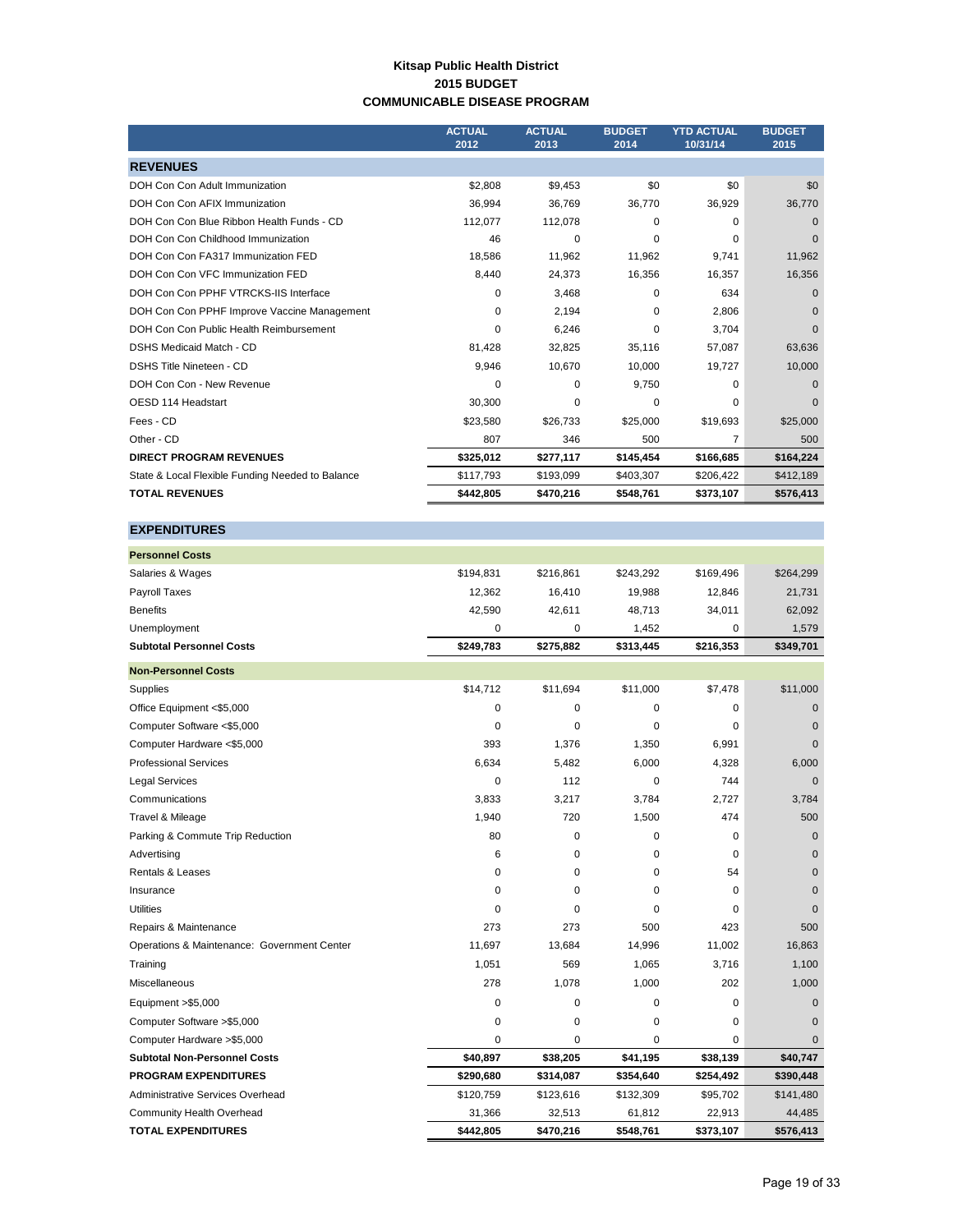#### **Kitsap Public Health District 2015 BUDGET FAMILY PLANNING PROGRAM**

<span id="page-21-0"></span>

|                                                  | <b>ACTUAL</b><br>2012 | <b>ACTUAL</b><br>2013 | <b>BUDGET</b><br>2014 | <b>YTD ACTUAL</b><br>10/31/14 | <b>BUDGET</b><br>2015 |
|--------------------------------------------------|-----------------------|-----------------------|-----------------------|-------------------------------|-----------------------|
| <b>REVENUES</b>                                  |                       |                       |                       |                               |                       |
| Seattle/King County Public Health BCHP Fees      | 10,371                | 10,314                | 5,000                 | 17,340                        | 10,000                |
| DOH Con Con Family Planning State Contracts      | 79,447                | 97,744                | 131,733               | 102,186                       | 131,733               |
| DOH Con Con Family Planning - Title Ten          | 66,993                | 54,086                | 49,818                | 37,022                        | 49,818                |
| Medicaid Assistance Program                      | 42,500                | 0                     | $\mathbf 0$           | 0                             | $\Omega$              |
| <b>DSHS MAA Interpreter</b>                      | 2,066                 | 302                   | 644                   | 512                           | $\Omega$              |
| DSHS Medicaid Match - FP                         | 12,267                | 2,920                 | 2,205                 | 4,634                         | 8,988                 |
| <b>DSHS Title Nineteen - FP</b>                  | 20,689                | 21,182                | 24,000                | 30,627                        | 37,000                |
| DSHS Title Nineteen Take Charge - FP             | 43,971                | 45,885                | 54,000                | 7,405                         | 10,000                |
| DSHS Title Nineteen Meaningful Use               | 0                     | $\Omega$              | 0                     | 17,000                        | 17,000                |
| Fees - FP                                        | 8,734                 | 10,681                | 10,000                | 5,889                         | 13,500                |
| Other - FP                                       | 126                   | 26                    | $\mathbf 0$           | 0                             | 100                   |
| Harrison Medical Center - Centricity EMR         | 0                     | $\Omega$              | 0                     | 28,576                        | $\Omega$              |
| Harrison Foundation - Womens Health Screening    | 0                     | 2,500                 | 0                     | 0                             | $\Omega$              |
|                                                  | \$287,164             | \$245,640             | \$277,400             | \$251,191                     | \$278,139             |
| State & Local Flexible Funding Needed to Balance | \$149,428             | \$151,037             | \$199,868             | \$159,824                     | \$215,906             |
| <b>TOTAL REVENUES</b>                            | \$436,592             | \$396,677             | \$477,268             | \$411,015                     | \$494,045             |

| <b>Personnel Costs</b>                      |             |           |             |           |              |
|---------------------------------------------|-------------|-----------|-------------|-----------|--------------|
| Salaries & Wages                            | \$167,017   | \$157,105 | \$177,865   | \$163,776 | \$208,675    |
| Payroll Taxes                               | 10,129      | 11,533    | 14,660      | 12,129    | 17,223       |
| <b>Benefits</b>                             | 42,073      | 34,394    | 39,578      | 35,176    | 48,492       |
| Unemployment                                | 0           | 0         | 1,061       | 0         | 1,246        |
| <b>Subtotal Personnel Costs</b>             | \$219,219   | \$203,032 | \$233,164   | \$211,081 | \$275,636    |
| <b>Non-Personnel Costs</b>                  |             |           |             |           |              |
| Supplies                                    | \$27,490    | \$34,795  | \$52,004    | \$21,392  | \$20,000     |
| Office Equipment <\$5,000                   | 0           | $\Omega$  | $\mathbf 0$ | 0         | $\Omega$     |
| Computer Software <\$5,000                  | $\mathbf 0$ | $\Omega$  | $\mathbf 0$ | 30,296    | $\Omega$     |
| Computer Hardware <\$5,000                  | 1,689       | 2,408     | 450         | 932       | $\Omega$     |
| <b>Professional Services</b>                | 11,853      | 11,302    | 10,000      | 12,113    | 12,000       |
| <b>Legal Services</b>                       | $\mathbf 0$ | 248       | 0           | 0         | $\mathbf{0}$ |
| Communications                              | 678         | 957       | $\mathbf 0$ | 788       | $\mathbf{0}$ |
| Travel & Mileage                            | 203         | 112       | 204         | 244       | 300          |
| Parking & Commute Trip Reduction            | $\mathbf 0$ | 0         | $\mathbf 0$ | 0         | $\Omega$     |
| Advertising                                 | 0           | 0         | $\mathbf 0$ | 0         | 200          |
| <b>Rentals &amp; Leases</b>                 | $\mathbf 0$ | 0         | $\mathbf 0$ | 0         | $\mathbf{0}$ |
| Insurance                                   | $\mathbf 0$ | 0         | $\mathbf 0$ | 0         | $\Omega$     |
| <b>Utilities</b>                            | 0           | 0         | $\mathbf 0$ | 0         | $\Omega$     |
| Repairs & Maintenance                       | 31,061      | 18,896    | 25,000      | 1,073     | 25,000       |
| Operations & Maintenance: Government Center | 10,474      | 9,902     | 11,144      | 10,290    | 13,278       |
| Training                                    | 139         | 12        | 1,053       | 491       | 1,053        |
| Miscellaneous                               | 276         | 0         | $\mathbf 0$ | 395       | $\mathbf{0}$ |
| Equipment > \$5,000                         | $\mathbf 0$ | 0         | 0           | 0         | $\mathbf{0}$ |
| Computer Software >\$5,000                  | $\mathbf 0$ | 0         | 0           | 0         | $\Omega$     |
| Computer Hardware > \$5,000                 | $\mathbf 0$ | 0         | $\mathbf 0$ | 6,196     | $\Omega$     |
| <b>Subtotal Non-Personnel Costs</b>         | \$83,863    | \$78,632  | \$99,855    | \$84,210  | \$71,831     |
| <b>PROGRAM EXPENDITURES</b>                 | \$303,082   | \$281,664 | \$333,019   | \$295,291 | \$347,467    |
| Administrative Services Overhead            | \$105,982   | \$91,048  | \$98,316    | \$93,370  | \$111,515    |
| Community Health Overhead                   | 27,528      | 23,965    | 45,933      | 22,354    | 35,063       |
| <b>TOTAL EXPENDITURES</b>                   | \$436,592   | \$396,677 | \$477,268   | \$411,015 | \$494,045    |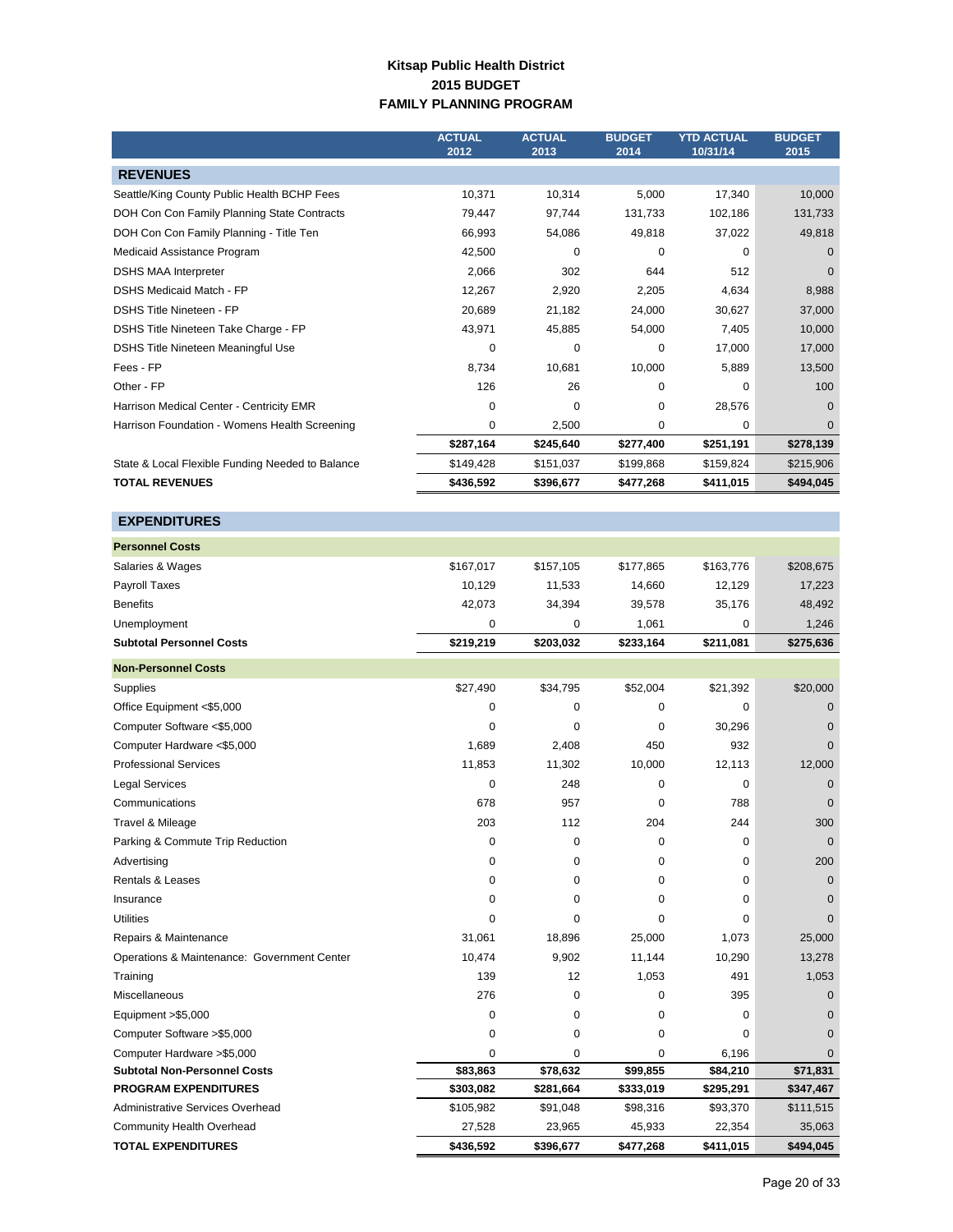#### **Kitsap Public Health District 2015 BUDGET HIV/AIDS PROGRAM**

<span id="page-22-0"></span>

|                                                  | <b>ACTUAL</b><br>2012 | <b>ACTUAL</b><br>2013 | <b>BUDGET</b><br>2014 | <b>YTD ACTUAL</b><br>10/31/14 | <b>BUDGET</b><br>2015 |
|--------------------------------------------------|-----------------------|-----------------------|-----------------------|-------------------------------|-----------------------|
| <b>REVENUES</b>                                  |                       |                       |                       |                               |                       |
| DOH Con Con ADAP State Rebate                    | $\Omega$              | $\Omega$              | $\Omega$              | 5.869                         | $\Omega$              |
| DOH Con Con Blue Ribbon Health Funds - HIV/AIDS  | 3,249                 | 3,249                 | 0                     | $\Omega$                      | $\Omega$              |
| DOH Con Con FFY11 HIV Prev Contracts             | 55,012                | 48,071                | 0                     | 5,124                         | $\mathbf 0$           |
| DOH Con Con Ryan White                           | 132.799               | 188.474               | 180.000               | 160,236                       | 180,000               |
| DOH Con Con Client Services Administration       | 35,356                | 45.443                | 0                     | 31,765                        | $\mathbf 0$           |
| DOH Con Con Harborview HIV Clinic                | 4,193                 | 4.494                 | 42.108                | 4.644                         | 53,364                |
| DOH Con Con HIV Contracts                        | $\mathbf 0$           | 0                     | 34,460                | $\Omega$                      | $\Omega$              |
| <b>DOH State Omnibus</b>                         | 62.576                | 90.167                | 55,960                | 17.980                        | $\Omega$              |
| <b>DSHS Medicaid Match</b>                       | 64,992                | 36,046                | 30,736                | 15,794                        | 20,346                |
| Pierce County Aids Foundation - HOPWA            | 1.277                 | 7.847                 | 0                     | 2.889                         | $\Omega$              |
| DSHS Title Nineteen AIDS Case Management         | 35,300                | 33.876                | 30,000                | 49,510                        | 40,000                |
| AIDS Counseling & Testing                        | \$217                 | \$374                 | \$200                 | \$205                         | \$200                 |
| KC Solid Waste Tipping Fees (Needle Exchange)    | 38,660                | 44,977                | 40,000                | 34,393                        | $\Omega$              |
| <b>DIRECT PROGRAM REVENUES</b>                   | \$433,631             | \$503,018             | \$413,464             | \$328,409                     | \$293,910             |
| State & Local Flexible Funding Needed to Balance | \$100,078             | \$39,142              | \$94,372              | (\$27,650)                    | \$23,354              |
| Draw from HIV/AIDS Designated Funds*             | 26,478                | 0                     | 0                     | 0                             | 0                     |
| <b>TOTAL REVENUES</b>                            | \$560,187             | \$542,160             | \$507,836             | \$300,759                     | \$317,264             |

| <b>Personnel Costs</b>                      |             |             |             |             |              |
|---------------------------------------------|-------------|-------------|-------------|-------------|--------------|
| Salaries & Wages                            | \$220,424   | \$214,889   | \$188,282   | \$134,657   | \$141,797    |
| Payroll Taxes                               | 13,956      | 16,212      | 15,511      | 10,155      | 11,703       |
| <b>Benefits</b>                             | 52,369      | 46,947      | 44,350      | 33,317      | 37,949       |
| Unemployment                                | 0           | 0           | 1,125       | 0           | 846          |
| <b>Subtotal Personnel Costs</b>             | \$286,749   | \$278,048   | \$249,268   | \$178,129   | \$192,295    |
| <b>Non-Personnel Costs</b>                  |             |             |             |             |              |
| Supplies                                    | \$71,604    | \$71,635    | \$80,436    | \$9,650     | \$5,000      |
| Office Equipment <\$5,000                   | 0           | 0           | 0           | 0           | $\Omega$     |
| Computer Software <\$5,000                  | 0           | 0           | 0           | $\Omega$    | $\Omega$     |
| Computer Hardware <\$5,000                  | 195         | 205         | 2,700       | 1,595       | $\Omega$     |
| Professional Services*                      | 9,529       | 14,079      | 500         | 0           | 500          |
| <b>Legal Services</b>                       | 0           | 0           | 1,000       | 0           | 1,000        |
| Communications                              | 926         | 768         | 1,300       | 766         | 1,300        |
| Travel & Mileage                            | 1,850       | 4,089       | 3,410       | 2,443       | 3,410        |
| Parking & Commute Trip Reduction            | 150         | 650         | 1,000       | $\Omega$    | 1,000        |
| Advertising                                 | $\pmb{0}$   | $\mathbf 0$ | 0           | $\mathbf 0$ | $\mathbf{0}$ |
| <b>Rentals &amp; Leases</b>                 | 0           | $\mathbf 0$ | 0           | 0           | $\mathbf{0}$ |
| Insurance                                   | 0           | $\mathbf 0$ | $\mathbf 0$ | 0           | $\mathbf{0}$ |
| <b>Utilities</b>                            | $\mathbf 0$ | $\mathbf 0$ | 0           | $\Omega$    | $\Omega$     |
| Repairs & Maintenance                       | 133         | 133         | $\mathbf 0$ | 63          | $\Omega$     |
| Operations & Maintenance: Government Center | 13,531      | 13,585      | 11,961      | 8,959       | 9,301        |
| Training                                    | 758         | 1,179       | 1,678       | 1,299       | 1,200        |
| Miscellaneous                               | 124         | 293         | $\mathbf 0$ | 196         | $\mathbf{0}$ |
| Equipment >\$5,000                          | 0           | 0           | 0           | 0           | $\mathbf{0}$ |
| Computer Software >\$5,000                  | 0           | $\mathbf 0$ | 0           | 0           | $\Omega$     |
| Computer Hardware >\$5,000                  | $\mathbf 0$ | $\mathbf 0$ | $\mathbf 0$ | 0           | $\Omega$     |
| <b>Subtotal Non-Personnel Costs</b>         | \$98,800    | \$106,616   | \$103,985   | \$24,971    | \$22,711     |
| <b>PROGRAM EXPENDITURES</b>                 | \$385,549   | \$384,664   | \$353,253   | \$203,100   | \$215,006    |
| Administrative Services Overhead            | \$138,630   | \$124,683   | \$105,361   | \$78,794    | \$77,797     |
| <b>Community Health Overhead</b>            | 36,008      | 32,813      | 49,222      | 18,865      | 24,461       |
| <b>TOTAL EXPENDITURES</b>                   | \$560,187   | \$542,160   | \$507,836   | \$300,759   | \$317,264    |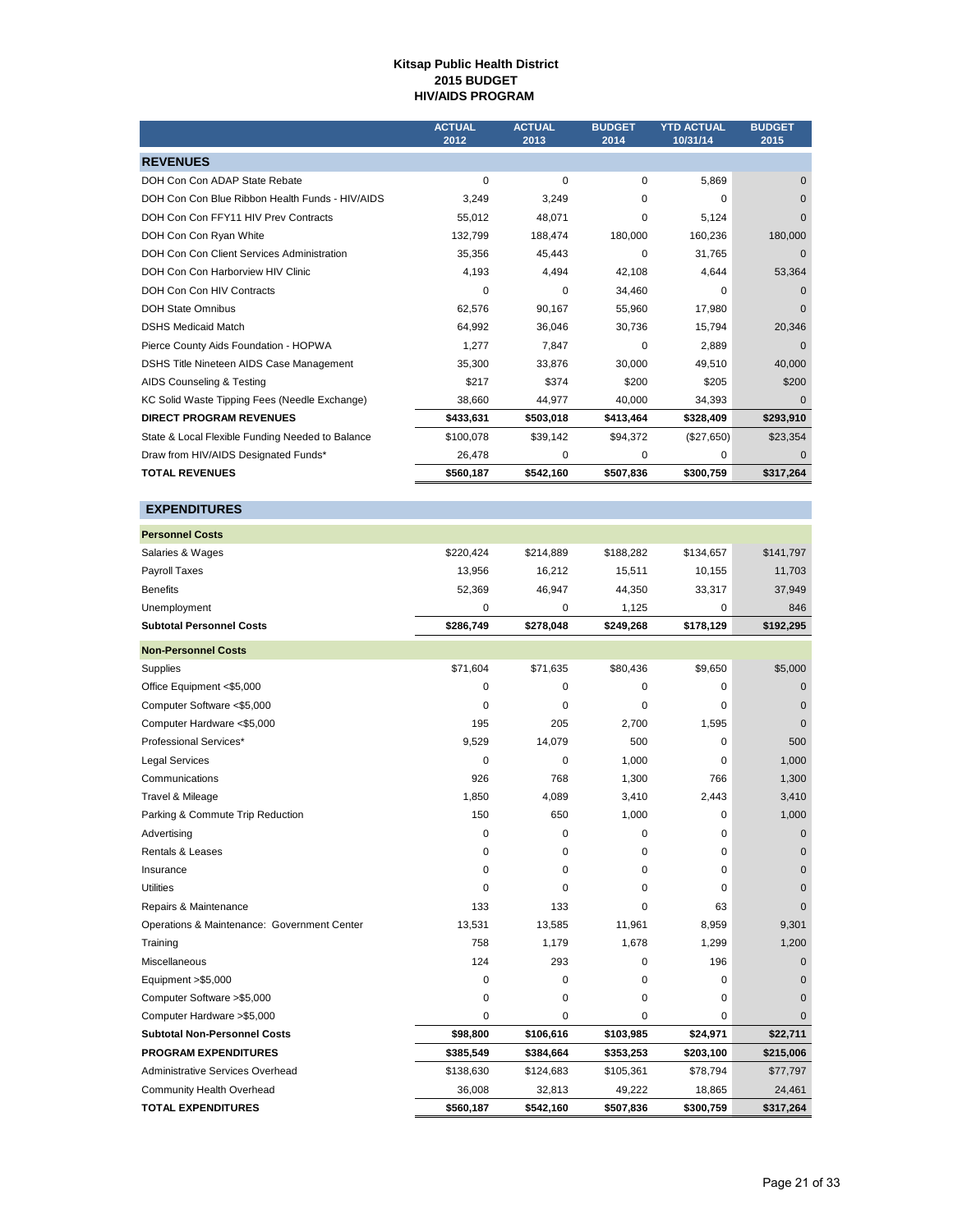### **Kitsap Public Health District 2015 BUDGET INFECTIOUS DISEASE PREVENTION PROGRAM\***

<span id="page-23-0"></span>

|                                                  | <b>ACTUAL</b><br>2012 | <b>ACTUAL</b><br>2013 | <b>BUDGET</b><br>2014 | <b>YTD ACTUAL</b><br>10/31/14 | <b>BUDGET</b><br>2015 |
|--------------------------------------------------|-----------------------|-----------------------|-----------------------|-------------------------------|-----------------------|
|                                                  |                       |                       |                       |                               |                       |
| <b>REVENUES</b>                                  |                       |                       |                       |                               |                       |
| DOH ConCon HIV Prevention - State                | \$0                   | \$0                   | \$0                   | \$35,552                      | \$55,960              |
| DOH ConCon HIV Prevention - Federal              | 0                     | 0                     | 0                     | 0                             | 75,324                |
| DOH ConCon Adult Viral Hepatitis Prevention      | 0                     | 0                     | 0                     | 26,672                        | 0                     |
| DOH ConCon STD Control                           | 0                     | 0                     | 0                     | 7,929                         | 0                     |
| <b>DSHS Medicaid Match</b>                       | 0                     | 0                     | 0                     | 0                             | 1,347                 |
| KC Solid Waste Tipping Fees (Needle Exchange)    | 0                     | 0                     | 0                     | 0                             | 40,000                |
| <b>DIRECT PROGRAM REVENUES</b>                   | \$0                   | \$0                   | \$0                   | \$70,153                      | \$172,631             |
| State & Local Flexible Funding Needed to Balance | \$0                   | \$0                   | \$0                   | \$70,761                      | \$12,531              |
| <b>TOTAL REVENUES</b>                            | \$0                   | \$0                   | \$0                   | \$140,914                     | \$185,162             |
|                                                  |                       |                       |                       |                               |                       |
| <b>EXPENDITURES</b>                              |                       |                       |                       |                               |                       |
| <b>Personnel Costs</b>                           |                       |                       |                       |                               |                       |
| Salaries & Wages                                 | \$0                   | \$0                   | \$0                   | \$52,189                      | \$78,785              |
| Payroll Taxes                                    | 0                     | 0                     | 0                     | 3,975                         | 6,435                 |
| <b>Benefits</b>                                  | 0                     | 0                     | 0                     | 8,515                         | 13,376                |
| Unemployment                                     | 0                     | 0                     | 0                     | 0                             | 470                   |
| <b>Subtotal Personnel Costs</b>                  | \$0                   | \$0                   | \$0                   | \$64,679                      | \$99,066              |
| <b>Non-Personnel Costs</b>                       |                       |                       |                       |                               |                       |
| Supplies                                         | \$0                   | \$0                   | \$0                   | \$35,272                      | \$25,500              |
| Office Equipment <\$5,000                        | 0                     | 0                     | 0                     | 0                             | 0                     |
| Computer Software <\$5,000                       | 0                     | 0                     | 0                     | 0                             | 0                     |
| Computer Hardware <\$5,000                       | 0                     | 0                     | 0                     | 1,071                         | $\mathbf{0}$          |
| <b>Professional Services</b>                     | 0                     | 0                     | 0                     | 1,007                         | 1,200                 |
| <b>Legal Services</b>                            | 0                     | 0                     | 0                     | 0                             | $\mathbf 0$           |
| Communications                                   | 0                     | 0                     | 0                     | 199                           | 860                   |
| Travel & Mileage                                 | 0                     | 0                     | 0                     | 0                             | 0                     |
| Parking & Commute Trip Reduction                 | 0                     | 0                     | 0                     | 500                           | 450                   |
| Advertising                                      | 0                     | 0                     | 0                     | 0                             | 0                     |
| Rentals & Leases                                 | 0                     | $\mathbf 0$           | 0                     | 0                             | 0                     |
| Insurance                                        | 0                     | 0                     | 0                     | 0                             | $\mathbf 0$           |
| <b>Utilities</b>                                 | 0                     | 0                     | 0                     | 0                             | 0                     |
| Repairs & Maintenance                            | 0                     | 0                     | 0                     | 0                             | $\mathbf{0}$          |
| Operations & Maintenance: Government Center      | 0                     | 0                     | 0                     | 2,429                         | 4,763                 |
| Training                                         | 0                     | 0                     | 0                     | 200                           | 442                   |
| <b>Miscellaneous</b>                             | 0                     | 0                     | 0                     | 97                            | 200                   |
| Equipment >\$5,000                               | 0                     | 0                     | 0                     | 0                             | 0                     |
| Computer Software > \$5,000                      | 0                     | 0                     | 0                     | 0                             | 0                     |
| Computer Hardware > \$5,000                      | 0                     | $\mathbf 0$           | 0                     | 0                             | 0                     |
| <b>Subtotal Non-Personnel Costs</b>              | \$0                   | \$0                   | \$0                   | \$40,775                      | \$33,415              |
| <b>PROGRAM EXPENDITURES</b>                      | \$0                   | \$0                   | \$0                   | \$105,454                     | \$132,481             |
| Administrative Services Overhead                 | \$0                   | \$0                   | \$0                   | \$28,610                      | \$40,079              |
| Community Health Overhead                        | 0                     | 0                     | 0                     | 6,850                         | 12,602                |
| <b>TOTAL EXPENDITURES</b>                        | \$0                   | \$0                   | \$0                   | \$140,914                     | \$185,162             |

\* The Infectious Disease Program is a result of changes in the Department of Health Consolidated Contract that combined funding for sexually transmitted infections, HIV/AIDS and hepatitis.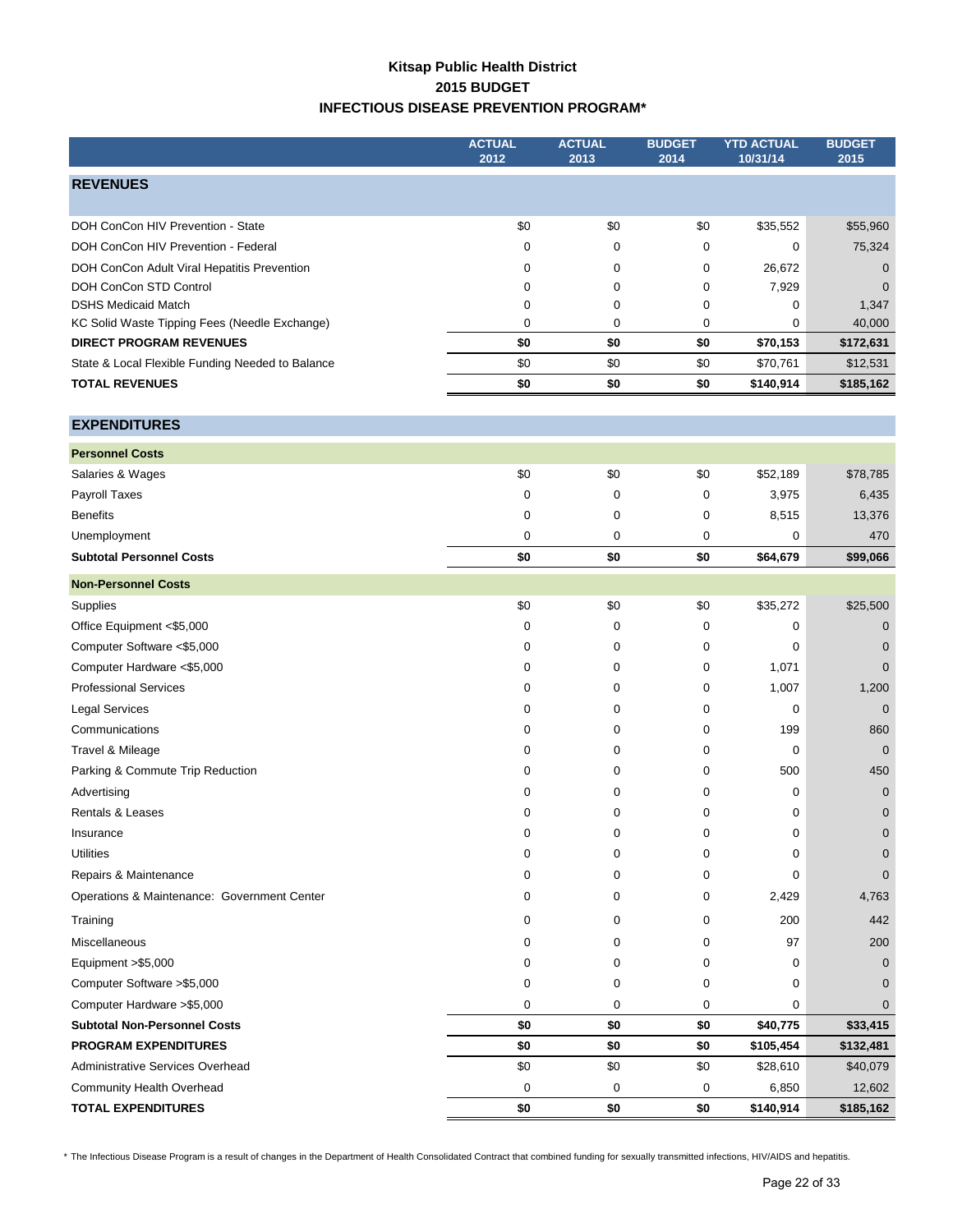### **Kitsap Public Health District 2015 BUDGET IN-PERSON ASSISTANCE PROGRAM**

<span id="page-24-0"></span>

|                                                                  | <b>ACTUAL</b><br>2012 | <b>ACTUAL</b><br>2013 | <b>BUDGET</b><br>2014 | <b>YTD ACTUAL</b><br>10/31/14 | <b>BUDGET</b><br>2015 |
|------------------------------------------------------------------|-----------------------|-----------------------|-----------------------|-------------------------------|-----------------------|
| <b>REVENUES</b>                                                  |                       |                       |                       |                               |                       |
| Washington Health Benefit Exchange In-Person Assistance Contract | 0                     | 22,501                | 185,527               | 150,530                       | 209,203               |
| DOH Con Con In-Person Assistance - Ryan White                    | 0                     | 7,470                 | 23,676                | 39,768                        | $\mathbf 0$           |
| <b>DIRECT PROGRAM REVENUES</b>                                   | \$0                   | \$29,971              | \$209,203             | \$190,298                     | \$209,203             |
| State & Local Flexible Funding Needed to Balance                 | \$0                   | \$103,888             | \$98,418              | \$88,055                      | \$111,414             |
| <b>TOTAL REVENUES</b>                                            | \$0                   | \$133,859             | \$307,621             | \$278,353                     | \$320,617             |
| <b>EXPENDITURES</b>                                              |                       |                       |                       |                               |                       |
| <b>Personnel Costs</b>                                           |                       |                       |                       |                               |                       |
| Salaries & Wages                                                 | \$0                   | \$64,261              | \$101,410             | \$114,022                     | \$113,609             |
| Payroll Taxes                                                    | 0                     | 4,862                 | 8,438                 | 8,608                         | 9,430                 |
| <b>Benefits</b>                                                  | 0                     | 13,484                | 21,888                | 25,530                        | 24,556                |
| Unemployment                                                     | 0                     | 0                     | 603                   | 0                             | 675                   |
| <b>Subtotal Personnel Costs</b>                                  | \$0                   | \$82,607              | \$132,339             | \$148,160                     | \$148,270             |
| <b>Non-Personnel Costs</b>                                       |                       |                       |                       |                               |                       |
| Supplies                                                         | \$0                   | \$158                 | \$500                 | \$883                         | \$1,000               |
| Office Equipment <\$5,000                                        | 0                     | 0                     | 0                     | 0                             | $\mathbf 0$           |
| Computer Software <\$5,000                                       | 0                     | 0                     | 0                     | 0                             | $\mathbf{0}$          |
| Computer Hardware <\$5,000                                       | 0                     | 0                     | 900                   | 58                            | $\Omega$              |
| <b>Professional Services</b>                                     | 0                     | 105                   | 83,722                | 39,072                        | 83,722                |
| <b>Legal Services</b>                                            | 0                     | 2,879                 | 0                     | 252                           | $\mathbf 0$           |
| Communications                                                   | 0                     | 69                    | 0                     | 578                           | $\mathbf 0$           |
| Travel & Mileage                                                 | 0                     | 585                   | 1,540                 | 180                           | 1,000                 |
| Parking & Commute Trip Reduction                                 | 0                     | 0                     | 0                     | 0                             | 150                   |
| Advertising                                                      | 0                     | 0                     | 0                     | 0                             | $\mathbf 0$           |
| <b>Rentals &amp; Leases</b>                                      | 0                     | 0                     | 0                     | 0                             | $\mathbf 0$           |
| Insurance                                                        | 0                     | 0                     | 0                     | 0                             | $\mathbf{0}$          |
| <b>Utilities</b>                                                 | 0                     | 0                     | 0                     | 0                             | $\mathbf 0$           |
| Repairs & Maintenance                                            | 0                     | 0                     | 0                     | 0                             | $\mathbf 0$           |
| Operations & Maintenance: Government Center                      | 0                     | 3,812                 | 6,311                 | 7,829                         | 7,128                 |
| Training                                                         | 0                     | 0                     | 500                   | 113                           | 500                   |
| Miscellaneous                                                    | 0                     | 0                     | 0                     | 0                             | $\mathbf{0}$          |
| Equipment > \$5,000                                              | 0                     | 0                     | 0                     | 0                             | 0                     |
| Computer Software > \$5,000                                      | 0                     | 0                     | 0                     | 0                             | $\mathbf{0}$          |
| Computer Hardware > \$5,000                                      | 0                     | 0                     | 0                     | 0                             | $\mathbf 0$           |
| <b>Subtotal Non-Personnel Costs</b>                              | \$0                   | \$7,608               | \$93,473              | \$48,965                      | \$93,500              |
| <b>PROGRAM EXPENDITURES</b>                                      | \$0                   | \$90,215              | \$225,812             | \$197,125                     | \$241,770             |
| Administrative Services Overhead                                 | \$0                   | \$34,616              | \$55,772              | \$65,537                      | \$59,986              |
| Community Health Overhead                                        | 0                     | 9,028                 | 26,037                | 15,691                        | 18,861                |
| <b>TOTAL EXPENDITURES</b>                                        | \$0                   | \$133,859             | \$307,621             | \$278,353                     | \$320,617             |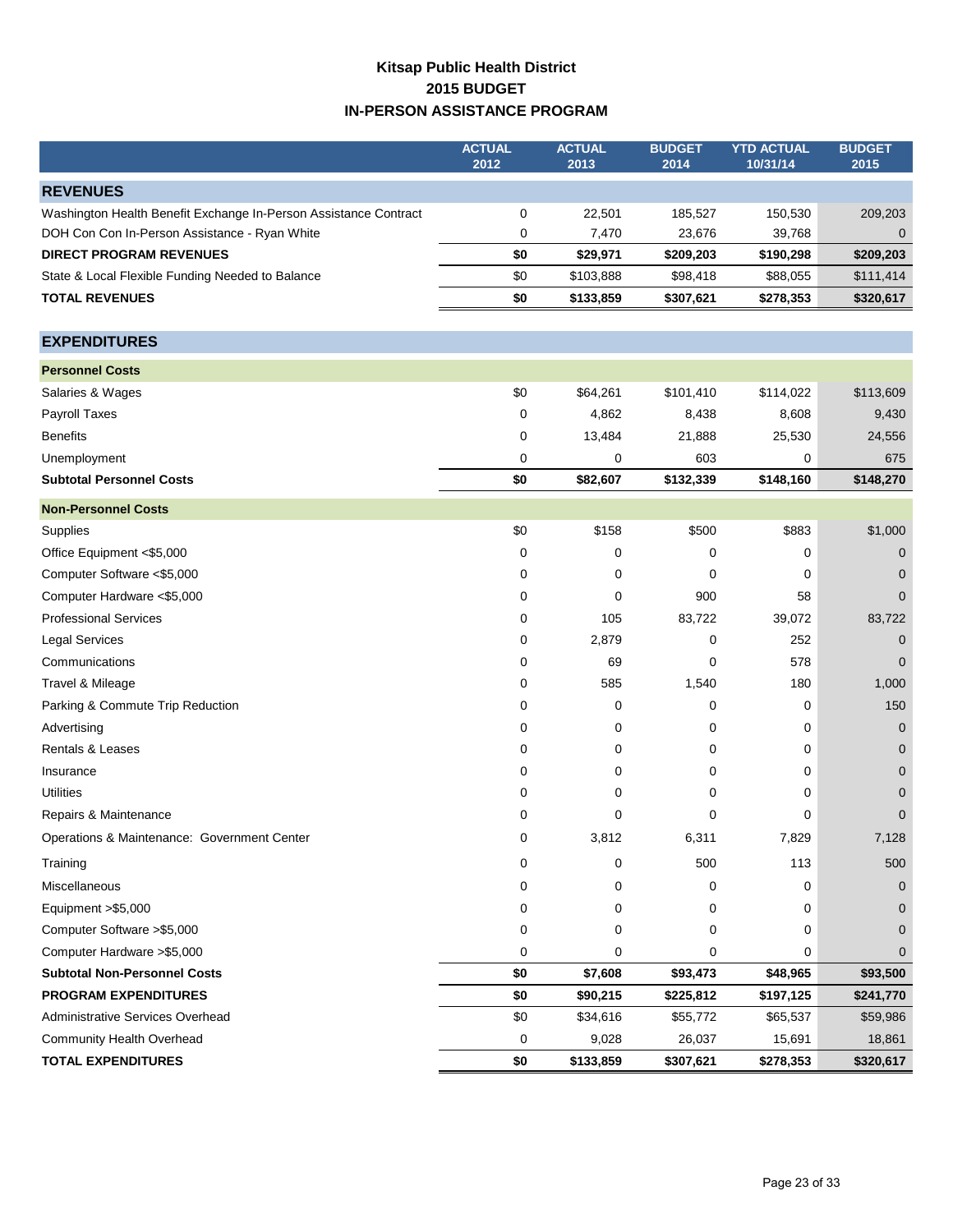### **Kitsap Public Health District 2015 BUDGET JUVENILE DETENTION ADOLESCENT HEALTH PROGRAM**

<span id="page-25-0"></span>

|                                                  | <b>ACTUAL</b><br>2012 | <b>ACTUAL</b><br>2013 | <b>BUDGET</b><br>2014 | <b>YTD ACTUAL</b><br>10/31/14 | <b>BUDGET</b><br>2015 |
|--------------------------------------------------|-----------------------|-----------------------|-----------------------|-------------------------------|-----------------------|
| <b>REVENUES</b>                                  |                       |                       |                       |                               |                       |
| Kitsap County Juvenile Detention                 | \$224,558             | \$203,785             | \$288,003             | \$239,996                     | \$314,199             |
| <b>DSHS Medicaid Match - Juvy</b>                | 5,897                 | 664                   | 1,401                 | 483                           | 441                   |
| Harrison Medical Center - Centricity EMR         | 0                     | 0                     | 0                     | 21,432                        | $\mathbf 0$           |
| <b>DIRECT PROGRAM REVENUES</b>                   | \$230,455             | \$204,449             | \$289,404             | \$261,911                     | \$314,640             |
| State & Local Flexible Funding Needed to Balance | \$9,407               | \$22,106              | (\$7)                 | (\$33,340)                    | \$0                   |
| <b>TOTAL REVENUES</b>                            | \$239,862             | \$226,555             | \$289,397             | \$228,571                     | \$314,640             |
|                                                  |                       |                       |                       |                               |                       |
| <b>EXPENDITURES</b>                              |                       |                       |                       |                               |                       |
| <b>Personnel Costs</b>                           |                       |                       |                       |                               |                       |
| Salaries & Wages                                 | \$128,890             | \$128,469             | \$161,751             | \$111,775                     | \$183,261             |
| Payroll Taxes                                    | 7,790                 | 9,343                 | 12,364                | 8,953                         | 14,499                |
| <b>Benefits</b>                                  | 21,602                | 19,301                | 24,607                | 16,260                        | 24,305                |
| Unemployment                                     | 0                     | 0                     | 968                   | 0                             | 966                   |
| <b>Subtotal Personnel Costs</b>                  | \$158,282             | \$157,113             | \$199,690             | \$136,988                     | \$223,031             |
| <b>Non-Personnel Costs</b>                       |                       |                       |                       |                               |                       |
| Supplies                                         | \$2,277               | \$2,108               | \$6,000               | \$2,165                       | \$4,212               |
| Office Equipment <\$5,000                        | 0                     | 468                   | 0                     | 0                             | $\mathbf{0}$          |
| Computer Software <\$5,000                       | 0                     | 0                     | 0                     | 22,495                        | $\mathbf{0}$          |
| Computer Hardware <\$5,000                       | 748                   | 0                     | 60                    | 2,461                         | $\mathbf 0$           |
| <b>Professional Services</b>                     | 0                     | 0                     | 0                     | 3,825                         | $\mathbf{0}$          |
| <b>Legal Services</b>                            | 0                     | 0                     | 1,200                 | 0                             | 1,200                 |
| Communications                                   | 423                   | 390                   | 396                   | 390                           | 504                   |
| Travel & Mileage                                 | 565                   | 316                   | 509                   | 58                            | 504                   |
| Parking & Commute Trip Reduction                 | 0                     | 0                     | 0                     | 0                             | $\mathbf 0$           |
| Advertising                                      | 0                     | 0                     | 500                   | 0                             | 500                   |
| Rentals & Leases                                 | 0                     | 0                     | 0                     | 0                             | $\mathbf{0}$          |
| Insurance                                        | 0                     | 0                     | 0                     | 0                             | $\mathbf 0$           |
| <b>Utilities</b>                                 | 0                     | 0                     | 0                     | 0                             | $\mathbf 0$           |
| Repairs & Maintenance                            | 9,732                 | 3,650                 | 3,660                 | 75                            | 1,800                 |
| Operations & Maintenance: Government Center      | 0                     | 0                     | 0                     | 0                             | $\overline{0}$        |
| Training                                         | 16                    | 31                    | 1,281                 | 0                             | 1,000                 |
| Miscellaneous                                    | 0                     | 289                   | 400                   | 96                            | 400                   |
| Equipment >\$5,000                               | 0                     | 0                     | 0                     | 0                             | $\overline{0}$        |
| Computer Software >\$5,000                       | 0                     | 0                     | 0                     | 0                             | $\overline{0}$        |
| Computer Hardware > \$5,000                      | 0                     | 0                     | 0                     | 4,647                         | $\mathbf 0$           |
| <b>Subtotal Non-Personnel Costs</b>              | \$13,761              | \$7,252               | \$14,006              | \$36,212                      | \$10,120              |
| <b>PROGRAM EXPENDITURES</b>                      | \$172,043             | \$164,365             | \$213,696             | \$173,200                     | \$233,151             |
| <b>Administrative Services Overhead</b>          | \$67,819              | \$62,190              | \$75,701              | \$55,371                      | \$81,489              |
| <b>TOTAL EXPENDITURES</b>                        | \$239,862             | \$226,555             | \$289,397             | \$228,571                     | \$314,640             |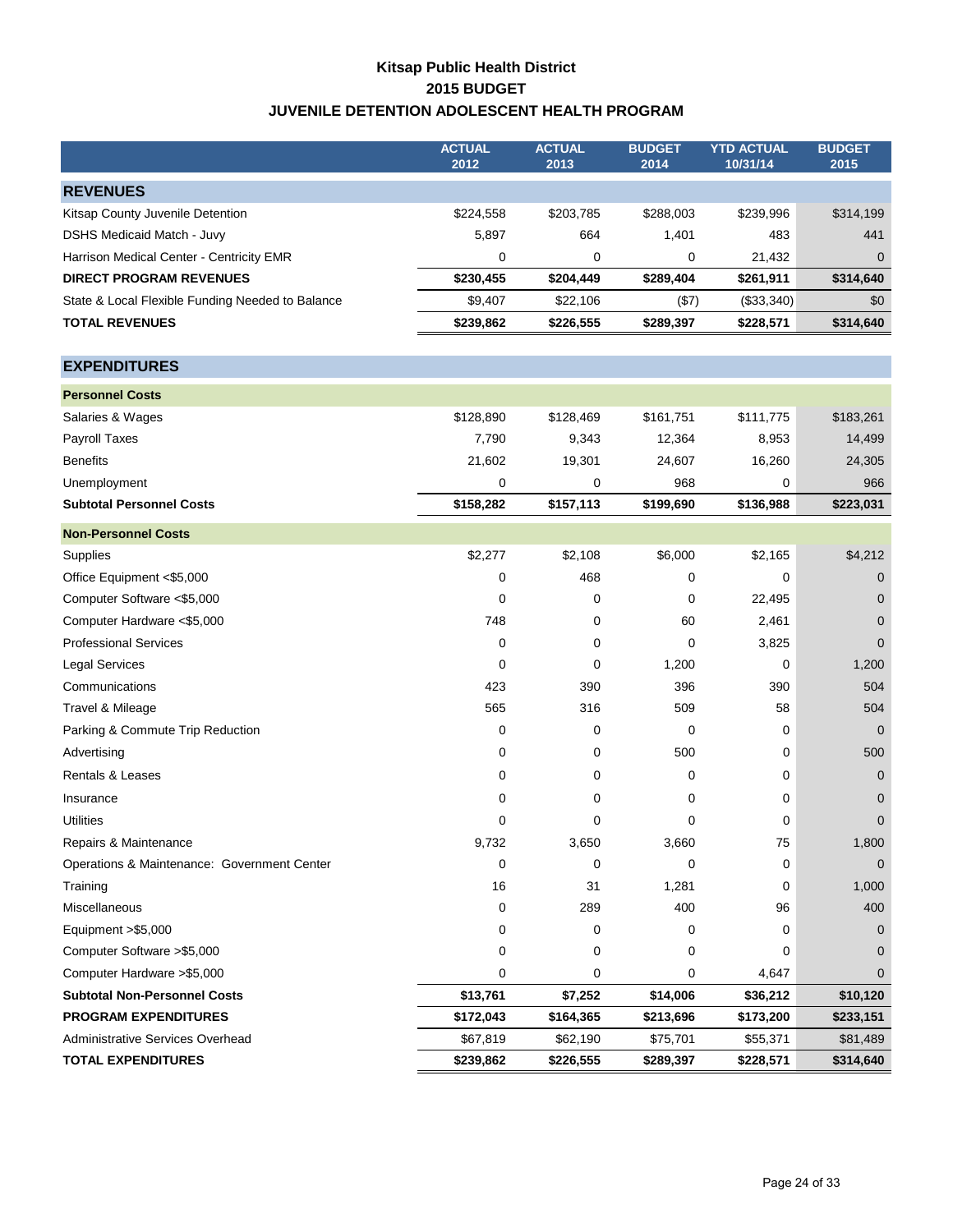### **Kitsap Public Health District 2015 BUDGET SEXUALLY-TRANSMITTED INFECTIONS PROGRAM\***

<span id="page-26-0"></span>

|                                                  | <b>ACTUAL</b><br>2012 | <b>ACTUAL</b><br>2013 | <b>BUDGET</b><br>2014 | <b>YTD ACTUAL</b><br>10/31/14 | <b>BUDGET</b><br>2015 |
|--------------------------------------------------|-----------------------|-----------------------|-----------------------|-------------------------------|-----------------------|
| <b>REVENUES</b>                                  |                       |                       |                       |                               |                       |
| DOH Con Con Blue Ribbon Health Funds - STI       | \$38,984              | \$38,984              | \$0                   | \$0                           | \$0                   |
| DOH Con Con STD CSPS                             | 17,097                | 17,097                | 0                     | 0                             | $\mathbf 0$           |
| <b>DSHS Medicaid Match - STI</b>                 | 3,969                 | 3,899                 | 1,729                 | 4,605                         | $\mathbf 0$           |
| DSHS Title Nineteen - STI                        | 690                   | 552                   | 500                   | 2,287                         | $\mathbf 0$           |
| Fees - STI                                       | 9,051                 | 3,785                 | 5,000                 | 4,237                         | $\mathbf 0$           |
| Other - STI                                      | 7                     | 13                    | 100                   | 3                             | $\mathbf 0$           |
| <b>DIRECT PROGRAM REVENUES</b>                   | \$69,798              | \$64,330              | \$7,329               | \$11,132                      | \$0                   |
| State & Local Flexible Funding Needed to Balance | \$54,380              | \$60,350              | \$130,213             | \$33,107                      | \$0                   |
| <b>TOTAL REVENUES</b>                            | \$124,178             | \$124,680             | \$137,542             | \$44,239                      | \$0                   |
| <b>EXPENDITURES</b>                              |                       |                       |                       |                               |                       |
| <b>Personnel Costs</b>                           |                       |                       |                       |                               |                       |
| Salaries & Wages                                 | \$58,271              | \$60,745              | \$63,995              | \$20,301                      | \$0                   |
| Payroll Taxes                                    | 3,759                 | 4,636                 | 5,277                 | 1,542                         | 0                     |
| <b>Benefits</b>                                  | 12,734                | 11,087                | 11,847                | 5,018                         | $\mathbf 0$           |
| Unemployment                                     | 0                     | 0                     | 382                   | 0                             | $\mathbf 0$           |
| <b>Subtotal Personnel Costs</b>                  | \$74,764              | \$76,468              | \$81,501              | \$26,861                      | \$0                   |
| <b>Non-Personnel Costs</b>                       |                       |                       |                       |                               |                       |
| Supplies                                         | \$86                  | \$183                 | \$500                 | \$2                           | \$0                   |
| Office Equipment <\$5,000                        | 0                     | 0                     | 0                     | 0                             | $\mathbf 0$           |
| Computer Software <\$5,000                       | 0                     | 0                     | 0                     | 0                             | $\pmb{0}$             |
| Computer Hardware <\$5,000                       | 0                     | 0                     | 0                     | 660                           | $\mathbf 0$           |
| <b>Professional Services</b>                     | 0                     | 0                     | 0                     | 0                             | $\mathbf 0$           |
| <b>Legal Services</b>                            | $\mathbf 0$           | 0                     | $\mathbf 0$           | 0                             | $\mathbf 0$           |
| Communications                                   | 284                   | 493                   | 500                   | 153                           | $\mathbf 0$           |
| Travel & Mileage                                 | 0                     | 36                    | 200                   | 0                             | $\mathbf 0$           |
| Parking & Commute Trip Reduction                 | 0                     | 0                     | 0                     | 0                             | $\mathbf 0$           |
| Advertising                                      | 0                     | 0                     | 200                   | 0                             | $\pmb{0}$             |
| Rentals & Leases                                 | $\mathbf 0$           | 0                     | $\mathbf 0$           | 0                             | $\mathbf 0$           |
| Insurance                                        | 0                     | 0                     | 0                     | 0                             | 0                     |
| <b>Utilities</b>                                 | $\mathbf 0$           | $\mathbf 0$           | 0                     | 0                             | $\mathbf{0}$          |
| Repairs & Maintenance                            | 133                   | 133                   | 0                     | 0                             | $\mathbf 0$           |
| Operations & Maintenance: Government Center      | 3,367                 | 4,063                 | 3,898                 | 1,836                         | $\mathbf{0}$          |
| Training                                         | 0                     | $\overline{7}$        | 242                   | 0                             | $\mathbf 0$           |
| Miscellaneous                                    | 11                    | (50)                  | 50                    | 0                             | 0                     |
| Equipment >\$5,000                               | 0                     | 0                     | 0                     | 0                             | 0                     |
| Computer Software > \$5,000                      | 0                     | 0                     | 0                     | 0                             | 0                     |
| Computer Hardware > \$5,000                      | 0                     | 0                     | 0                     | 0                             | 0                     |
|                                                  |                       |                       |                       |                               |                       |

**Subtotal Non-Personnel Costs \$3,881 \$4,865 \$5,590 \$2,651 \$0 PROGRAM EXPENDITURES \$78,645 \$81,333 \$87,091 \$29,512 \$0** Administrative Services Overhead **636,145** \$36,145 \$34,314 \$34,386 \$11,882 \$0 Community Health Overhead 9,388 9,033 16,065 2,845 0 **TOTAL EXPENDITURES \$124,178 \$124,680 \$137,542 \$44,239 \$0**

\* Program was discontinued in 2015, remaining program activites were moved to Family Planning and In-Person Assister programs.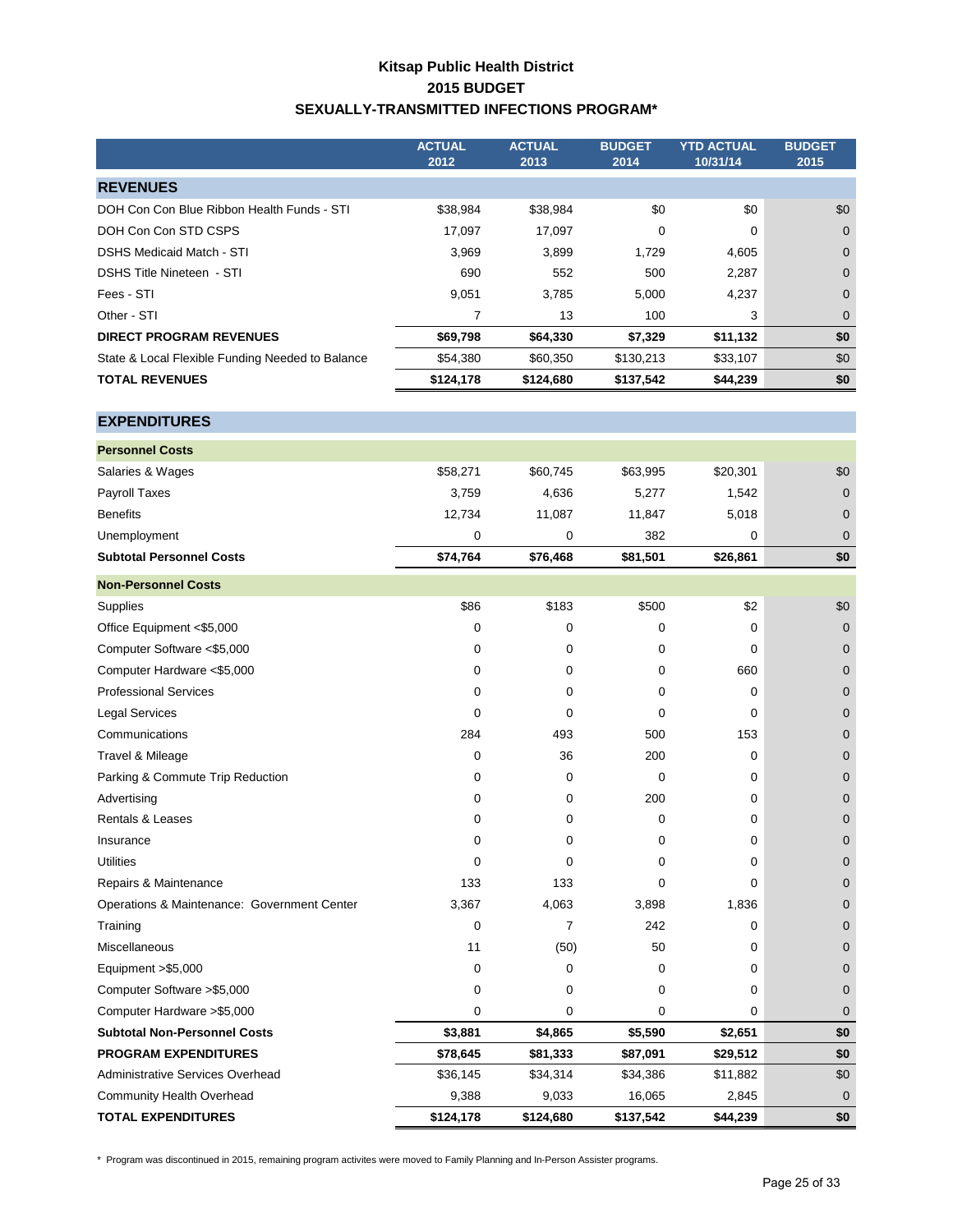#### **Kitsap Public Health District 2015 BUDGET TUBERCULOSIS PROGRAM**

<span id="page-27-0"></span>

|                                                       | <b>ACTUAL</b><br>2012 | <b>ACTUAL</b><br>2013 | <b>BUDGET</b><br>2014 | <b>YTD ACTUAL</b><br>10/31/14 | <b>BUDGET</b><br>2015 |
|-------------------------------------------------------|-----------------------|-----------------------|-----------------------|-------------------------------|-----------------------|
| <b>REVENUES</b>                                       |                       |                       |                       |                               |                       |
| Cellestis, Inc. - TB Annual Meeting Sponsorship       | \$1,000               | \$750                 | \$0                   | \$0                           | \$0                   |
| Chelan-Douglas Regional Health District Tuberculosis  | 7,210                 | 5,985                 | 5,000                 | 3,484                         | $\Omega$              |
| DOH Con Con Blue Ribbon Health Funds - TB             | 8,122                 | 8,122                 | $\mathbf 0$           | 0                             | $\mathbf{0}$          |
| DOH Con Con TB Elimination                            | $\Omega$              | 6,348                 | $\Omega$              | 2,167                         | $\Omega$              |
| <b>DSHS Medicaid Match - TB</b>                       | 2,660                 | 1,575                 | 2,079                 | $\Omega$                      | 441                   |
| <b>DSHS Title Nineteen - TB</b>                       | 2,792                 | 1,738                 | 3,000                 | 3,432                         | 3,000                 |
| Kitsap County Tuberculosis Intergovermental           | 99,868                | 99,868                | 99,868                | 83,223                        | 99,868                |
| Harrison Medical Center - Centricity EMR              | 0                     | $\mathbf 0$           | $\Omega$              | 21,432                        | $\Omega$              |
| Fees - TB                                             | 17,626                | 18,160                | 20,000                | 12,651                        | 20,000                |
| Other - TB                                            | 578                   | 202                   | 500                   | 45                            | 500                   |
| <b>DIRECT PROGRAM REVENUES</b>                        | \$139,856             | \$142,748             | \$130,447             | \$126,434                     | \$123,809             |
| State & Local Flexible Funding Needed to Balance      | \$0                   | \$0                   | \$2,684               | \$9,275                       | \$1,304               |
| Draw from (Increase) in Tuberculosis Designated Funds | (4,068)               | (31, 194)             | 0                     | 0                             | 24,864                |
| <b>TOTAL REVENUES</b>                                 | \$135,788             | \$111,554             | \$133,131             | \$135,709                     | \$149,977             |

| <b>Personnel Costs</b>                      |                |           |             |           |              |
|---------------------------------------------|----------------|-----------|-------------|-----------|--------------|
| Salaries & Wages                            | \$53,809       | \$48,176  | \$56,774    | \$46,914  | \$62,699     |
| Payroll Taxes                               | 3,361          | 3,598     | 4,438       | 3,548     | 5,023        |
| <b>Benefits</b>                             | 12,411         | 9,037     | 11,232      | 9,568     | 13,691       |
| Unemployment                                | 0              | 0         | 339         | 0         | 374          |
| <b>Subtotal Personnel Costs</b>             | \$69,581       | \$60,811  | \$72,783    | \$60,030  | \$81,787     |
| <b>Non-Personnel Costs</b>                  |                |           |             |           |              |
| Supplies                                    | \$1,857        | \$1,557   | \$1,000     | \$2,099   | \$2,000      |
| Office Equipment <\$5,000                   | 0              | 677       | $\mathbf 0$ | 0         | $\Omega$     |
| Computer Software <\$5,000                  | 0              | 0         | $\mathbf 0$ | 23,116    | $\Omega$     |
| Computer Hardware <\$5,000                  | $\Omega$       | 0         | 0           | 991       | $\Omega$     |
| <b>Professional Services</b>                | 3,340          | 2,877     | 2,000       | 5,796     | 10,000       |
| <b>Legal Services</b>                       | 0              | 682       | 0           | 1,224     | $\mathbf{0}$ |
| Communications                              | 299            | 415       | 350         | 527       | 350          |
| Travel & Mileage                            | 3,102          | 2,025     | 2,000       | 1,144     | 2,000        |
| Parking & Commute Trip Reduction            | 0              | 0         | 0           | 0         | $\mathbf{0}$ |
| Advertising                                 | 0              | 0         | 0           | 0         | $\Omega$     |
| Rentals & Leases                            | 0              | 0         | $\Omega$    | 0         | $\Omega$     |
| Insurance                                   | 0              | 0         | 0           | 0         | $\mathbf{0}$ |
| <b>Utilities</b>                            | $\mathbf 0$    | 0         | 0           | 0         | $\Omega$     |
| Repairs & Maintenance                       | 9,865          | 3,782     | 4,200       | 113       | 4,200        |
| Operations & Maintenance: Government Center | 2,967          | 3,148     | 3,485       | 3,111     | 3,946        |
| Training                                    | 2,294          | 1,137     | 2,197       | 0         | 2,197        |
| Miscellaneous                               | 106            | 0         | $\mathbf 0$ | 0         | $\mathbf{0}$ |
| Equipment > \$5,000                         | 0              | 0         | 0           | 0         | $\mathbf{0}$ |
| Computer Software >\$5,000                  | $\mathbf 0$    | 0         | $\mathbf 0$ | 0         | $\Omega$     |
| Computer Hardware > \$5,000                 | $\overline{0}$ | 0         | $\mathbf 0$ | 4,647     | $\Omega$     |
| <b>Subtotal Non-Personnel Costs</b>         | \$23,830       | \$16,300  | \$15,232    | \$42,768  | \$24,693     |
| <b>PROGRAM EXPENDITURES</b>                 | \$93,411       | \$77,111  | \$88,015    | \$102,798 | \$106,480    |
| <b>Administrative Services Overhead</b>     | \$33,639       | \$27,268  | \$30,751    | \$26,554  | \$33,092     |
| <b>Community Health Overhead</b>            | 8,738          | 7,175     | 14,365      | 6,357     | 10,405       |
| <b>TOTAL EXPENDITURES</b>                   | \$135,788      | \$111,554 | \$133,131   | \$135,709 | \$149,977    |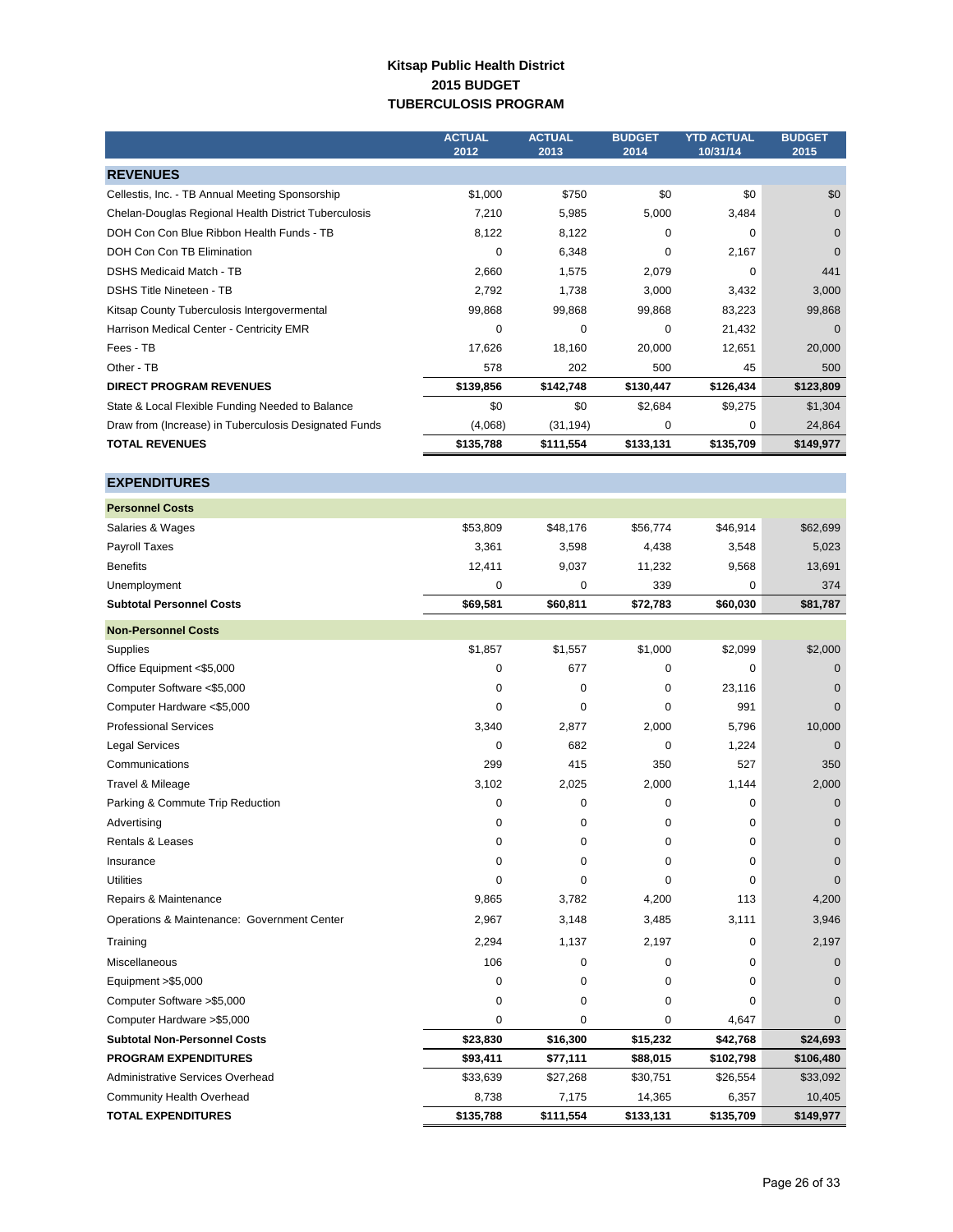### **Kitsap Public Health District 2015 BUDGET ENVIRONMENTAL HEALTH DIVISION - SUMMARY**

<span id="page-28-0"></span>

|                                                  | <b>ACTUAL</b><br>2012 | <b>ACTUAL</b><br>2013 | <b>BUDGET</b><br>2014 | <b>YTD ACTUAL</b><br>10/31/14 | <b>BUDGET</b><br>2015 |
|--------------------------------------------------|-----------------------|-----------------------|-----------------------|-------------------------------|-----------------------|
| <b>REVENUES</b>                                  |                       |                       |                       |                               |                       |
| <b>DIRECT PROGRAM REVENUES</b>                   | \$4,697,110           | \$4,694,051           | \$4,922,587           | \$4,414,103                   | \$5,533,056           |
| State & Local Flexible Funding Needed to Balance | 292,805               | 568,370               | 339,971               | (88, 354)                     | 454,903               |
| Draw from (Increase) Reserves                    | (49, 815)             | (215, 703)            | 61,924                | 0                             | (12, 942)             |
| <b>TOTAL REVENUES</b>                            | \$4,940,101           | \$5,046,719           | \$5,324,482           | \$4,325,749                   | \$5,975,017           |
|                                                  |                       |                       |                       |                               |                       |
| <b>EXPENDITURES</b>                              |                       |                       |                       |                               |                       |
| <b>Personnel Costs</b>                           |                       |                       |                       |                               |                       |
| Salaries & Wages                                 | \$2,325,355           | \$2,397,995           | \$2,508,469           | \$2,056,939                   | \$2,601,493           |
| Payroll Taxes                                    | 146,671               | 180,207               | 200,892               | 164,058                       | 214,941               |
| <b>Benefits</b>                                  | 579,441               | 563,313               | 632,356               | 484,452                       | 650,964               |
| Unemployment                                     | 0                     | 0                     | 14,577                | 0                             | 15,477                |
| <b>Subtotal Personnel Costs</b>                  | \$3,051,467           | \$3,141,515           | \$3,356,294           | \$2,705,449                   | \$3,482,875           |
| <b>Non-Personnel Costs</b>                       |                       |                       |                       |                               |                       |
| Supplies                                         | \$32,708              | \$36,440              | \$40,380              | \$32,177                      | \$39,200              |
| Office Equipment <\$5,000                        | 4,607                 | 2,456                 | 250                   | 471                           | 8,000                 |
| Computer Software <\$5,000                       | $\mathbf 0$           | 0                     | 500                   | 0                             | $\mathbf 0$           |
| Computer Hardware <\$5,000                       | 8,892                 | 24,789                | 11,550                | 16,803                        | 2,000                 |
| <b>Professional Services</b>                     | 177,268               | 210,331               | 227,920               | 166,442                       | 752,694               |
| <b>Legal Services</b>                            | 2,975                 | 7,259                 | 11,380                | 6,886                         | 10,500                |
| Communications                                   | 31,532                | 27,395                | 30,571                | 28,623                        | 36,986                |
| Travel & Mileage                                 | 67,874                | 52,926                | 49,681                | 45,388                        | 53,661                |
| Parking & Commute Trip Reduction                 | 7,446                 | 8,285                 | 9,622                 | 9,930                         | 10,580                |
| Advertising                                      | 6,497                 | 4,374                 | 6,500                 | 5,570                         | 8,500                 |
| Rentals & Leases                                 | 5,130                 | 10,585                | 11,160                | 8,854                         | 10,588                |
| Insurance                                        | 0                     | 382                   | 1,614                 | 0                             | 1,614                 |
| <b>Utilities</b>                                 | 19                    | 85                    | 0                     | 18                            | $\mathbf 0$           |
| Repairs & Maintenance                            | 9,187                 | 21,034                | 20,426                | 11,900                        | 16,292                |
| Operations & Maintenance: Government Center      | 133,506               | 145,442               | 153,885               | 129,456                       | 160,833               |
| Training                                         | 3,284                 | 10,650                | 18,345                | 12,817                        | 16,892                |
| Miscellaneous                                    | 16,136                | 19,282                | 17,155                | 17,934                        | 15,108                |
| Equipment >\$5,000                               | 0                     | 0                     | 0                     | 0                             | 0                     |
| Computer Software > \$5,000                      | 0                     | 0                     | 0                     | 0                             | 0                     |
| Computer Hardware > \$5,000                      | 0                     | 0                     | 0                     | 0                             | $\Omega$              |
| <b>Subtotal Non-Personnel Costs</b>              | \$507,061             | \$581,715             | \$610,939             | \$493,269                     | \$1,143,448           |
| <b>PROGRAM EXPENDITURES</b>                      | \$3,558,528           | \$3,723,230           | \$3,967,233           | \$3,198,718                   | \$4,626,323           |
| <b>Administrative Services Overhead</b>          | \$1,381,572           | \$1,323,488           | \$1,357,249           | \$1,127,031                   | \$1,348,695           |
| Environmental Health Overhead                    | $\mathbf{1}$          | $\mathbf{1}$          | 0                     | 0                             | (1)                   |
| <b>TOTAL EXPENDITURES</b>                        | \$4,940,101           | \$5,046,719           | \$5,324,482           | \$4,325,749                   | \$5,975,017           |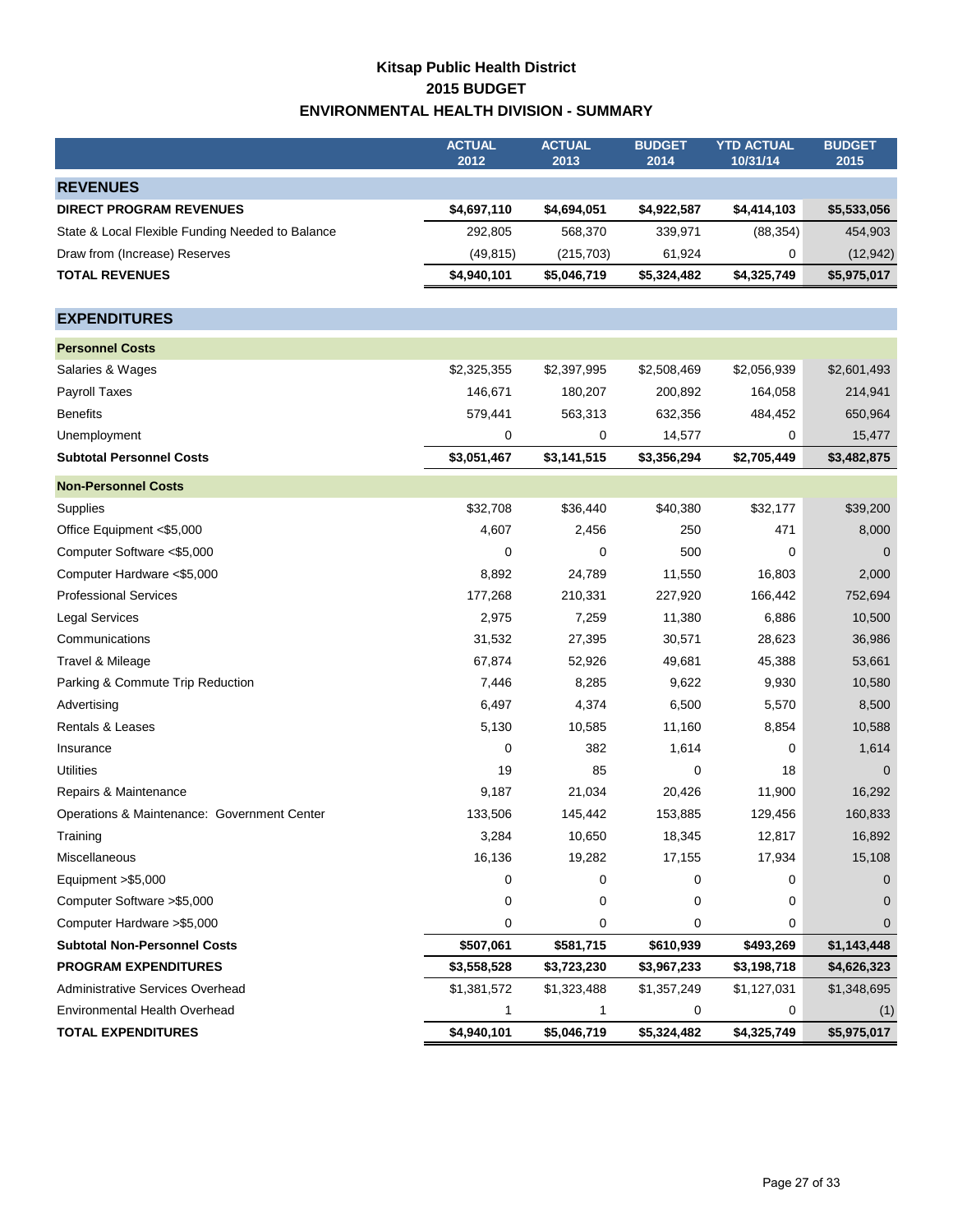### **Kitsap Public Health District 2015 BUDGET ENVIRONMENTAL HEALTH DIVISION ADMINISTRATION**

<span id="page-29-0"></span>

|                                             | <b>ACTUAL</b><br>2012 | <b>ACTUAL</b><br>2013 | <b>BUDGET</b><br>2014 | <b>YTD ACTUAL</b><br>10/31/14 | <b>BUDGET</b><br>2015 |
|---------------------------------------------|-----------------------|-----------------------|-----------------------|-------------------------------|-----------------------|
| <b>REVENUES</b>                             |                       |                       |                       |                               |                       |
| N/A - None                                  | \$0                   | \$0                   | \$0                   | \$0                           | \$0                   |
| <b>TOTAL REVENUES</b>                       | \$0                   | \$0                   | \$0                   | \$0                           | \$0                   |
|                                             |                       |                       |                       |                               |                       |
| <b>EXPENDITURES</b>                         |                       |                       |                       |                               |                       |
| <b>Personnel Costs</b>                      |                       |                       |                       |                               |                       |
| Salaries & Wages                            | \$144,618             | \$148,868             | \$109,672             | \$121,077                     | \$114,932             |
| Payroll Taxes                               | 9,115                 | 11,221                | 8,985                 | 9,127                         | 9,403                 |
| <b>Benefits</b>                             | 40,027                | 32,470                | 23,543                | 27,376                        | 25,392                |
| Unemployment                                | 0                     | 0                     | 654                   | 0                             | 686                   |
| <b>Subtotal Personnel Costs</b>             | \$193,760             | \$192,559             | \$142,854             | \$157,580                     | \$150,413             |
| <b>Non-Personnel Costs</b>                  |                       |                       |                       |                               |                       |
| Supplies                                    | \$2,065               | \$1,326               | \$3,300               | \$1,069                       | \$1,500               |
| Office Equipment <\$5,000                   | 0                     | 0                     | 0                     | 0                             | $\mathbf 0$           |
| Computer Software <\$5,000                  | 0                     | 0                     | 0                     | 0                             | $\mathbf 0$           |
| Computer Hardware <\$5,000                  | 1,328                 | 3,568                 | 2,090                 | 2,438                         | $\mathbf 0$           |
| <b>Professional Services</b>                | 10                    | 0                     | 120                   | 0                             | $\mathbf 0$           |
| <b>Legal Services</b>                       | 47                    | 0                     | 1,380                 | 0                             | 500                   |
| Communications                              | 233                   | 484                   | 0                     | 432                           | 500                   |
| Travel & Mileage                            | 816                   | 1,723                 | 1,200                 | 821                           | 1,080                 |
| Parking & Commute Trip Reduction            | 150                   | 650                   | 0                     | 50                            | $\mathbf 0$           |
| Advertising                                 | $\mathbf 0$           | 73                    | 0                     | 0                             | $\mathbf 0$           |
| Rentals & Leases                            | 3,360                 | 3,585                 | 0                     | 0                             | $\mathbf 0$           |
| Insurance                                   | 0                     | 0                     | 0                     | 0                             | $\mathbf 0$           |
| <b>Utilities</b>                            | 0                     | 0                     | 0                     | 0                             | $\mathbf{0}$          |
| Repairs & Maintenance                       | 0                     | $\pmb{0}$             | 3,552                 | 0                             | 4,265                 |
| Operations & Maintenance: Government Center | 0                     | 0                     | $\mathbf 0$           | 0                             | $\mathbf{0}$          |
| Training                                    | 50                    | 30                    | 1,500                 | 317                           | 960                   |
| Miscellaneous                               | 306                   | 128                   | 240                   | 330                           | 308                   |
| Equipment >\$5,000                          | 0                     | 0                     | 0                     | 0                             | $\mathbf 0$           |
| Computer Software > \$5,000                 | 0                     | 0                     | 0                     | 0                             | $\mathbf 0$           |
| Computer Hardware > \$5,000                 | $\pmb{0}$             | $\pmb{0}$             | 0                     | $\mathbf 0$                   | $\mathbf 0$           |
| <b>Subtotal Non-Personnel Costs</b>         | \$8,365               | \$11,567              | \$13,382              | \$5,457                       | \$9,113               |
| PROGRAM EXPENDITURES                        | \$202,125             | \$204,126             | \$156,236             | \$163,037                     | \$159,526             |
| <b>Environmental Health Overhead</b>        | (\$202, 124)          | (\$204, 125)          | (\$156, 236)          | (\$163,037)                   | (\$159,526)           |
| TOTAL EXPENDITURES W/OVERHEAD DISTRIBUTED   | \$1                   | \$1                   | \$0                   | \$0                           | \$0                   |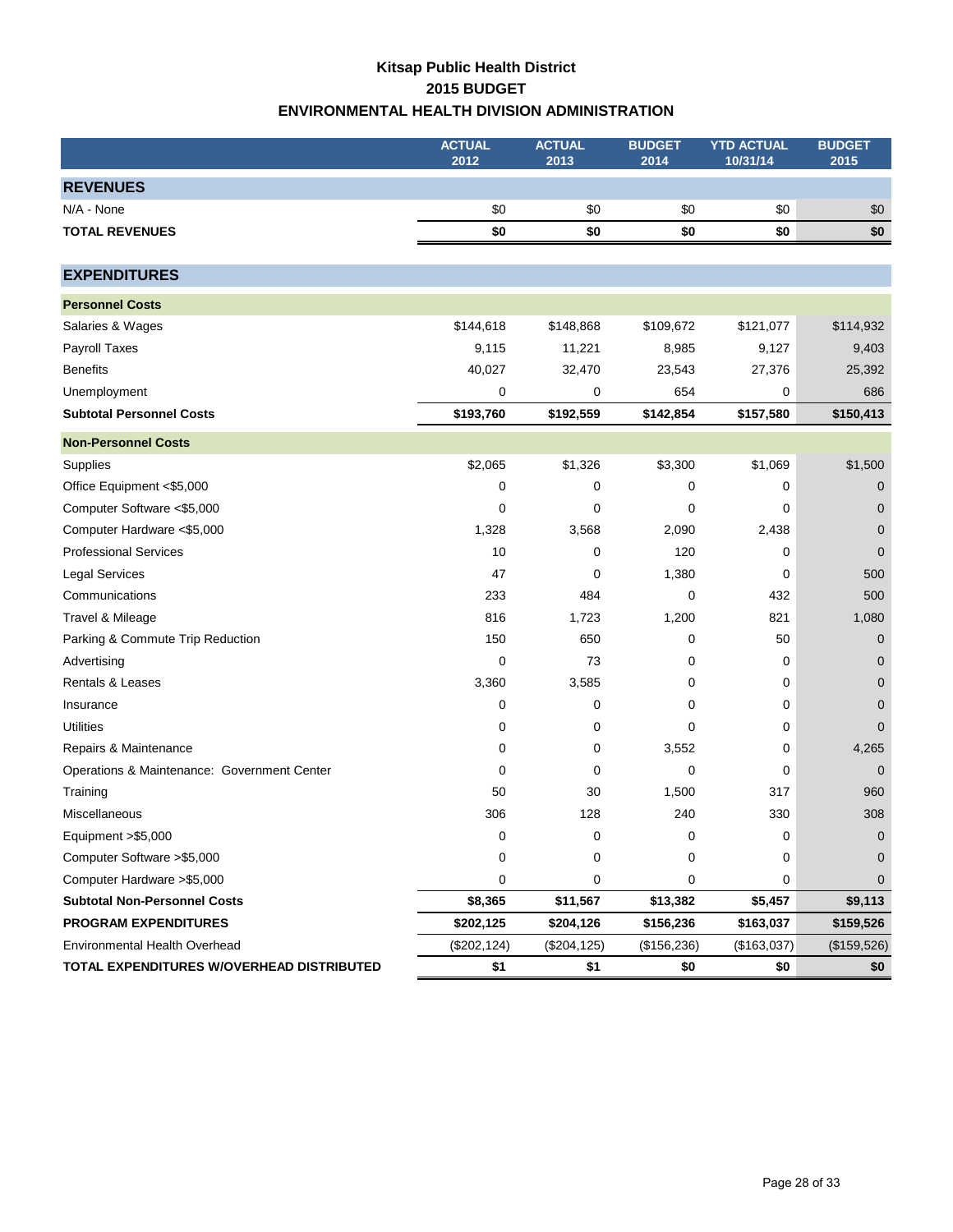#### **Kitsap Public Health District 2015 BUDGET DRINKING WATER PROGRAM**

<span id="page-30-0"></span>

|                                                      | <b>ACTUAL</b><br>2012 | <b>ACTUAL</b><br>2013 | <b>BUDGET</b><br>2014 | <b>YTD ACTUAL</b><br>10/31/14 | <b>BUDGET</b><br>2015 |
|------------------------------------------------------|-----------------------|-----------------------|-----------------------|-------------------------------|-----------------------|
| <b>REVENUES</b>                                      |                       |                       |                       |                               |                       |
| <b>DOE Well Construction</b>                         | \$11,800              | \$13,425              | \$10,000              | \$10,250                      | \$10,000              |
| DOH Con Con Drinking Water Spatial Data Set          | 5,640                 | 0                     | $\Omega$              | 0                             | $\Omega$              |
| DOH Con Con EHP DW SS                                | 14,500                | 9,000                 | 9,400                 | 7,750                         | 12,500                |
| DOH Con Con EHP DW TA                                | 460                   | 1.500                 | 920                   | 1.750                         | 920                   |
| <b>Public Utility District Well Construction</b>     | 5,000                 | 10,000                | 10,000                | 10.000                        | 10,000                |
| Clean Water Kitsap*                                  | 13,522                | 10,355                | 10,000                | 10,907                        | 10,000                |
| <b>Building Clearances - DW</b>                      | \$30.634              | \$24,449              | \$26,000              | \$21.594                      | \$26,000              |
| Building Site Applications - DW                      | 97,683                | 136,528               | 102,000               | 119,514                       | 108,500               |
| Certifications - DW                                  | 2.534                 | 2.534                 | 1.806                 | 2.534                         | 1,806                 |
| Land Use - DW                                        | 3,663                 | 3,700                 | 3,270                 | 5,326                         | 4,360                 |
| Loan Inspection Only - Private                       | 129                   | 0                     | $\Omega$              | 0                             | $\Omega$              |
| Water Status Reports (Loan Inspections)              | 5,988                 | 8,350                 | 7.920                 | 7.853                         | 8,720                 |
| Plan Reviews - DW                                    | 4,815                 | 2,436                 | 4,560                 | 714                           | 4,560                 |
| <b>Water Sanitary Surveys</b>                        | 21,473                | 26,799                | 23,780                | 13,189                        | 14,715                |
| Waivers - DW                                         | 7,957                 | 4,142                 | 6,550                 | 4,360                         | 6,550                 |
| Well Decommissioning                                 | 7,161                 | 9,348                 | 8,196                 | 9,840                         | 8,196                 |
| Well Site Inspections                                | 5,154                 | 6,914                 | 10,000                | 9,575                         | 12,300                |
| Other - Drinking Water                               | 167                   | 327                   | $\mathbf 0$           | 382                           | $\mathbf 0$           |
| <b>DIRECT PROGRAM REVENUES</b>                       | \$238,280             | \$269,807             | \$234,402             | \$235,538                     | \$239,127             |
| State & Local Flexible Funding Needed to Balance     | \$0                   | \$0                   | (\$13,633)            | (\$52,398)                    | (\$2,825)             |
| Draw from (Increase) Drinking Water Designated Funds | (8,086)               | (30,520)              | 0                     | 0                             | $\mathbf 0$           |
| <b>TOTAL REVENUES</b>                                | \$230,194             | \$239,287             | \$220,769             | \$183,140                     | \$236,302             |

| <b>EXPENDITURES</b>                         |             |             |           |             |              |
|---------------------------------------------|-------------|-------------|-----------|-------------|--------------|
| <b>Personnel Costs</b>                      |             |             |           |             |              |
| Salaries & Wages                            | \$109,395   | \$117,273   | \$109,684 | \$88,082    | \$115,757    |
| <b>Payroll Taxes</b>                        | 6,839       | 8,842       | 4,703     | 6,638       | 9,672        |
| <b>Benefits</b>                             | 23,916      | 25,001      | 26,031    | 19,433      | 27,011       |
| Unemployment                                | 0           | 0           | 383       | 0           | 690          |
| <b>Subtotal Personnel Costs</b>             | \$140,150   | \$151,116   | \$140,801 | \$114,153   | \$153,130    |
| <b>Non-Personnel Costs</b>                  |             |             |           |             |              |
| Supplies                                    | \$1,025     | \$144       | \$300     | \$589       | \$500        |
| Office Equipment <\$5,000                   | $\mathbf 0$ | $\mathbf 0$ | $\Omega$  | $\Omega$    | $\Omega$     |
| Computer Software <\$5,000                  | $\mathbf 0$ | $\mathbf 0$ | $\Omega$  | $\Omega$    | $\Omega$     |
| Computer Hardware <\$5,000                  | $\mathbf 0$ | $\mathbf 0$ | 1,035     | 1,359       | $\Omega$     |
| <b>Professional Services</b>                | 366         | 17          | 400       | 169         | 400          |
| <b>Legal Services</b>                       | 288         | $\mathbf 0$ | 2,000     | $\mathbf 0$ | 2,000        |
| Communications                              | 219         | 802         | 350       | 1,113       | 1,200        |
| Travel & Mileage                            | 2,460       | 1,143       | 1,356     | 1,510       | 1,356        |
| Parking & Commute Trip Reduction            | 378         | 347         | 642       | 369         | 450          |
| Advertising                                 | 27          | 0           | 0         | 0           | $\mathbf{0}$ |
| Rentals & Leases                            | $\mathbf 0$ | $\mathbf 0$ | 0         | 0           | $\Omega$     |
| Insurance                                   | $\mathbf 0$ | $\mathbf 0$ | 0         | $\Omega$    | $\Omega$     |
| <b>Utilities</b>                            | $\mathbf 0$ | $\mathbf 0$ | 0         | 0           | $\mathbf{0}$ |
| Repairs & Maintenance                       | $\Omega$    | $\mathbf 0$ | $\Omega$  | $\Omega$    | $\Omega$     |
| Operations & Maintenance: Government Center | 6,681       | 7,330       | 6,967     | 5,923       | 7,390        |
| Training                                    | 885         | 22          | 596       | 34          | 596          |
| Miscellaneous                               | 46          | 135         | 0         | 121         | $\Omega$     |
| Equipment >\$5,000                          | $\mathbf 0$ | 0           | 0         | 0           | $\mathbf{0}$ |
| Computer Software >\$5,000                  | 0           | $\mathbf 0$ | 0         | 0           | $\mathbf{0}$ |
| Computer Hardware >\$5,000                  | 0           | $\mathbf 0$ | 0         | 0           | $\mathbf{0}$ |
| <b>Subtotal Non-Personnel Costs</b>         | \$12,375    | \$9,940     | \$13,646  | \$11,187    | \$13,892     |
| <b>PROGRAM EXPENDITURES</b>                 | \$152,525   | \$161,056   | \$154,447 | \$125,340   | \$167,022    |
| Administrative Services Overhead            | \$67,756    | \$67,771    | \$59,475  | \$50,495    | \$61,948     |
| <b>Environmental Health Overhead</b>        | 9,913       | 10,460      | 6,847     | 7,305       | 7,332        |
| <b>TOTAL EXPENDITURES</b>                   | \$230,194   | \$239,287   | \$220,769 | \$183,140   | \$236,302    |

\* Was named Kitsap County Surface & Storm Water Management prior to 2014.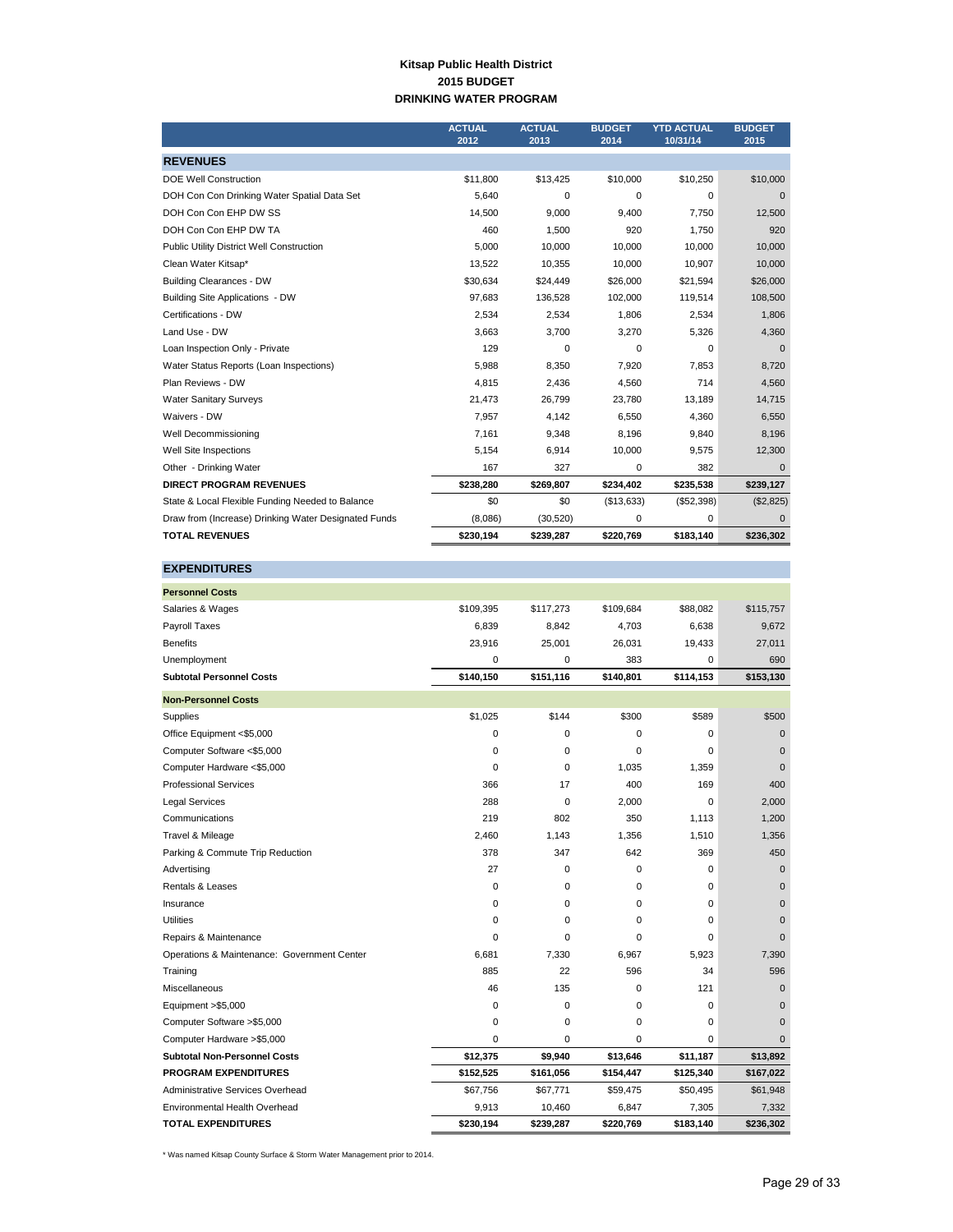#### **Kitsap Public Health District 2015 BUDGET FOOD & LIVING ENVIRONMENT PROGRAM**

<span id="page-31-0"></span>

|                                                        | <b>ACTUAL</b><br>2012 | <b>ACTUAL</b><br>2013 | <b>BUDGET</b><br>2014 | <b>YTD ACTUAL</b><br>10/31/14 | <b>BUDGET</b><br>2015 |
|--------------------------------------------------------|-----------------------|-----------------------|-----------------------|-------------------------------|-----------------------|
| <b>REVENUES</b>                                        |                       |                       |                       |                               |                       |
| DOH Con Con Rec Beach IAR                              | \$2,162               | \$13,789              | \$14,778              | \$0                           | \$14,399              |
| DOH Con Con Beach NEP                                  | 21,669                | 21,654                | 24,840                | 15,065                        | 18,390                |
| DOH Con Con NEP Freshwater Algae - Biotoxin Monitoring | $\mathbf 0$           | 1,229                 | 0                     | 1,391                         | $\mathbf{0}$          |
| DOH Con Con Shellfish                                  | 11,654                | 18,174                | 24,400                | 17,037                        | 24,400                |
| <b>USDA OSPI Interlocal</b>                            | 1.744                 | 1.308                 | $\Omega$              | 1.199                         | $\Omega$              |
| Clean Water Kitsap* - Food & LE                        | 6,460                 | 1,206                 | 7,000                 | 3,879                         | 7,000                 |
| Clean Water Kitsap* - Beach / RSF                      | 15,869                | 6,181                 | 20,000                | 16,271                        | 20,000                |
| Clean Water Kitsap* - LMP                              | 0                     | 23,794                | 32,000                | 18,504                        | 32,000                |
| Camps                                                  | 931                   | 798                   | 931                   | 931                           | 931                   |
| Establishments                                         | 466,406               | 462,164               | 466,000               | 456,066                       | 466,000               |
| <b>Food Handler Permits</b>                            | 27,381                | 14,109                | 15,684                | 7,150                         | 11,590                |
| Food Handler Permits - TPCHD                           | 58,301                | 66,404                | 68,000                | 78,103                        | 78,000                |
| Plan Reviews - Food & LE                               | 14,570                | 15,430                | 15,000                | 13,750                        | 16,228                |
| <b>Food Establishment Reinspections</b>                | 3,815                 | 6,758                 | 8,066                 | 11,118                        | 10,246                |
| <b>LE Reinspections</b>                                | 0                     | $\mathbf 0$           | 0                     | 654                           | 1,090                 |
| Pools/Spas                                             | 37,442                | 37,515                | 38,500                | 37,120                        | 42,500                |
| Port Gamble S'Klallam Tribe                            | 801                   | 456                   | 750                   | 324                           | 324                   |
| School Inspections                                     | 472                   | 3,016                 | 836                   | 0                             | 4,251                 |
| <b>Temporary Permits</b>                               | 34,932                | 37,290                | 34,600                | 35,889                        | 37,120                |
| Other - Food & Living Environment                      | 3,195                 | 271                   | 500                   | 1,459                         | 500                   |
| <b>DIRECT PROGRAM REVENUES</b>                         | \$707,804             | \$731,546             | \$771,885             | \$715,910                     | \$784,969             |
| State & Local Flexible Funding Needed to Balance       | \$103,517             | \$132,958             | \$51,760              | \$9,493                       | \$121,485             |
| <b>TOTAL REVENUES</b>                                  | \$811,321             | \$864,504             | \$823,645             | \$725,403                     | \$906,454             |

**EXPENDITURES**

| <b>Personnel Costs</b>                      |             |           |           |           |             |
|---------------------------------------------|-------------|-----------|-----------|-----------|-------------|
| Salaries & Wages                            | \$369,805   | \$398,235 | \$384,694 | \$333,945 | \$433,066   |
| Payroll Taxes                               | 23,557      | 30,221    | 31,867    | 25,391    | 35,695      |
| <b>Benefits</b>                             | 83,378      | 85,258    | 88,545    | 72,854    | 96,627      |
| Unemployment                                | 0           | 0         | 2,299     | 0         | 2,589       |
| <b>Subtotal Personnel Costs</b>             | \$476,740   | \$513,714 | \$507,405 | \$432,190 | \$567,977   |
| <b>Non-Personnel Costs</b>                  |             |           |           |           |             |
| Supplies                                    | \$3.374     | \$5,766   | \$4,600   | \$4,867   | \$2,500     |
| Office Equipment <\$5,000                   | 1,055       | 0         | 0         | 0         | 1,000       |
| Computer Software <\$5,000                  | $\mathbf 0$ | 0         | $\Omega$  | $\Omega$  | $\Omega$    |
| Computer Hardware <\$5,000                  | 748         | 1,789     | 2,925     | 3,185     | $\Omega$    |
| <b>Professional Services</b>                | 15,624      | 20,727    | 15,000    | 14,263    | 20,706      |
| <b>Legal Services</b>                       | 252         | 273       | 0         | 1,812     | $\mathbf 0$ |
| Communications                              | 4,882       | 4,260     | 5,430     | 5,102     | 6,366       |
| Travel & Mileage                            | 17,382      | 17,407    | 15,725    | 15,204    | 15,725      |
| Parking & Commute Trip Reduction            | 1,755       | 1,686     | 2,160     | 2,273     | 2,310       |
| Advertising                                 | 447         | 428       | 500       | $\Omega$  | 500         |
| Rentals & Leases                            | 1,750       | 1,152     | 2,412     | 760       | 760         |
| Insurance                                   | 0           | 0         | 0         | 0         | $\mathbf 0$ |
| Utilities                                   | 0           | 0         | 0         | $\Omega$  | $\Omega$    |
| Repairs & Maintenance                       | 17          | $\Omega$  | $\Omega$  | $\Omega$  | $\Omega$    |
| Operations & Maintenance: Government Center | 21,892      | 26,083    | 24,198    | 23,098    | 27,417      |
| Training                                    | 289         | 3,395     | 2,336     | 1,676     | 2,336       |
| Miscellaneous                               | 912         | 1,965     | 1,850     | 2,141     | 1,850       |
| Equipment >\$5,000                          | 0           | 0         | 0         | 0         | $\Omega$    |
| Computer Software >\$5,000                  | $\mathbf 0$ | 0         | 0         | 0         | $\Omega$    |
| Computer Hardware >\$5,000                  | 0           | 0         | 0         | 0         | $\mathbf 0$ |
| <b>Subtotal Non-Personnel Costs</b>         | \$70,379    | \$84,931  | \$77,136  | \$74,381  | \$81,470    |
| <b>PROGRAM EXPENDITURES</b>                 | \$547,119   | \$598,645 | \$584,541 | \$506,571 | \$649,447   |
| Administrative Services Overhead            | \$230,482   | \$230,300 | \$214,433 | \$191,176 | \$229,817   |
| Environmental Health Overhead               | 33,720      | 35,559    | 24,671    | 27,656    | 27,190      |
| <b>TOTAL EXPENDITURES</b>                   | \$811,321   | \$864,504 | \$823,645 | \$725,403 | \$906,454   |

\* Was named Kitsap County Surface & Storm Water Management prior to 2014.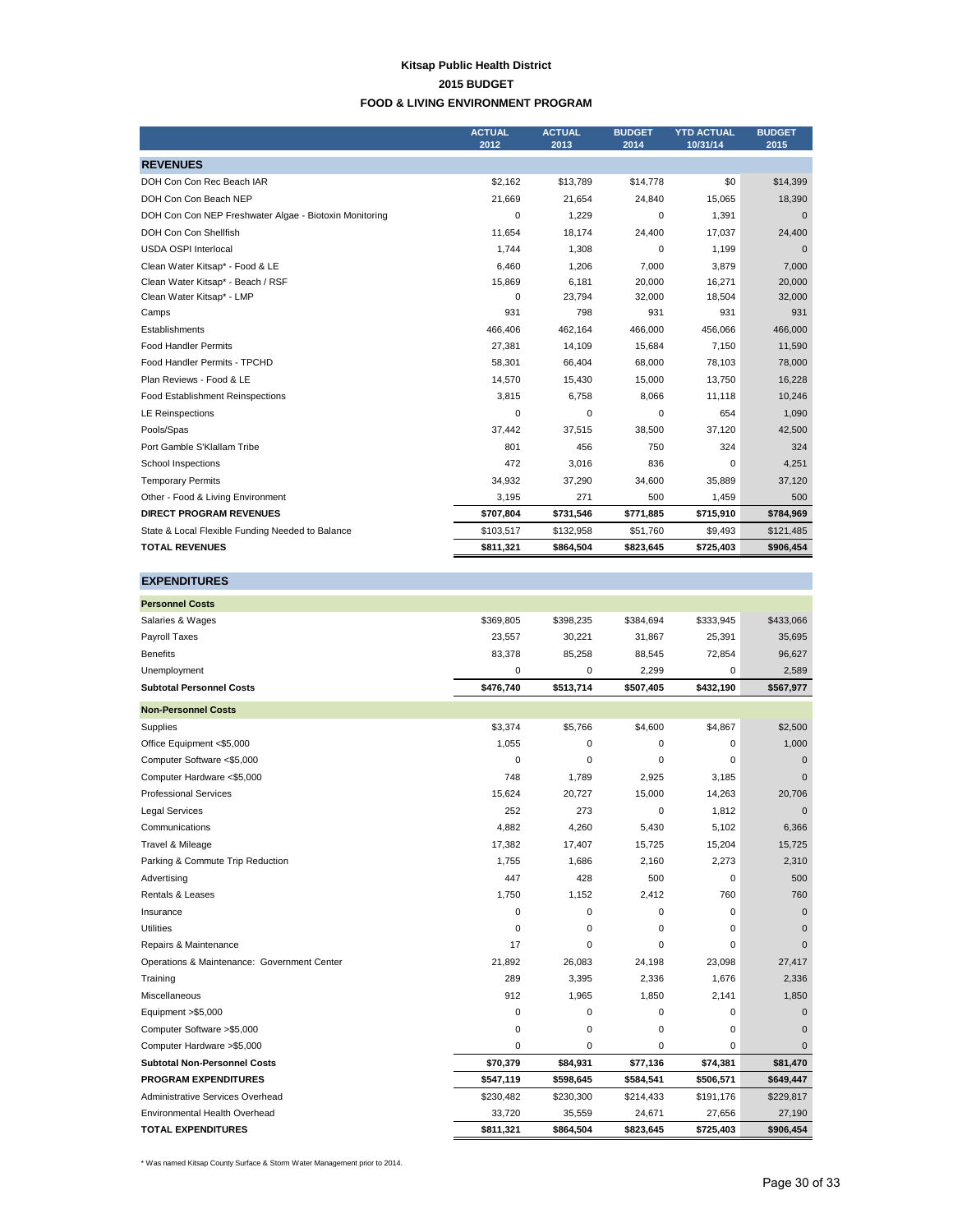#### **Kitsap Public Health District 2015 BUDGET ONSITE SEWAGE PROGRAM**

<span id="page-32-0"></span>

|                                                          | <b>ACTUAL</b><br>2012 | <b>ACTUAL</b><br>2013 | <b>BUDGET</b><br>2014 | <b>YTD ACTUAL</b><br>10/31/14 | <b>BUDGET</b><br>2015 |
|----------------------------------------------------------|-----------------------|-----------------------|-----------------------|-------------------------------|-----------------------|
| <b>REVENUES</b>                                          |                       |                       |                       |                               |                       |
| DOH Con Con - PS OSS LMP Implementation - DB Enhancement | 37,795                | 0                     | 37,000                | 40,896                        | $\Omega$              |
| DOH Con Con - OSS LMP Implementation                     | 0                     | 0                     | 30.000                | 26.104                        | $\Omega$              |
| DOH Con Con - EPA NEP Competitive Award                  | 41,423                | 95,197                | 55.000                | 31.937                        | 45,000                |
| DOH Con Con - EPA NEP Pathogen Round 3                   | 0                     | 107,023               | 81,810                | 67.977                        | $\Omega$              |
| DOH Con Con - EPA NEP Round 4                            | 0                     | 0                     | 65,000                | 20,762                        | 65,000                |
| DOH Con Con - EPA NEP Round 5                            | 0                     | 0                     | $\mathbf 0$           | 0                             | 100,000               |
| Kitsap County Septage Tipping Fees                       | 87,070                | 118,238               | 90,200                | 90,453                        | 90,200                |
| Clean Water Kitsap*                                      | 210.565               | 99.415                | 155,000               | 101,979                       | 200,000               |
| <b>Building Clearances</b>                               | 61,932                | 66,297                | 62,832                | 59.683                        | 62,832                |
| <b>Building Site Applications</b>                        | 164,204               | 250,416               | 224,000               | 215,051                       | 231,600               |
| <b>Building Site Application Waivers</b>                 | 8,393                 | 9,592                 | 5,000                 | 12,644                        | 10,900                |
| <b>Installer Certifications</b>                          | 12,491                | 10.885                | 9.050                 | 11,105                        | 9,050                 |
| <b>O&amp;M Certifications</b>                            | 9,417                 | 9,415                 | 8,145                 | 8,840                         | 9,000                 |
| Septic Tank Pumper Certifications                        | 5,489                 | 4,822                 | 2,600                 | 5,728                         | 5,000                 |
| <b>Delinquent Certification Renewals</b>                 | $\Omega$              | 482                   | $\Omega$              | 1,205                         | $\Omega$              |
| Land Use                                                 | 4.770                 | 5,326                 | 3,924                 | 7,539                         | 6,540                 |
| <b>Property Conveyance Reports</b>                       | 290,183               | 341,871               | 322,992               | 331,636                       | 363,600               |
| Operations & Maintenance Annual Report Fees              | 404,300               | 402,984               | 400,000               | 349,390                       | 400,000               |
| Other                                                    | 798                   | 1,749                 | 500                   | 1,093                         | 500                   |
| <b>Water Samples</b>                                     | 5.924                 | 6.848                 | 3.600                 | 8.468                         | 8,000                 |
| Sewage Permits                                           | 162,997               | 218,923               | 173,000               | 192,339                       | 182,150               |
| <b>DIRECT PROGRAM REVENUES</b>                           | \$1,507,751           | \$1,749,483           | \$1,729,653           | \$1,584,829                   | \$1,789,372           |
| State & Local Flexible Funding Needed to Balance         | \$56,708              | \$0                   | (\$104,046)           | (\$255,037)                   | (\$8,970)             |
| Draw from (Increase) On-Site Designated Funds            | $\mathbf 0$           | (174, 981)            | $\mathbf 0$           | 0                             | (109, 176)            |
| <b>TOTAL REVENUES</b>                                    | \$1,564,459           | \$1,574,502           | \$1,625,607           | \$1,329,792                   | \$1,671,226           |

| <b>EXPENDITURES</b>                         |             |             |             |             |              |
|---------------------------------------------|-------------|-------------|-------------|-------------|--------------|
| <b>Personnel Costs</b>                      |             |             |             |             |              |
| Salaries & Wages                            | \$700,951   | \$719,004   | \$753,038   | \$612,578   | \$793,693    |
| Payroll Taxes                               | 43,989      | 53,693      | 62,389      | 45,853      | 65,732       |
| <b>Benefits</b>                             | 185,998     | 178,578     | 199,908     | 152,752     | 204,370      |
| Unemployment                                | 0           | 0           | 4,493       | 0           | 4,733        |
| <b>Subtotal Personnel Costs</b>             | \$930,938   | \$951,275   | \$1,019,828 | \$811,183   | \$1,068,528  |
| <b>Non-Personnel Costs</b>                  |             |             |             |             |              |
| Supplies                                    | \$2,449     | \$4,218     | \$4,400     | \$3,484     | \$5,000      |
| Office Equipment <\$5,000                   | 0           | 3,993       | 0           | $\Omega$    | $\mathbf{0}$ |
| Computer Software <\$5,000                  | 0           | 0           | 0           | $\Omega$    | $\Omega$     |
| Computer Hardware <\$5,000                  | 2,244       | 9,081       | 2,295       | 4,329       | $\Omega$     |
| <b>Professional Services</b>                | 3,579       | 6,905       | 5,400       | 6,628       | 5,400        |
| <b>Legal Services</b>                       | (835)       | 887         | 5,000       | 3,704       | 5,000        |
| Communications                              | 16,182      | 11,132      | 14,480      | 6,026       | 6,920        |
| Travel & Mileage                            | 31,891      | 24,124      | 21,500      | 18,451      | 23,000       |
| Parking & Commute Trip Reduction            | 2.204       | 1,139       | 3,040       | 1,746       | 2,810        |
| Advertising                                 | 27          | 0           | 0           | 0           | 0            |
| Rentals & Leases                            | $\mathbf 0$ | 0           | 0           | $\Omega$    | $\mathbf{0}$ |
| Insurance                                   | 0           | 0           | 0           | $\Omega$    | $\Omega$     |
| <b>Utilities</b>                            | $\Omega$    | 0           | $\Omega$    | $\Omega$    | $\Omega$     |
| Repairs & Maintenance                       | 6,435       | 7,336       | 6,310       | 6,315       | 6,310        |
| Operations & Maintenance: Government Center | 43,878      | 47,793      | 48,823      | 43,066      | 51,561       |
| Training                                    | 70          | 1,081       | 3,500       | 1,216       | 2,500        |
| Miscellaneous                               | 9,485       | 12,553      | 10,750      | 12,916      | 10,750       |
| Equipment >\$5,000                          | 0           | 0           | 0           | $\Omega$    | $\mathbf{0}$ |
| Computer Software >\$5,000                  | 0           | 0           | 0           | 0           | 0            |
| Computer Hardware >\$5,000                  | 0           | 0           | $\mathbf 0$ | 0           | $\mathbf{0}$ |
| <b>Subtotal Non-Personnel Costs</b>         | \$117,609   | \$130,242   | \$125,498   | \$107,881   | \$119,251    |
| <b>PROGRAM EXPENDITURES</b>                 | \$1,048,547 | \$1,081,517 | \$1,145,326 | \$919,064   | \$1,187,779  |
| Administrative Services Overhead            | \$450,067   | \$427,138   | \$430,698   | \$358,821   | \$432,286    |
| Environmental Health Overhead               | 65,845      | 65,847      | 49,583      | 51,907      | 51,161       |
| <b>TOTAL EXPENDITURES</b>                   | \$1.564.459 | \$1.574.502 | \$1,625,607 | \$1,329,792 | \$1,671,226  |

\* Was named Kitsap County Surface & Storm Water Management prior to 2014.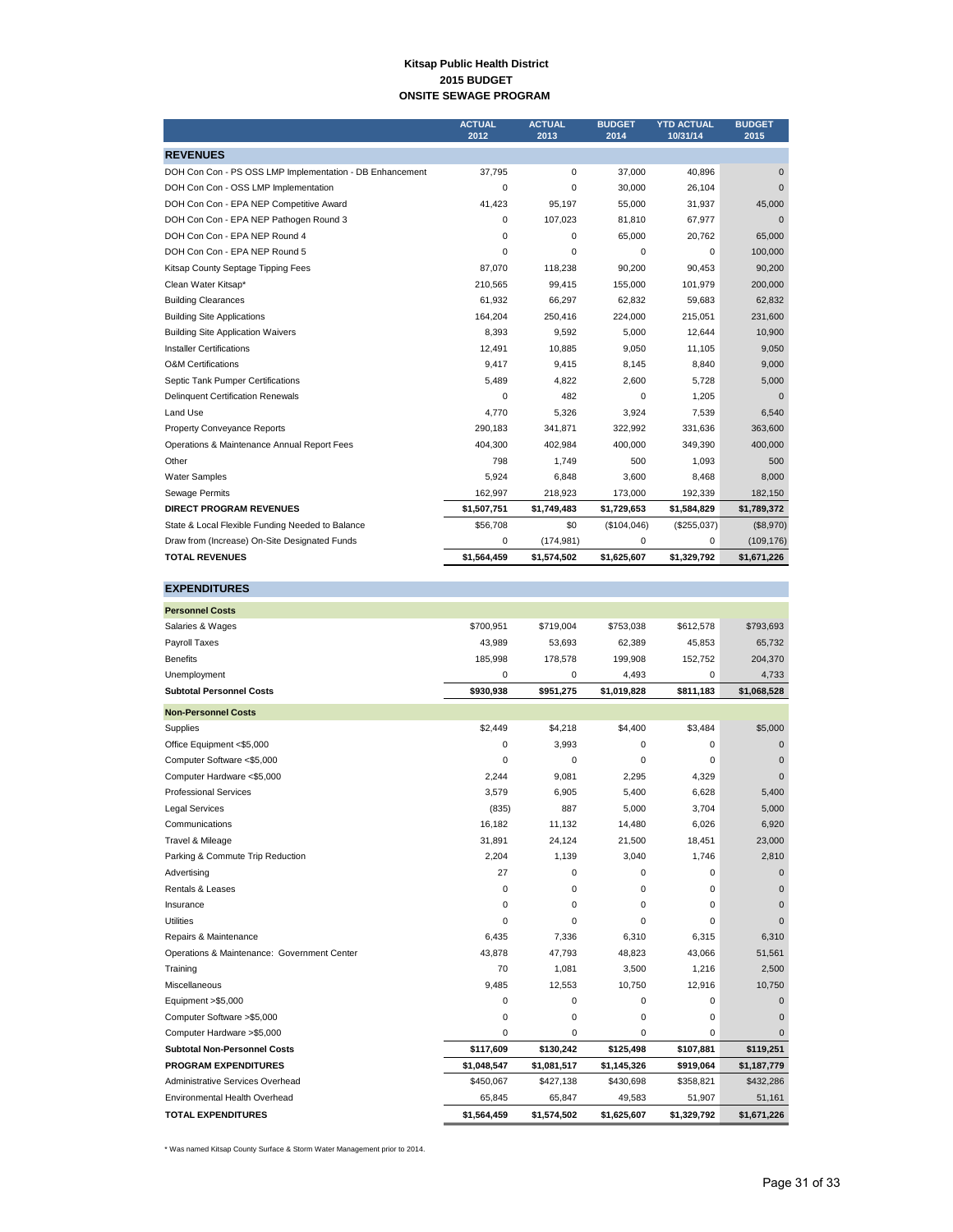#### **Kitsap Public Health District 2015 BUDGET POLLUTION IDENTIFICATION & CORRECTION PROGRAM**

<span id="page-33-0"></span>

|                                                      | <b>ACTUAL</b><br>2012 | <b>ACTUAL</b><br>2013 | <b>BUDGET</b><br>2014 | <b>YTD ACTUAL</b><br>10/31/14 | <b>BUDGET</b><br>2015 |
|------------------------------------------------------|-----------------------|-----------------------|-----------------------|-------------------------------|-----------------------|
| <b>REVENUES</b>                                      |                       |                       |                       |                               |                       |
| DOE CCWF Liberty Bay                                 | \$113,138             | \$56,169              | \$14,000              | \$50,909                      | \$0                   |
| DOE Dyes Inlet Pathogen Removal Project              | $\Omega$              | 48,710                | 128,000               | 75,989                        | 70,000                |
| DOE Jump Off Joe Creek                               | 16.676                | 0                     | $\Omega$              | $\Omega$                      | $\Omega$              |
| DOE Kitsap Regional IDDE                             | 49,124                | 0                     | $\Omega$              | $\Omega$                      | $\Omega$              |
| DOE Nutrient Reductions PIC - Murden Cove            | 0                     | 28,317                | 100,000               | 74,269                        | 103,200               |
| DOE Port Orchard Passage CCWF                        | 76,234                | 8,765                 | $\Omega$              | $\Omega$                      | $\Omega$              |
| <b>DOE Sinclair Inlet Restoraton</b>                 | 21,381                | 21,670                | $\Omega$              | 15,765                        | $\Omega$              |
| New Unassigned Revenue*                              | 0                     | 0                     | 100,000               | 0                             | 843.016               |
| DOE CCWF - Port Orchard Passage - Phase 2            | 0                     | 0                     | $\Omega$              | 73,430                        | 100,000               |
| DOH Con Con Burley LMP / MRA                         | 2,784                 | 0                     | $\Omega$              | $\Omega$                      | $\Omega$              |
| DOH Con Con OSS LMP Implementation - Burley Lagoon   | 8.210                 | 0                     | $\Omega$              | $\Omega$                      | $\Omega$              |
| DOH Con Con OSS LMP Implementation - Voucher Program | 238                   | $\Omega$              | $\Omega$              | $\Omega$                      | $\Omega$              |
| DOH Con Con NEP Livestock Management Ag BMPS         | 973                   | 6,581                 | 20,000                | 9,172                         | $\Omega$              |
| DOH Con Con EPA NEP Competitive Award                | 46.527                | 126.758               | 60.000                | 48.165                        | $\Omega$              |
| DOH Con Con Long Lake Project                        | 115,806               | 28,986                | $\Omega$              | $\Omega$                      | $\Omega$              |
| <b>Environmental Protection Agency Shoreline</b>     | 222,112               | 130,665               | 83,000                | 79,023                        | 8,322                 |
| Hood Canal Coordinating Council - Hood Canal PIC     | 14,022                | 30.098                | 20,000                | 21,780                        | $\Omega$              |
| Kitsap Conservation District - Burley Lagoon         | 8,267                 | 1.733                 | $\Omega$              | $\Omega$                      | $\Omega$              |
| Clean Water Kitsap**                                 | 839,528               | 653,939               | 877,000               | 715,012                       | 831,000               |
| Kitsap County PIC Regional Futures                   | 4,884                 | 1,403                 | $\Omega$              | 0                             | $\Omega$              |
| Russell Foundation/UW Center for Urban Waters        | 0                     | 42,360                | 2,000                 | $\Omega$                      | $\Omega$              |
| Surplus Sales                                        | 251                   | 20                    | $\Omega$              | $\Omega$                      | $\Omega$              |
| Other                                                | 100                   | $\mathbf 0$           | $\Omega$              | $\Omega$                      | $\Omega$              |
| <b>WQIL Loan Repayments</b>                          | 1,191                 | $\Omega$              | $\Omega$              | $\Omega$                      | $\Omega$              |
| <b>DIRECT PROGRAM REVENUES</b>                       | \$1,541,446           | \$1,186,174           | \$1,404,000           | \$1,163,514                   | \$1,955,538           |
| State & Local Flexible Funding Needed to Balance     | \$126,723             | \$435,412             | \$379,133             | \$255,428                     | \$350,310             |
| <b>TOTAL REVENUES</b>                                | \$1,668,169           | \$1,621,586           | \$1,783,133           | \$1,418,942                   | \$2,305,848           |

| <b>EXPENDITURES</b>                         |             |             |             |             |              |
|---------------------------------------------|-------------|-------------|-------------|-------------|--------------|
| <b>Personnel Costs</b>                      |             |             |             |             |              |
| Salaries & Wages                            | \$695,228   | \$671,714   | \$743,176   | \$588,744   | \$738,097    |
| Payroll Taxes                               | 43.970      | 50,491      | 61,110      | 53,632      | 61,013       |
| <b>Benefits</b>                             | 173,291     | 155,399     | 192,811     | 135,116     | 196,001      |
| Unemployment                                | $\mathbf 0$ | 0           | 4,439       | 0           | 4,352        |
| <b>Subtotal Personnel Costs</b>             | \$912,489   | \$877,604   | \$1,001,536 | \$777,492   | \$999,463    |
| <b>Non-Personnel Costs</b>                  |             |             |             |             |              |
| Supplies                                    | \$18,198    | \$17,883    | \$20,780    | \$17,477    | \$22,700     |
| Office Equipment <\$5,000                   | 3,552       | (1,537)     | 0           | 471         | 6,500        |
| Computer Software <\$5,000                  | 0           | 0           | $\Omega$    | 0           | $\Omega$     |
| Computer Hardware <\$5,000                  | 2,881       | 5,843       | 1,080       | 2,474       | 2,000        |
| <b>Professional Services</b>                | 152,970     | 182,043     | 197,000     | 144,892     | 716,188      |
| <b>Legal Services</b>                       | 2.076       | 3.212       | 1.000       | 1.020       | 1.000        |
| Communications                              | 6,161       | 6,722       | 6,311       | 12,246      | 18,000       |
| Travel & Mileage                            | 13,319      | 7,388       | 7,900       | 7,396       | 10,500       |
| Parking & Commute Trip Reduction            | 2,650       | 3,792       | 3,780       | 4,507       | 3,780        |
| Advertising                                 | 447         | 1.076       | 0           | 438         | $\Omega$     |
| Rentals & Leases                            | 20          | 5,848       | 8.748       | 8,094       | 9,828        |
| Insurance                                   | $\mathbf 0$ | 382         | 1,076       | 0           | 1,076        |
| <b>Utilities</b>                            | 19          | 85          | $\Omega$    | 18          | $\Omega$     |
| Repairs & Maintenance                       | 2,434       | 9,221       | 5,582       | 5,163       | 5,217        |
| Operations & Maintenance: Government Center | 42,305      | 42.106      | 47,870      | 37,541      | 48,248       |
| Training                                    | 592         | 2,248       | 5,413       | 4,898       | 7,500        |
| Miscellaneous                               | 2.369       | 3,279       | 3,315       | 1,147       | 1,200        |
| Equipment >\$5,000                          | 0           | 0           | $\Omega$    | $\Omega$    | $\Omega$     |
| Computer Software >\$5,000                  | 0           | 0           | 0           | 0           | $\mathbf{0}$ |
| Computer Hardware >\$5,000                  | 0           | 0           | 0           | $\mathbf 0$ | $\Omega$     |
| <b>Subtotal Non-Personnel Costs</b>         | \$249,993   | \$289,591   | \$309,855   | \$247,782   | \$853,737    |
| <b>PROGRAM EXPENDITURES</b>                 | \$1,162,482 | \$1,167,195 | \$1,311,391 | \$1,025,274 | \$1,853,200  |
| <b>Administrative Services Overhead</b>     | \$441,147   | \$393,643   | \$423,038   | \$343,917   | \$404,819    |
| Environmental Health Overhead               | 64,540      | 60,748      | 48,704      | 49,751      | 47,829       |
| <b>TOTAL EXPENDITURES</b>                   | \$1.668.169 | \$1.621.586 | \$1.783.133 | \$1.418.942 | \$2,305,848  |

\* New Unassigned Revenue if for funding where a final contract has not been executed and no ben assigned. For the 2014 Budget In the State Interact and the State Interact in the State Interact in the State Interact in the S

\*\* Was named Kitsap County Surface & Storm Water Management prior to 2014.